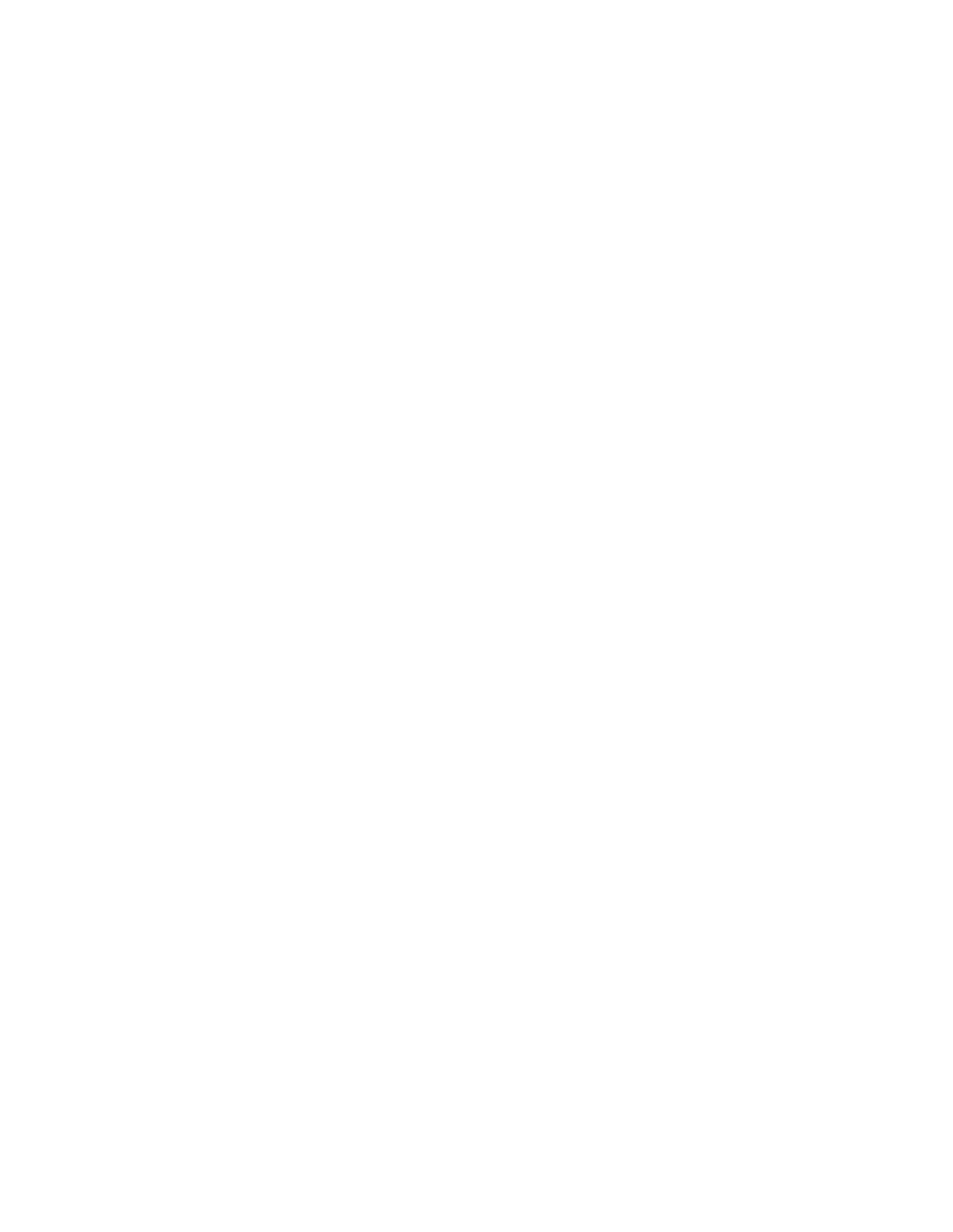# Lessons from the Coronavirus Pandemic: Leveraging Biotechnology to Tackle Infectious Diseases in India

Shruti Sharma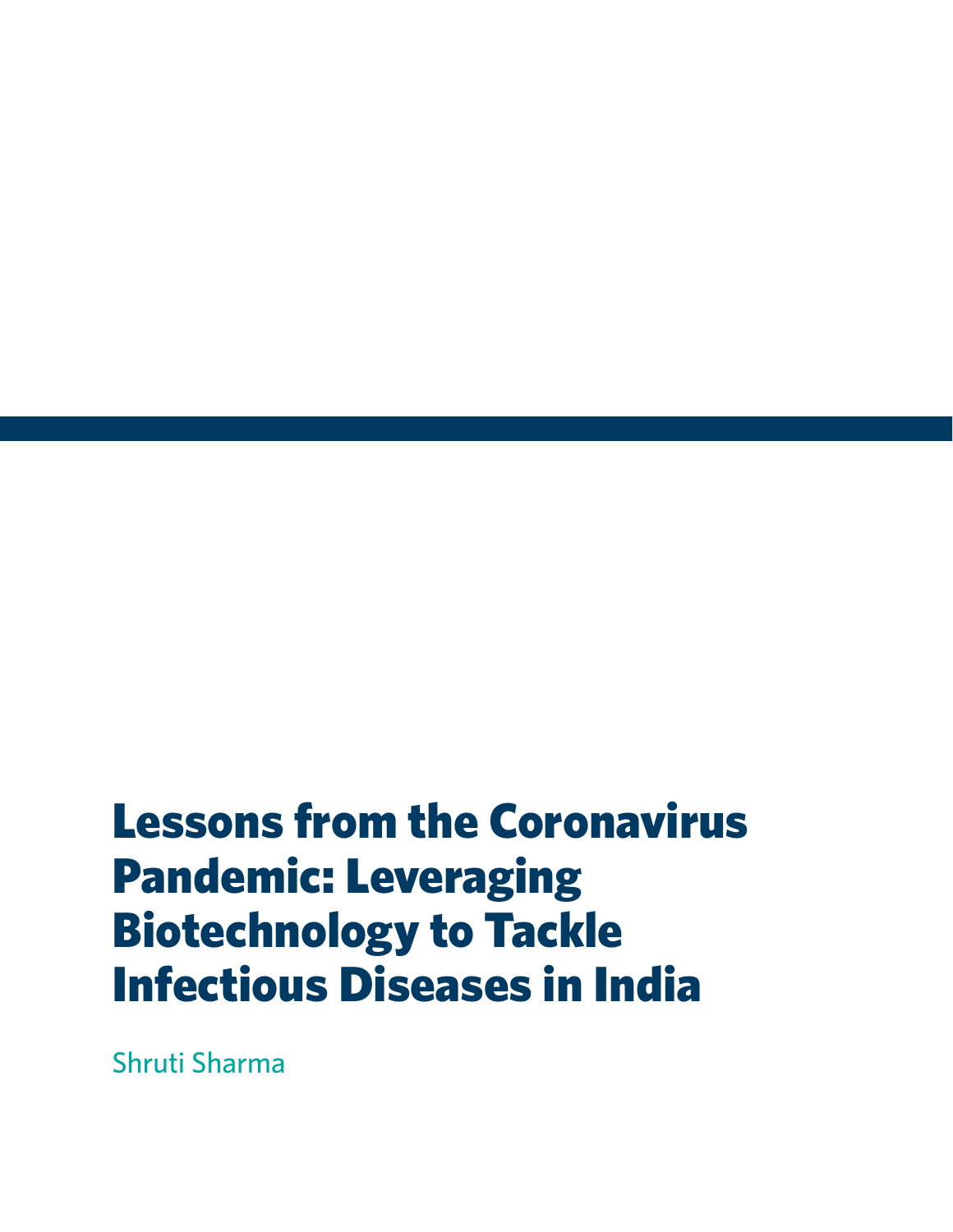© 2022 Carnegie Endowment for International Peace. All rights reserved.

Carnegie does not take institutional positions on public policy issues; the views represented herein are those of the author(s) and do not necessarily reflect the views of Carnegie, its staff, or its trustees.

No part of this publication may be reproduced or transmitted in any form or by any means without permission in writing from Carnegie India or the Carnegie Endowment for International Peace. Please direct inquiries to:

Carnegie Endowment for International Peace Publications Department 1779 Massachusetts Avenue NW Washington, D.C. 20036 P: + 1 202 483 7600 F: + 1 202 483 1840 CarnegieEndowment.org

Carnegie India Unit C-5 & C-6, Edenpark, Shaheed Jeet Singh Marg New Delhi – 110016, India P: +011 4008687 CarnegieIndia.org

This publication can be downloaded at no cost at CarnegieIndia.org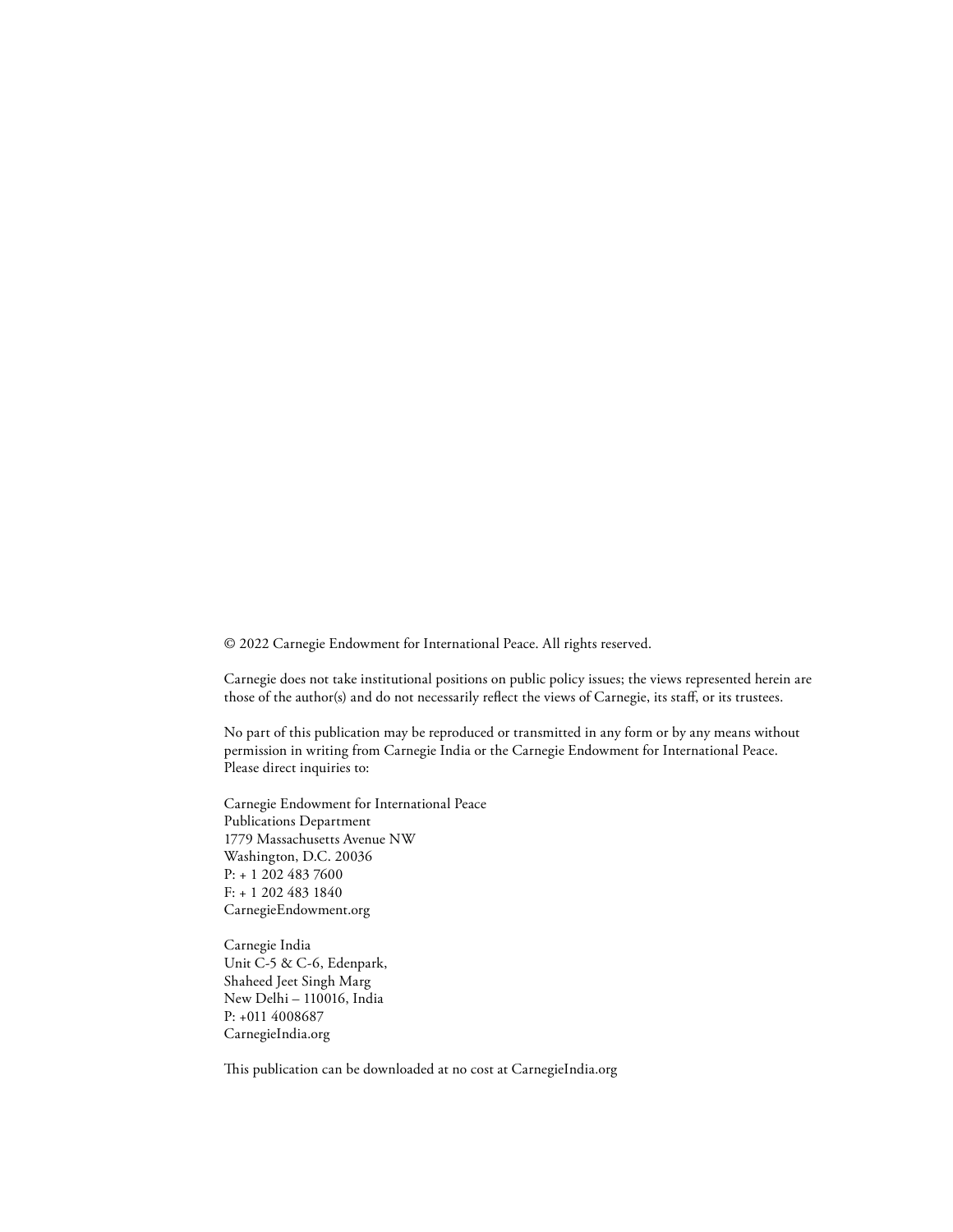# **Contents**

| <b>Abbreviations</b>                                                                           |                 |
|------------------------------------------------------------------------------------------------|-----------------|
| <b>Summary</b>                                                                                 | 1               |
| <b>Introduction</b>                                                                            | 3               |
| Scope of Biotechnology in Improving Public Health in India                                     | 4               |
| How Did India Leverage Biotechnology to Tackle<br>the Coronavirus Pandemic?                    | 5               |
| <b>Regulation of Diagnostics in India and Related Challenges</b>                               | 7               |
| <b>Regulation of Vaccines or Drugs in India</b>                                                | 9               |
| <b>Challenges to Leveraging Biotechnology to Tackle</b><br><b>Infectious Diseases in India</b> | 12 <sup>2</sup> |
| <b>Strengthening India's Biotechnology Sector</b><br>to Prevent Future Pandemics               | 15              |
| <b>Conclusion</b>                                                                              | 19              |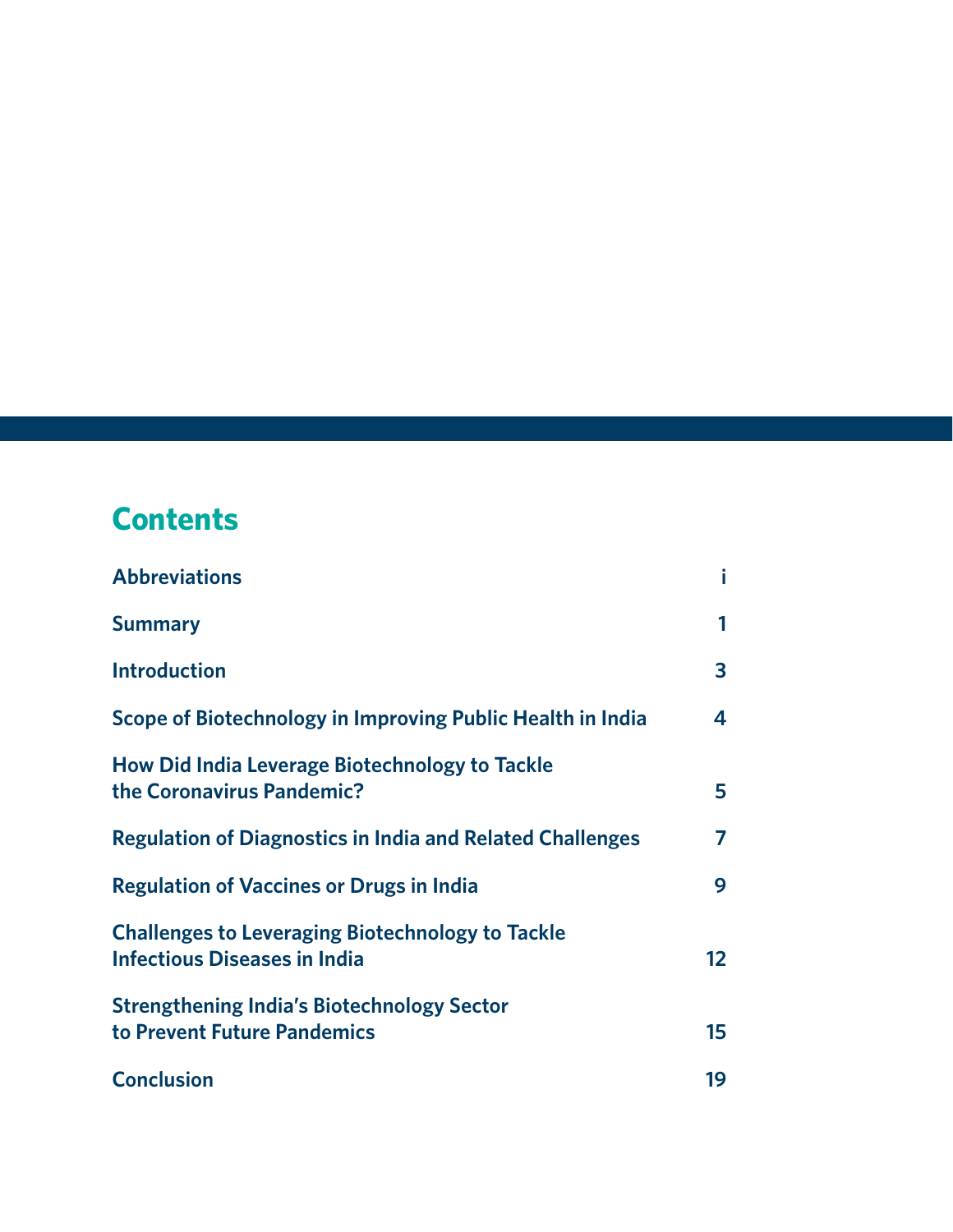| <b>About the Author</b>                                                                                   |    |
|-----------------------------------------------------------------------------------------------------------|----|
| <b>Appendix A: How Did Other Countries Expedite</b><br><b>Their Approval Process During the Pandemic?</b> | 23 |
| <b>Appendix B: Closed-Door Discussions</b>                                                                | 27 |
| <b>Notes</b>                                                                                              | 31 |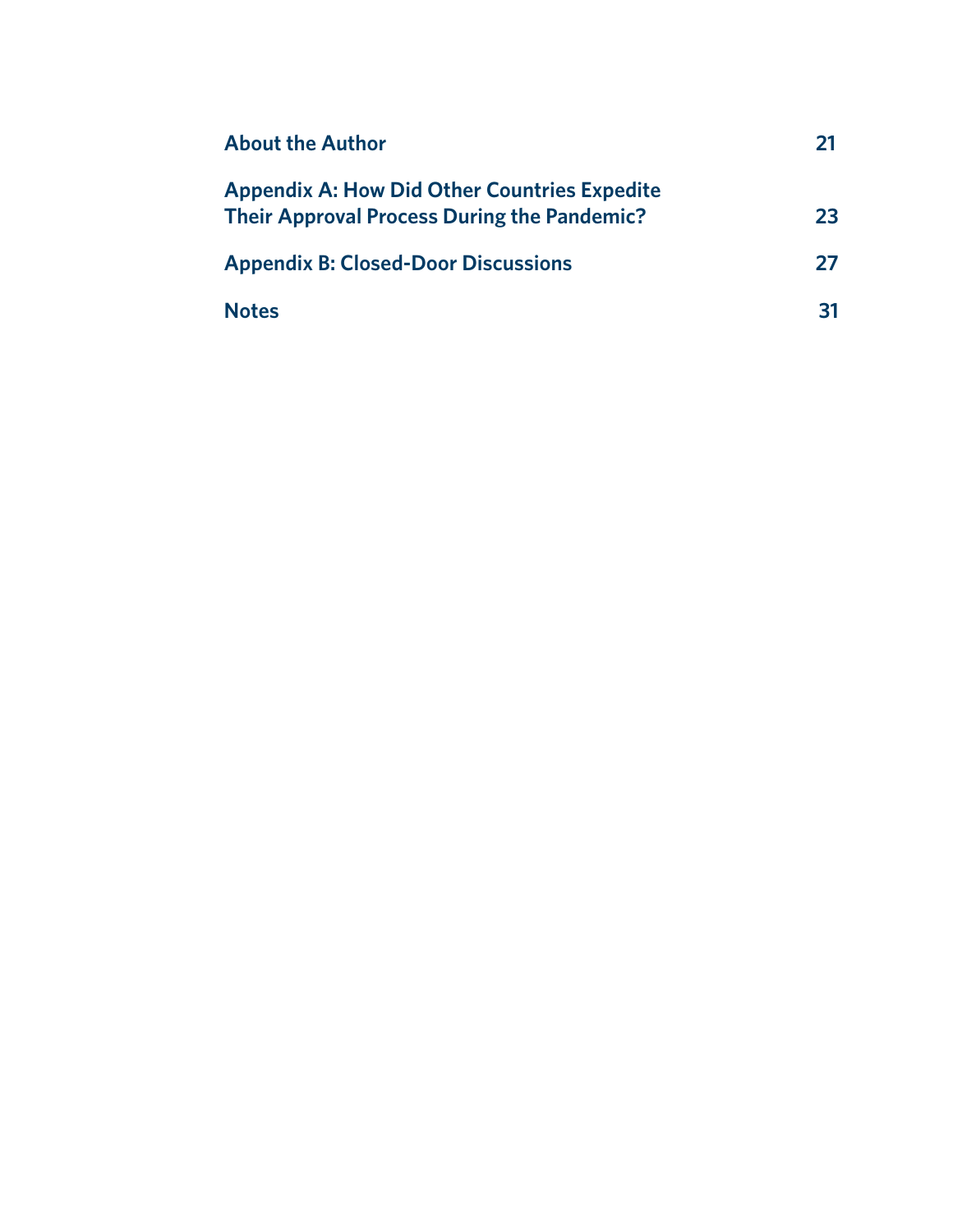# <span id="page-6-0"></span>**Abbreviations**

| <b>AIIMS</b>  | All India Institute of Medical Sciences            |
|---------------|----------------------------------------------------|
| <b>BIRAC</b>  | Biotechnology Industry Research Assistance Council |
| <b>CAGR</b>   | compound annual growth rate                        |
| <b>CBER</b>   | U.S. Center for Biologics Evaluation and Research  |
| <b>C-CAMP</b> | Centre for Cellular and Molecular Platforms        |
| <b>CDSCO</b>  | Indian Central Drugs Standard Control Organization |
| <b>CLA</b>    | central licensing authority                        |
| <b>DBT</b>    | Indian Department of Biotechnology                 |
| <b>DCGI</b>   | Drug Controller General of India                   |
| EMA           | European Medicines Agency                          |
| EU            | European Union                                     |
| <b>EUA</b>    | emergency use authorization                        |
| <b>FDA</b>    | U.S. Food and Drug Administration                  |
| <b>HSC</b>    | <b>EU Health Security Committee</b>                |
| <b>ICMR</b>   | Indian Council of Medical Research                 |
| <b>MOHFW</b>  | Indian Ministry of Health and Family Welfare       |
|               |                                                    |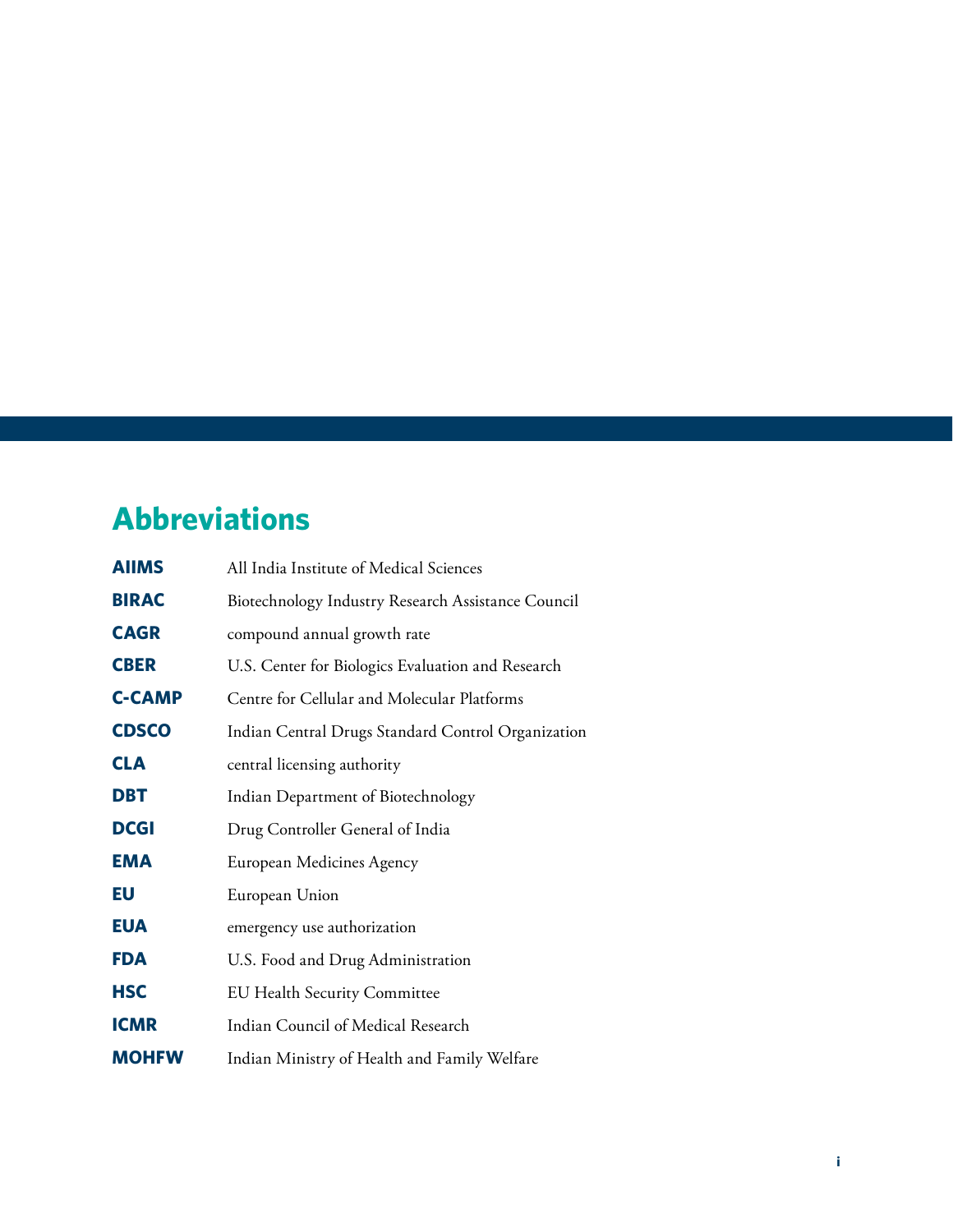| <b>NGO</b>     | nongovernmental organization       |
|----------------|------------------------------------|
| <b>R&amp;D</b> | research and development           |
| <b>SMEs</b>    | small- and medium-size enterprises |
| TB             | tuberculosis                       |
| <b>WHO</b>     | World Health Organization          |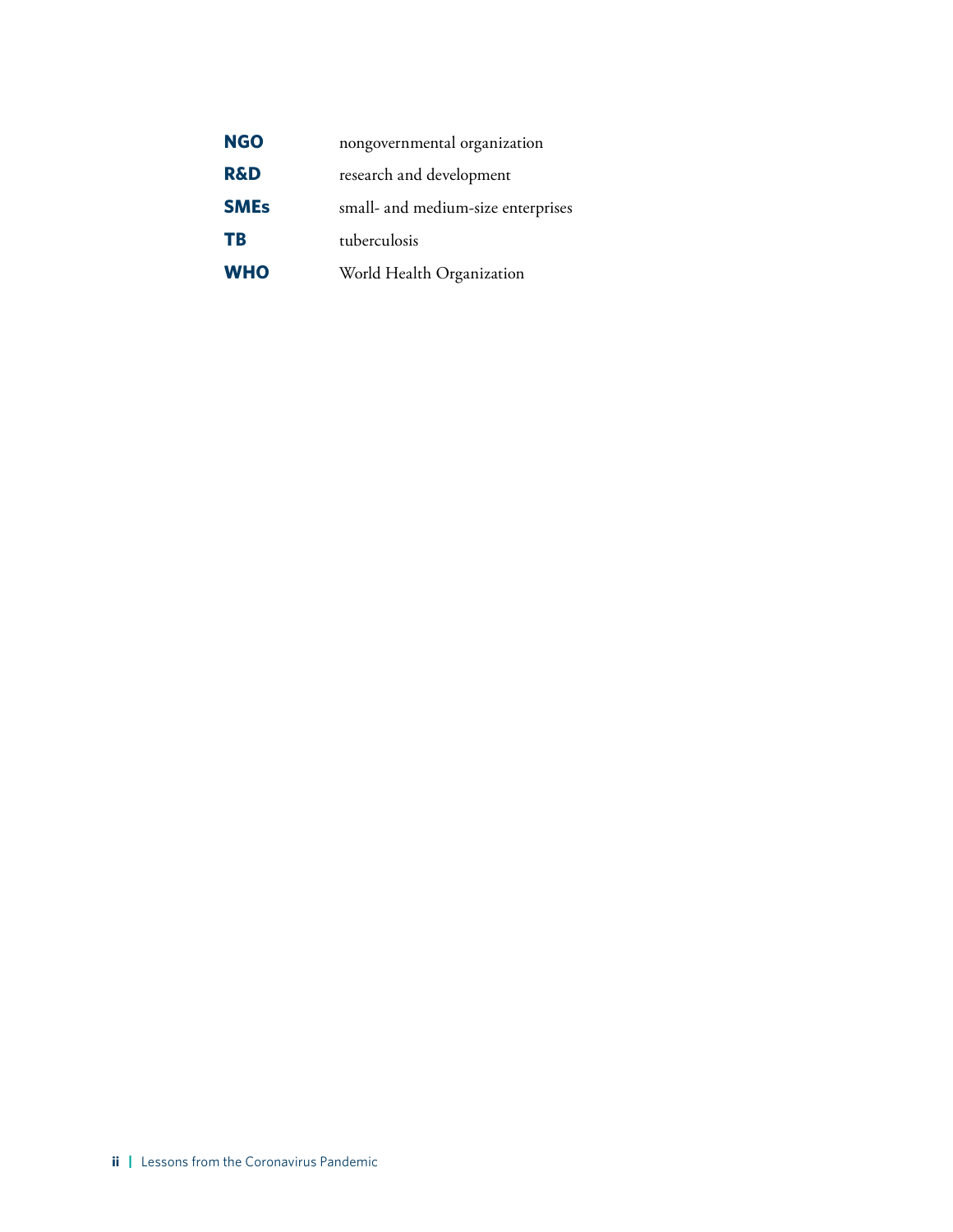### <span id="page-8-0"></span>**Summary**

In India, the coronavirus pandemic encouraged partnerships between academia and industry, fostered collaboration among competitor companies, and stimulated cooperation within different government departments to leverage biotechnology to develop new test kits, protective equipment, vaccines, and respiratory devices.

Despite this collaborative ecosystem, a few stakeholders faced several challenges during different stages of product development including discovery, research and development (R&D), clinical trial, or commercialization of their products. Some of these challenges can be attributed to a lack of an ecosystem that encourages collaborative research in India, limited involvement of private funding entities, a gap between academia and industry where university researchers lack sufficient awareness of the imperatives of industry, and a lack of awareness regarding contemporary applications of biotechnology among the regulatory community.

The goal of this paper is to provide all stakeholders and the Indian public an overview of the role that advancements in biotechnology can play in strengthening India's public health capacity. While the pandemic offered significant opportunities to the scientific community and private players in India to develop medical countermeasures, this paper only illustrates examples that discuss strategies that were adopted to accelerate the development of diagnostics and vaccines in the country. It further elucidates the challenges, both regulatory and funding, that some stakeholders faced in introducing new diagnostics and vaccines into the market during the pandemic.

The paper argues that it is important for India to adopt a systematic approach to sustain the collaborative ecosystem that was cultivated during the pandemic. It further provides a brief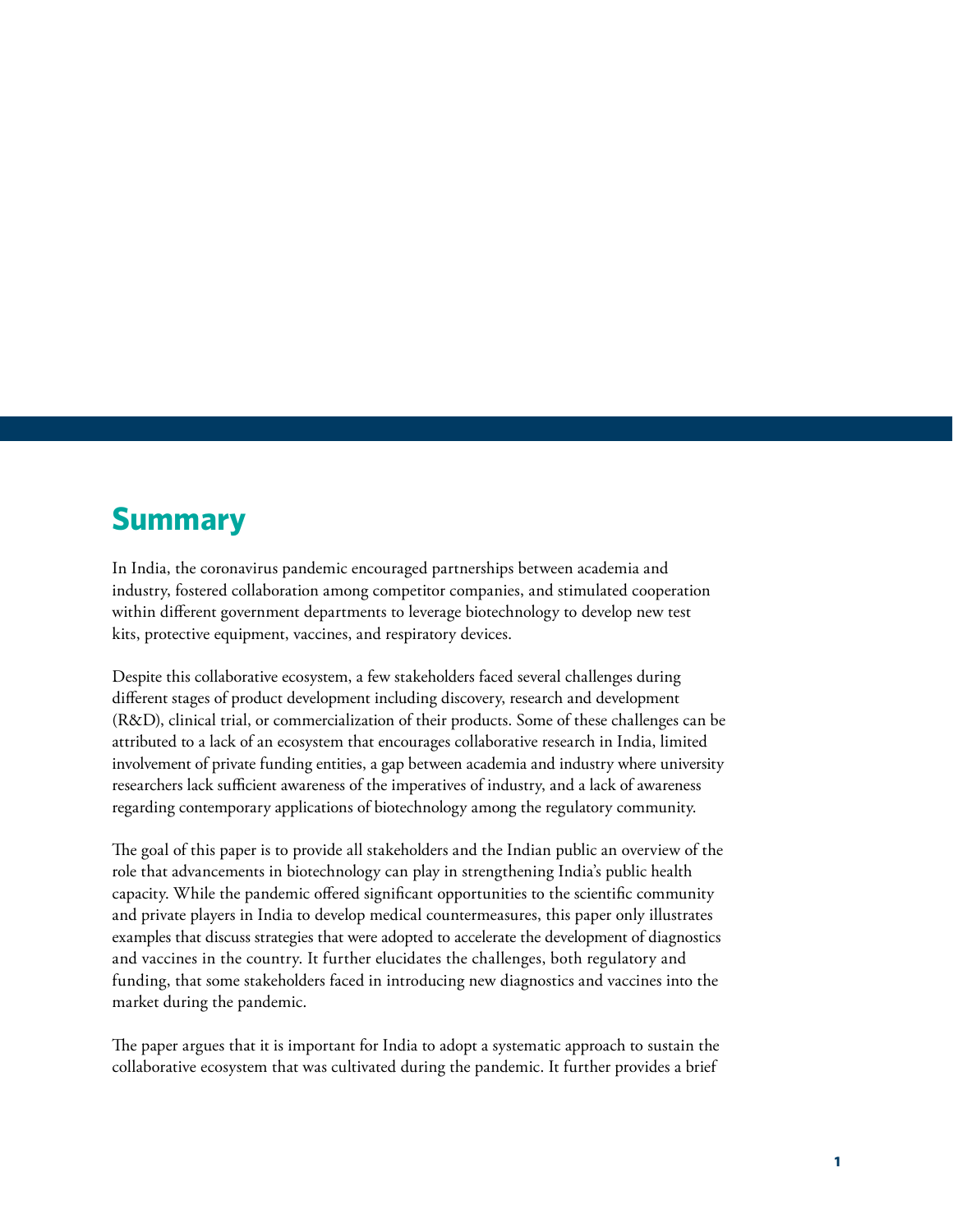assessment of the policies that regulate vaccines and diagnostic kits in India and the scope of enhanced and better implementation in the future. The paper also suggests strategies to maintain a continuous flow of investment to sustain research, streamline the regulatory infrastructure to minimize ambiguities regarding product approvals, and foster multistakeholder collaboration to create a sustainable research and innovation ecosystem that can be leveraged during health emergencies in the future.

#### **Major Recommendations**

- *Invest* in focused research programs to develop vaccines, therapeutics, and diagnostics.
- Set up tech transfer offices, with a strong business development group, in all academic research institutions to ensure that the proprietary knowledge developed by research institutions is licensed and translated to develop products that can solve real-world problems.
- *Modify* the existing education curriculum to include translational courses that provide research and entrepreneurial training during graduate programs.
- *Break* the product development pipeline—in this case, the diagnostics and vaccine development pipeline—into different stages wherein different kinds of funders are invited to fund different stages to ensure completion of research and commercialization of products.
- *Increase and sustain* financial investment, both public and private, to enhance the scale of innovation in India. Cofunded models, where the government makes an equal contribution as the private fund does in the project, can be explored to sustain investment in this space.
- *Maintain* continuous dialogue between researchers, the private sector, funders, and the regulatory community, both at the state and national level, to ensure that civil servants in the regulatory systems are up to date with advancements in technology and that scientists, industry experts, and funders are aware of different regulatory compliances.
- *Expedite* the introduction of legislation to replace the archaic Drugs and Cosmetic Act of 1940 to promote the production of safe and effective products in a costeffective manner.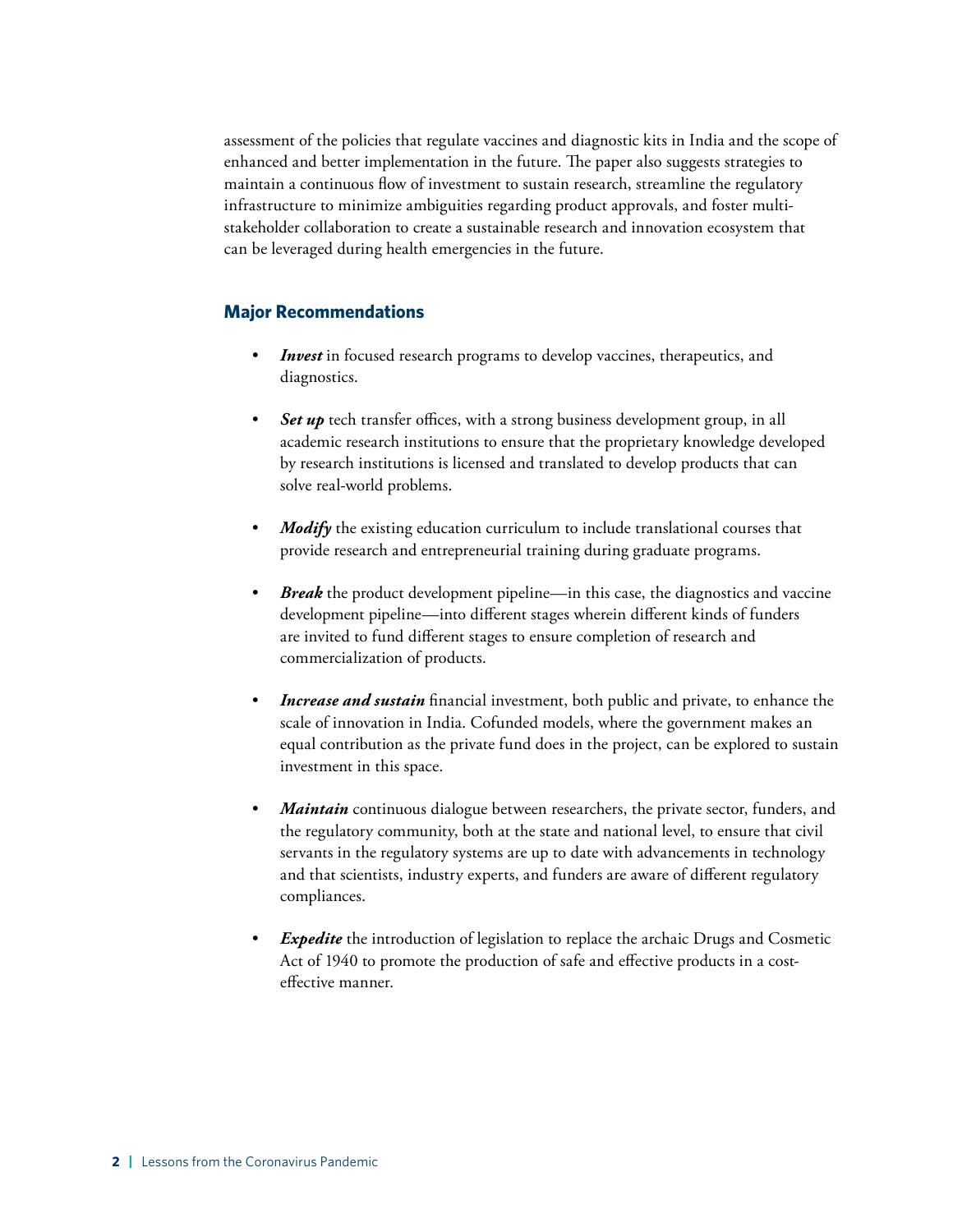### <span id="page-10-0"></span>**Introduction**

In India, the coronavirus pandemic has encouraged a great deal of collaboration among researchers, private sector, and the regulatory community to leverage biotechnology for public health applications such as new test kits, protective equipment, vaccines, and respiratory devices. More importantly, the coherent action of academic and industry experts along with support from the regulatory authorities to help bring new vaccines and diagnostics to the market, and to foster their successful acceptance has emboldened the vision and action of the sector.<sup>1</sup> More can and should be done.

Despite the long history of infectious diseases in India, focus on new biotechnology advancements to develop indigenous products and therapies to prevent and treat infections has been limited. Three main factors have caused this underperformance: a reliance on exports for medical devices, diagnostics, and other products; a lack of prioritization of infectious diseases by academia, industry, and policymakers; and insufficient funding for taking products or businesses to scale. These problems are partly due to India's inefficient regulatory processes, which lead to insufficient confidence among potential investors that new products will get access to the market.

This paper explores the current scope of biotechnology to improve public health in India, highlights the related challenges, both regulatory and funding, and suggests ways to strengthen the research ecosystem to be able to better leverage biotechnology for public health applications. Taking stock of the efforts observed during the coronavirus pandemic, the paper studies the collaborative efforts of scientists, regulators, funders, and industry to develop indigenous medical devices and vaccines and examines challenges faced in introducing new products in the market during this period. Next, the paper assesses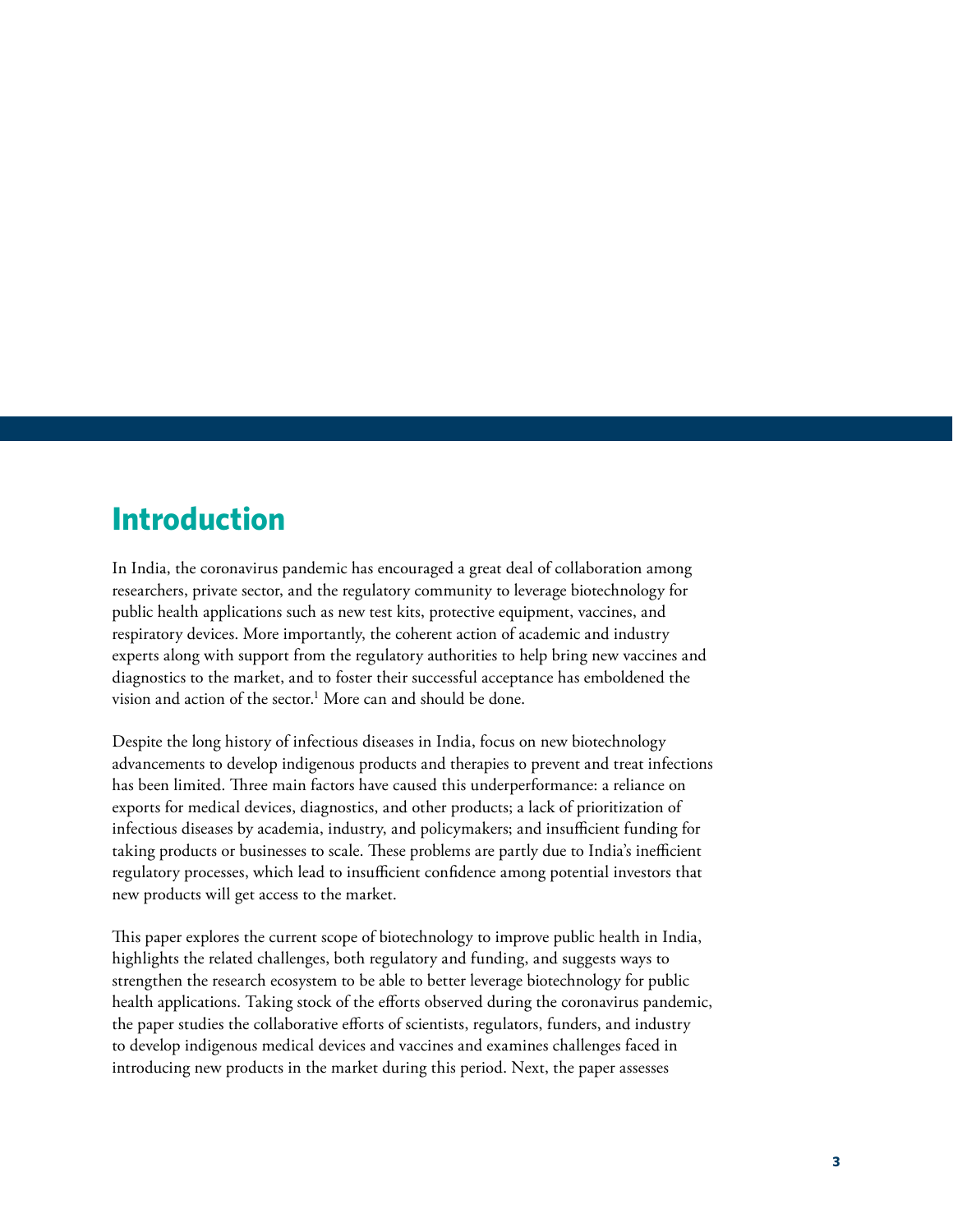regulatory changes that were made during the pandemic to get products to the market and describes ways to foster innovation to establish a robust and sustainable research ecosystem. The final section examines how the Indian government can leverage its soft power by incentivizing biotech firms to develop low-cost healthcare products that cater to both local and global needs. This paper is based on interviews with scientists, academics, and private sector experts; insights derived from closed-door workshops; and an extensive literature review.

# <span id="page-11-0"></span>**Scope of Biotechnology in Improving Public Health in India**

Advancements in biotechnology provide the potential to diagnose, prevent, and treat infectious diseases. Scientists in India are working to understand the molecular structure and function of known pathogens to explore their mechanisms of infection, pathogenicity, virulence, host-pathogen interactions, and drug resistance. They are also leveraging advancements in biotechnology to develop indigenous, reliable, cost-effective, and easy-to-use diagnostics for rapid and sensitive detection of pathogens. Further, researchers in India are conducting experiments to understand immune responses to identify potential vaccine candidates for infectious diseases of national and global importance. Some of the ongoing experiments that leverage biotechnology to tackle infectious diseases include the following:

- (i) Given the high burden of tuberculosis (TB) in India, major emphasis is being given to leveraging technological innovation to develop diagnostics, vaccines, and therapeutics for TB.
- (ii) Scientists in India are also working toward understanding the evolution of drugresistance mechanisms in bacterial pathogens to develop indigenous and costeffective therapies against the growing concern of antimicrobial resistance in the country.
- (iii) Considering the huge burden of viral diseases in India, the government has a focused program that conducts and supports research to understand the molecular mechanism for pathogenesis as well as host-pathogen interactions of viral infections such as dengue, chikungunya, influenza, and hepatitis B and C. Such studies are important to develop diagnostic kits, vaccines, and other therapies.
- (iv) To support India's vector control program, scientists conduct studies that gain insights into the clinical syndromes associated with parasitic infections, such as malaria, leishmania, and so forth. Such experiments help scientists develop better diagnostic tools for the species-specific diagnosis of active parasitic infection.<sup>2</sup>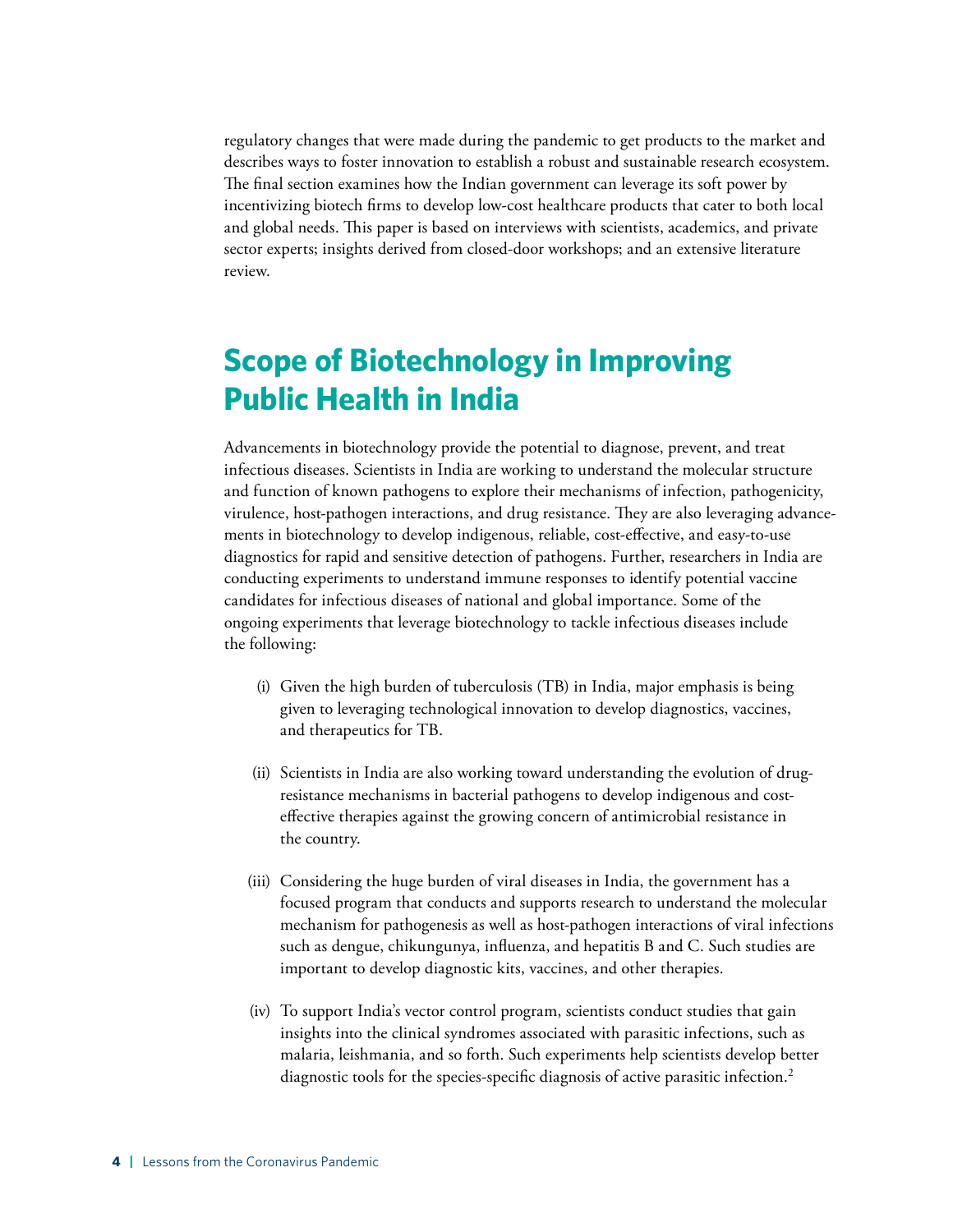In addition to the examples described above, the coronavirus pandemic offered significant opportunities for the scientific community and private players in India, as elsewhere, to develop and manufacture indigenous diagnostics and vaccines, which will be elaborated in detail in the next section.

### <span id="page-12-0"></span>**How Did India Leverage Biotechnology to Tackle the Coronavirus Pandemic?**

India's response to the coronavirus pandemic highlighted the country's strengths as well as its weaknesses. Every facet of what a country needs to detect, diagnose, and respond to biological threats, like the coronavirus pandemic, requires scientific research and technical capacity to be mobilized at scale. To their credit, Indian researchers, innovators, and regulators have come together to introduce low-cost diagnostics, develop therapeutics, and conduct research to create safe and effective vaccines during the pandemic.

#### **Production and Regulation of Diagnostics During the Coronavirus Pandemic**

Soon after the pandemic broke out, InDx, a large-scale public-private partnership implemented by the Centre for Cellular and Molecular Platforms (C-CAMP) and funded by the Rockefeller Foundation, was tasked to ramp up the production of indigenous COVID-19 test kits in the country.<sup>3</sup> Since most components necessary to produce test kits were imported, C-CAMP faced huge challenges to produce these components indigenously at the beginning of the pandemic. Later, with support from Tata Consultancy Services, C-CAMP partnered with Indian manufacturers of medical technologies to ramp up production of reagents and other necessary components needed to manufacture test kits locally. This public-private partnership helped more than 160 Indian companies to collectively manufacture more than a million test kits per day.4

The Department of Biotechnology (DBT), set up under the Indian Ministry of Science and Technology, also supported manufacturing of indigenous COVID-19 diagnostic kits, ramping up the production capacity to about 1,500,000 kits per day.<sup>5</sup> The department, under its COVID-19 Research Consortium Call, supported multiple projects to indigenously develop COVID-19 diagnostics in India. It took multiple initiatives to support researchers and industries involved in developing and manufacturing indigenous diagnostics in the country.6 It also worked with the Central Drugs Standard Control Organization (CDSCO) to expedite regulatory approvals for the development of diagnostics for the virus.<sup>7</sup>

The CDSCO issued a public notice wherein the applicant can approach the CDSCO's Public Relations Office for guidance on an expedited regulatory pathway. This notice elaborated that data requirements for clinical performance evaluation will be decided on a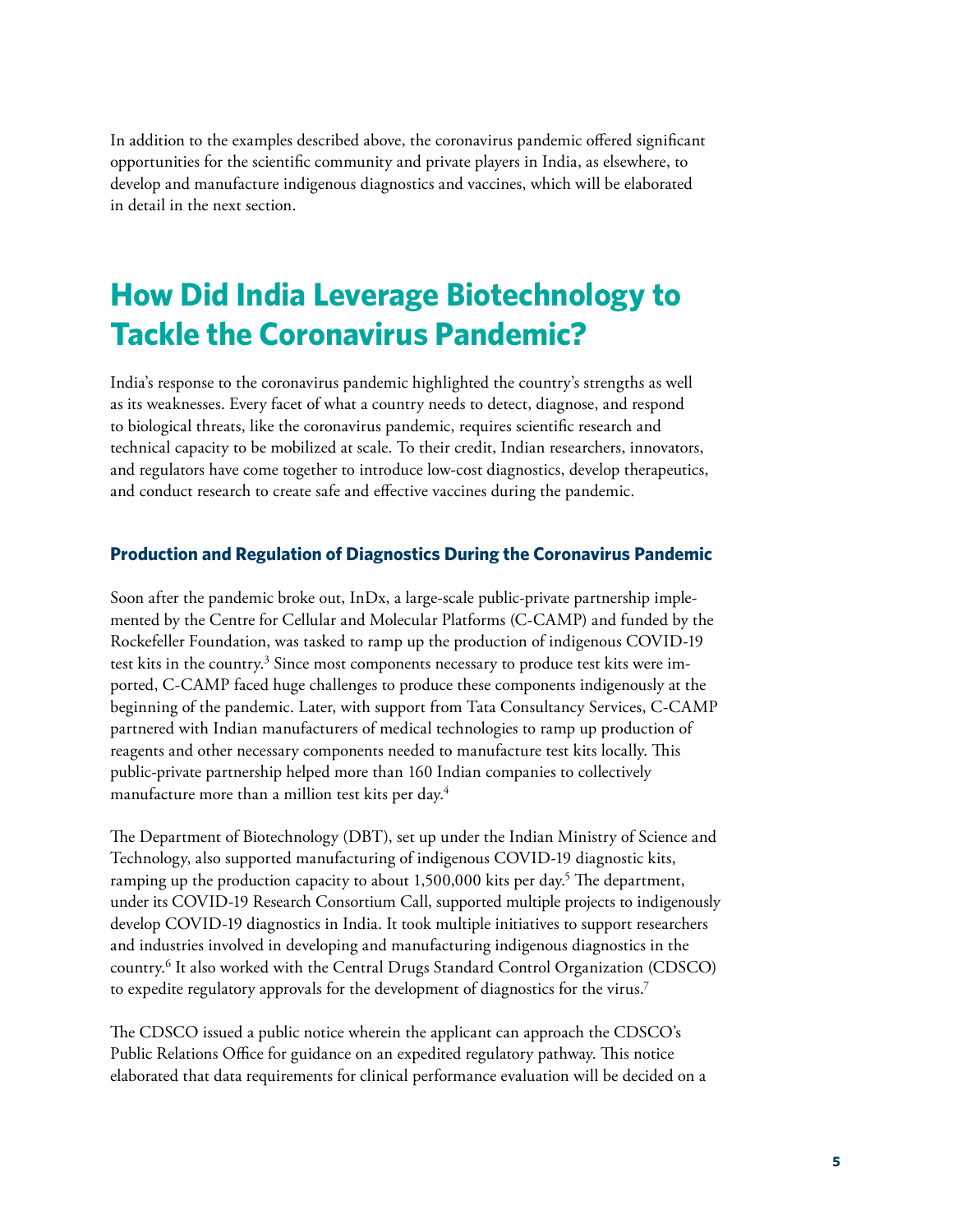case-by-case basis, depending on the nature of the kit and the evidence of available data on its clinical performance evaluation. During the pandemic, the time line to approve new diagnostics, per the notice, was reduced to almost seven days from the usual 140 days.<sup>8</sup>

Commending India's efforts to scale up indigenous production of diagnostic kits, the director-general of the Indian Council of Medical Research (ICMR) in his book *Going Viral* noted that "the remarkable story of how India became fully self-reliant in its testing capabilities in such a short time begins and ends with the sheer commitment of dedicated teams from research institutions, medical colleges, testing labs, ministries, airlines, and postal services working together."9

The collaborative ecosystem and the subsequent production of indigenous COVID-19 diagnostic kits now contributes around 20–25 percent of the revenues of the Indian diagnostic industry.10 The support to Indian companies to locally manufacture test kits can in the long run strengthen the country's capacity in surveillance and infection prevention and control for other diseases.<sup>11</sup>

#### **Production and Regulation of Vaccines During the Coronavirus Pandemic**

Accelerated approvals were given to COVID-19 vaccines by the end of 2020 or beginning of 2021. This was possible because businesses risked their investments and regulatory agencies accelerated their processes to develop and market the COVID-19 vaccines to tackle the unprecedented situation. Moreover, the process for the development of vaccines was simultaneous and not sequential, thereby reducing the time frame to develop and market a new vaccine.

The initiatives to indigenously develop vaccines were again led by the DBT and its dedicated Mission Implementation Unit at Biotechnology Industry Research Assistance Council (BIRAC). BIRAC expanded the existing activities under the National Bio-Pharma Mission and Ind-CEPI Mission to support Mission COVID Suraksha—the Indian COVID-19 Vaccine Development Mission.12 Announced as part of India's Atmanirbhar Bharat scheme, the mission aims to support academic and private institutions to accelerate vaccine development for the delivery of safe, efficacious, affordable, and accessible COVID-19 vaccines to the Indian citizens.13 The mission provides end-to-end support to facilitate preclinical and clinical development, aids manufacturing and regulatory processes for deployment, establishes clinical trial sites, and consolidates all available resources toward accelerated vaccine development.<sup>14</sup>

DBT's initiatives, under Mission COVID Suraksha, to increase investments in research and development (R&D) and manufacturing of COVID-19 vaccines supported Biological E's COVID-19 vaccine candidate from preclinical to phase III clinical trials.15 The department, along with ICMR, augmented Bharat Biotech's capacity by providing the required infrastructure and financial support to manufacture Covaxin, which is India's first indigenous COVID-19 vaccine.<sup>16</sup>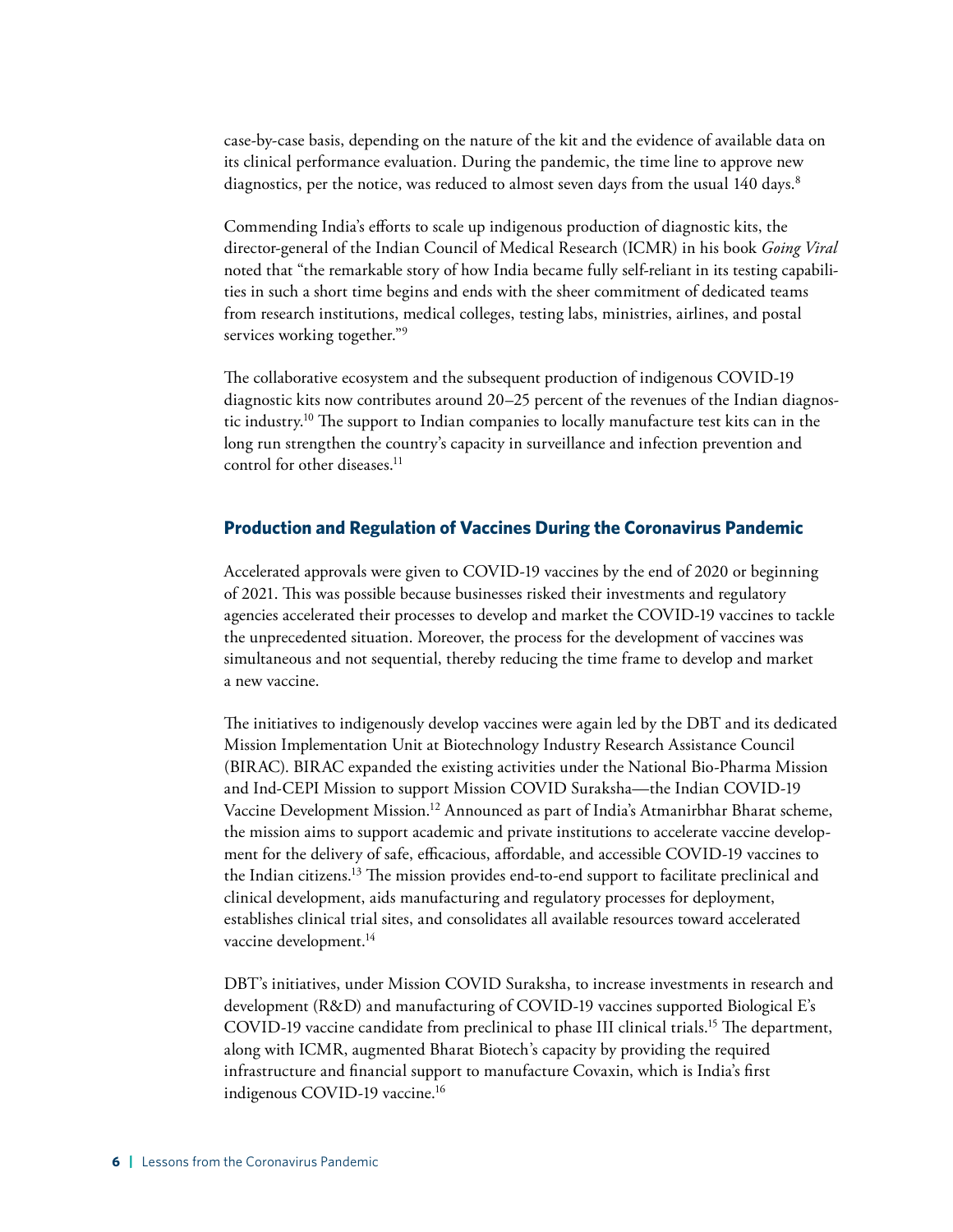Apart from locally produced COVID-19 vaccines, some pharmaceutical and biotechnology companies in India signed collaborative agreements with foreign vaccine developers to either conduct clinical trials or large-scale manufacturing. To support accelerated approval, the DBT allowed entities to submit preclinical and clinical data generated outside the country for vaccine approval in India. The approval to conduct clinical trials in India is, however, based on no objection certificate from Review Committee on Genetic Manipulation after examination of preclinical data studies.<sup>17</sup> The regulator also allowed different phases of clinical trials to run simultaneously in India, based on interim data, thereby reducing the overall timeline of vaccine approval in India. The rules provided relaxation for skipping phase III trials, if "remarkable efficacy" is achieved with a defined dose in the phase II clinical trial.18

Some scientists, however, argue that although "remarkable efficacy" of a drug can be proven after a phase II clinical trial, the efficacy of a vaccine cannot be shown after a phase II clinical trial.19 In case of "unmet medical needs of serious and life-threatening diseases in the country," the 2019 New Drugs and Clinical Trial rules mention accelerated approval of vaccines based on phase II clinical trial data. It also mentions additional, post-licensure studies to validate the anticipated clinical benefit.<sup>20</sup> The final approval of the vaccine, however, rests with the CDSCO. After the clinical trials are completed with satisfactory results, the manufacturer needs to approach the CDSCO again to obtain a license to market the new drug.

This ecosystem, as noted by former secretary of the DBT, "can now be used for further vaccine developmental research. The knowledge, experience and capacity acquired are critical to accelerate the development of vaccines for priority diseases like the pan coronavirus, tuberculosis, HIV, malaria, chikungunya, Zika and many others."21

Despite the collaborative efforts of academia and industry and support from the government, a few researchers and some smaller firms in India faced challenges in introducing indigenous diagnostics and vaccines in the market. This is because of unfavorable tax structure and absence of an overarching legislation. Instead, different frameworks and organizations under different ministries are set up to regulate research, approval, and commercialization of diagnostics and vaccines in India. This leads to a lack of clarity of process, irregularity in the approval process, poor awareness about regulatory protocols, bureaucratic delays due to multiplicity of organizations, and a lack of private involvement and funding, some of which will be discussed in the next section.<sup>22</sup>

# <span id="page-14-0"></span>**Regulation of Diagnostics in India and Related Challenges**

A few reports note that the coronavirus pandemic in India can pave the way for greater investments in the medical devices sector—including diagnostics, masks, gloves, ventilators, and so forth—which in the coming years will observe significant growth.<sup>23</sup>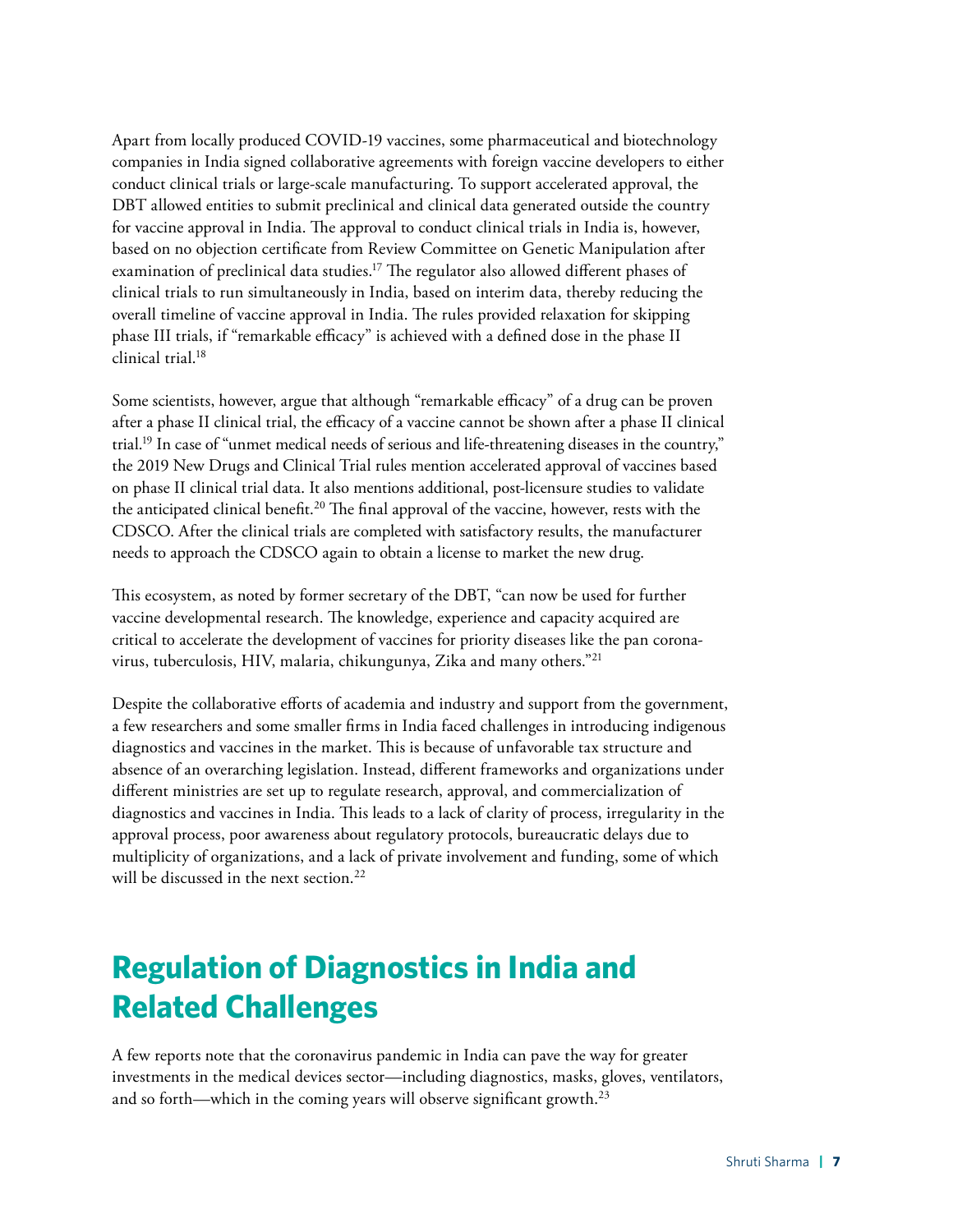The current conditions, however, suggest a less promising scenario. India, until last year, imported 80 percent of its medical devices, including diagnostic instruments, from China, Germany, the Netherlands, Singapore, and the United States.<sup>24</sup> Although close to 450 India-based companies were looped in to manufacture reverse transcription polymerase chain reaction (RT-PCR) kits for COVID-19 diagnosis, the diagnostic industry is plagued with major issues that should be addressed for it to observe sustainable growth.<sup>25</sup>

First is the inverted tax structure for diagnostics, which means that the customs duty to import diagnostic instruments is 0 percent, while duty to import raw materials to manufacture diagnostics in India ranges from 7.5 to 15 percent.<sup>26</sup> This, according to a local manufacturer,

"is not conducive to local manufacturing. If this was to be corrected, the import duty on finished products should be 10 to 15 percent and that on the components, should be as low as 0 to 2.5 percent. This will lead to an increase in the cost of the finished product and lower the cost of the components."

The correction for this inverted tax structure was, however, left unaddressed in the latest budget released by the Indian government.<sup>27</sup>

Second was the absence of a separate law to regulate the import, manufacture, and distribution of diagnostics in India until 2017.<sup>28</sup> The Medical Devices Rules 2017, issued under the Drug and Cosmetic Act of 1940, intended to distinguish medical devices from pharmaceuticals. It empowered the Drug Controller General of India (DCGI) to introduce risk-based classification into four categories—from A to D, with high-risk devices placed under class D. The rules have distinct provisions to obtain approvals for the manufacturing and import of diagnostics in India. It clearly distinguishes the role of central and state licensing authorities, with the former being in charge of issuing manufacturing licenses for devices that fall in categories C and D along with the ones that do not have a similar device in the Indian market, and the latter responsible for licensing manufacturing of diagnostics that are placed in categories A and B. The import for all diagnostics, however, rests with the  $DCGI<sup>29</sup>$  In February 2020, the Indian government issued the Medical Devices (Amendment) Rules, 2020 that mandate medical devices, including diagnostics, to be regulated on the same lines as drugs. This move was to ensure the safety and efficacy of all medical devices introduced by their respective manufacturers or importers.<sup>30</sup> Although the newly issued regulations have introduced better transparency in the approval system, concerns remain that manufacturers or importers might face delays given the dual role of the CDSCO to regulate both drugs and medical devices under the ambit of the Drugs and Cosmetic Act of 1940.

Various arms of the Indian government have put forward proposals to regulate medical devices independent of drugs. NITI Aayog, the Indian government's think tank, drafted a Medical Devices (Safety, Effectiveness, and Innovation) Bill in 2019 to provide users with access to safe, innovative devices and address concerns on patient safety. This bill opposes the view of the Indian Ministry of Health and Family Welfare (MOHFW) to regulate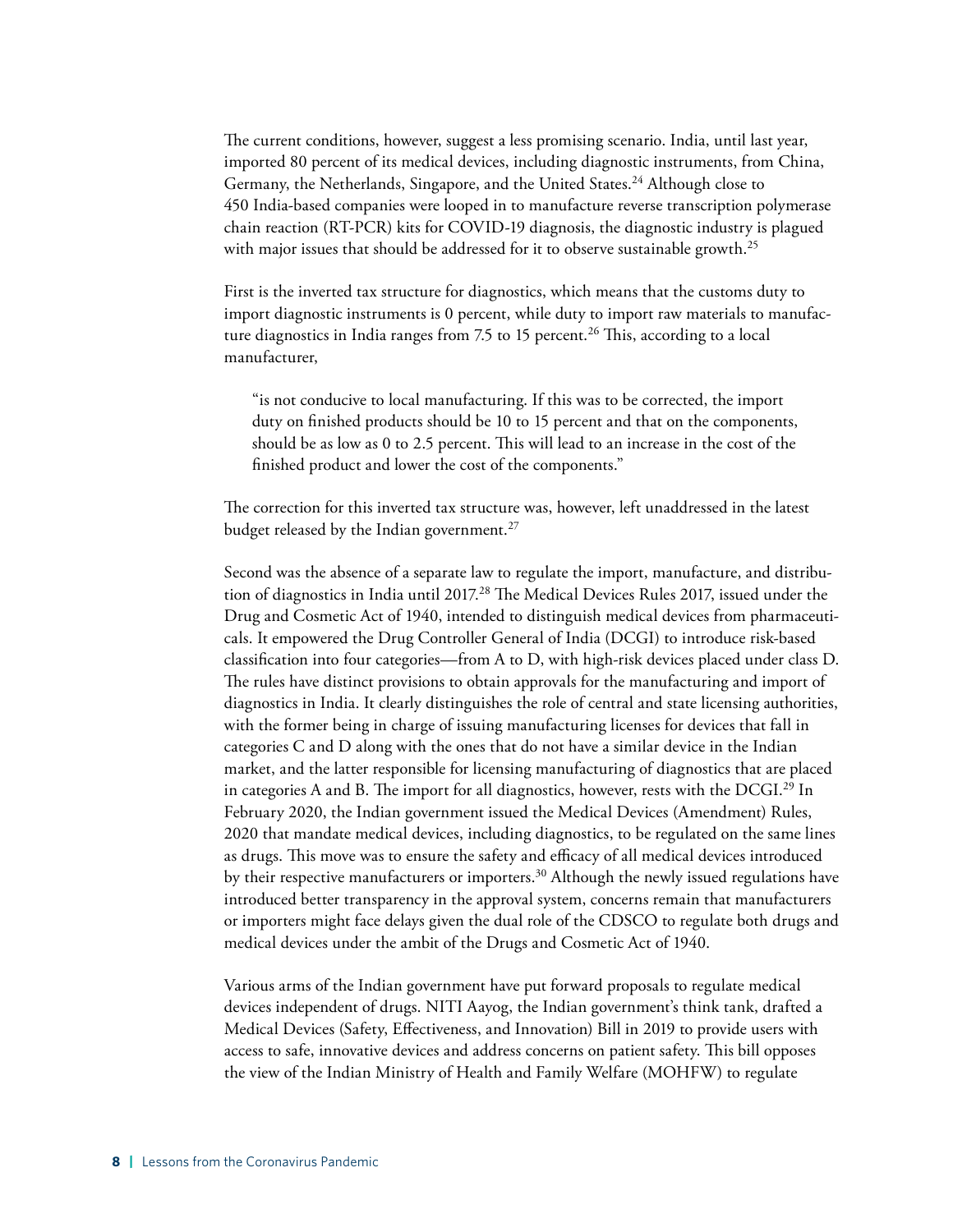medical devices as drugs and instead recommends setting up an autonomous Medical Devices Administration that has powers to conduct audits, give approvals, and enforce penalties. The health ministry and NITI Aayog finally reached consensus on the medical devices bill in 2020, which suggested that medical devices should be regulated by a separate division under the CDSCO, as opposed to NITI Aayog's proposition. Furthermore, the regulation of medical devices will be under a separate act and not the Drug and Cosmetics Act of 1954, as suggested by the health ministry.<sup>31</sup> Despite the consensus between the two organizations, the status of the bill is currently unknown.

Instead, a high-level committee under the chairmanship of the DCGI has been constituted to frame a New Drugs, Cosmetics, and Medical Devices Act to harmonize the regulation of new drugs, medical devices, and vaccines in India. The eight-member panel, headed by the current DCGI, was expected to submit its first draft by February 2022, the status of which is also unknown.32 Moreover, the panel does not include manufacturers, medical device experts, venture capitalists, scientists, doctors, and patient groups, thereby limiting the multistakeholder discussions needed to draft a comprehensive legislation.

Another initiative was taken by the Ministry of Chemicals and Fertilizers to introduce two schemes to promote greater investments in the medical devices sector, which were approved by the Indian government in 2020. The first was centered on the promotion of medical device parks and the second focused on introducing production-linked incentives to encourage domestic manufacturing of medical devices.33 Although these are steps in the right direction, inverted tax structures along with complicated regulatory infrastructure hinders domestic manufacturers from stepping into manufacturing medical devices indigenously.

It is therefore important for India to skip through its piecemeal reforms and work toward developing a systematic approach to address the challenges of the medical devices industry. Right from rationalizing the inverted tax structure all the way to ensuring a separate regulatory framework to govern the medical devices sector is imperative for India to become a medical devices manufacturing hub.

### <span id="page-16-0"></span>**Regulation of Vaccines or Drugs in India**

As with medical devices, the import, manufacture, sale, and distribution of new drugs (including vaccines, unless specified otherwise by the licensing authority) are also regulated under the Drugs and Cosmetic Act of 1940 and the rules made thereunder in 1945 and 2017.

Drug and vaccine approval in India is a multistep process, where the manufacturer or organization intending to develop a new drug in India needs to provide preclinical data to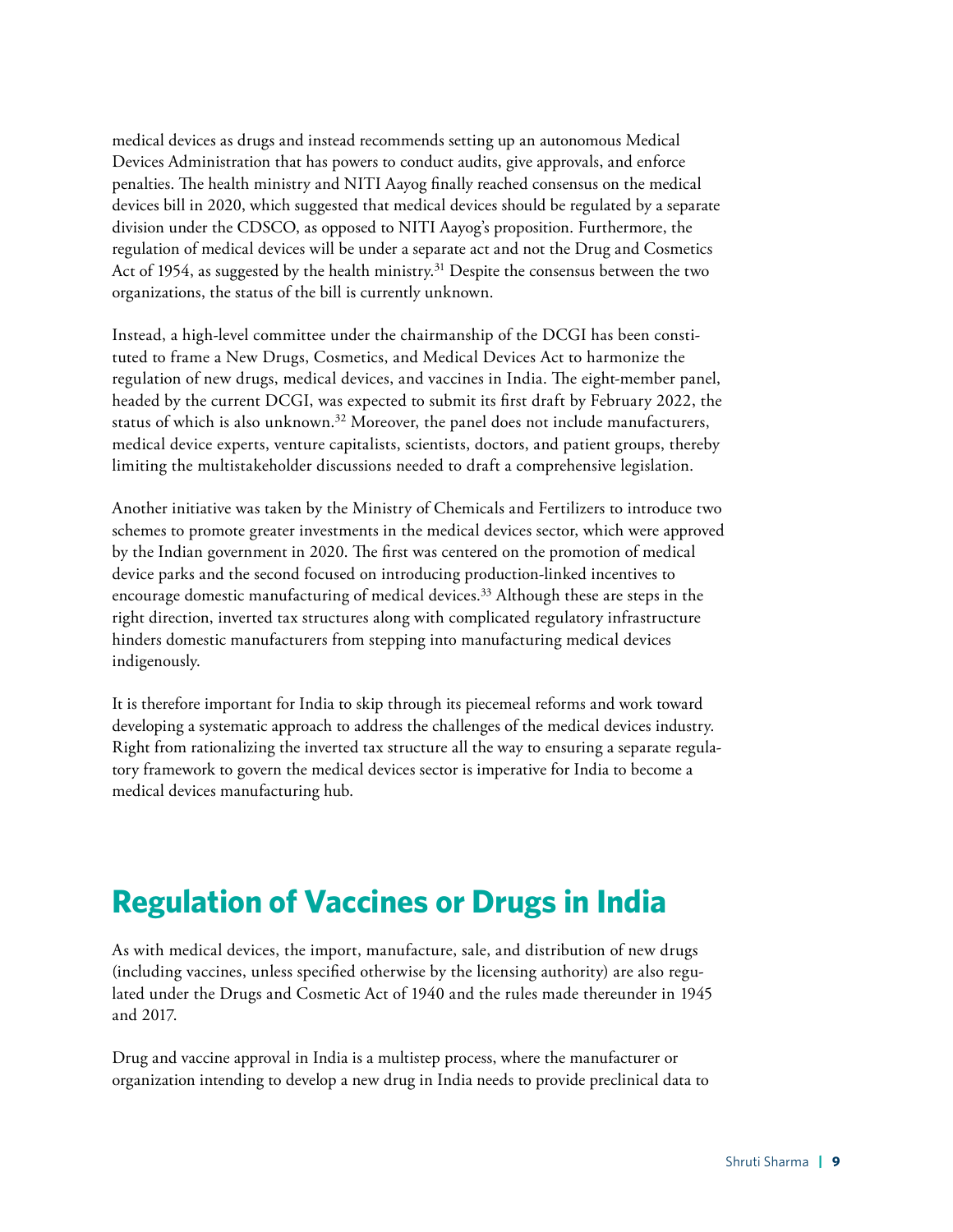justify the testing of drugs in humans. Once the licensing authority is satisfied with the results of the preclinical study, the drugs qualify for a four-phase clinical trial period to ensure the safety and efficacy of new drugs, a period that is regulated by the New Drugs and Clinical Trial Rules, 2019, as elaborated below:<sup>34</sup>

- i. Any institution or organization that intends to develop, manufacture, and conduct clinical trials for drugs or vaccines in India needs to obtain permission from the DCGI, which functions as the central licensing authority (CLA).
- ii. The CLA, after scrutiny of documents and detailed review and inquiry, grants permission to conduct clinical trials. If the CLA comes across any deficiencies in the application, the authority informs the applicant, who is then asked to provide additional information within a period specified by the CLA.
- iii. If the applicant rectifies the deficiency, the CLA scrutinizes the application again and, based on its satisfaction, grants permission to conduct clinical trials. If the CLA is not satisfied, the authority rejects the application. The process of either approving or rejecting the application for drugs and vaccines that are developed in India usually takes thirty days from the day of application. In the case of rejected applications, the applicant can request the CLA to reconsider its application within a period of sixty days from the date of rejection along with an allocated fee.
- iv. In the case where no communication has been received by the CLA in the said period, the permission to conduct clinical trials will be deemed to have been granted and will be legally valid for all purposes.
- v. An applicant who is aggrieved by the decision of the CLA may file an appeal before the MOHFW within forty-five days of the of receipt of such decision. The government may, after further inquiry and after giving the appellant an opportunity to be heard, dispose of the appeal within a period of sixty working days.
- vi. In the case where an applicant wants to conduct clinical trials for drugs or vaccines that have been approved or marketed outside India, the CLA will follow the same process of approval or rejection as described above within a period of ninety working days.
- vii. Once an approval by the CLA is obtained, the clinical trials will be initiated only after approval of the clinical trials protocol by the ethics committee, registered with the CLA. In cases where the clinical trial site does not have its own ethics committee, clinical trials will begin after inspection by an ethics committee of another trial site or an independent ethics committee.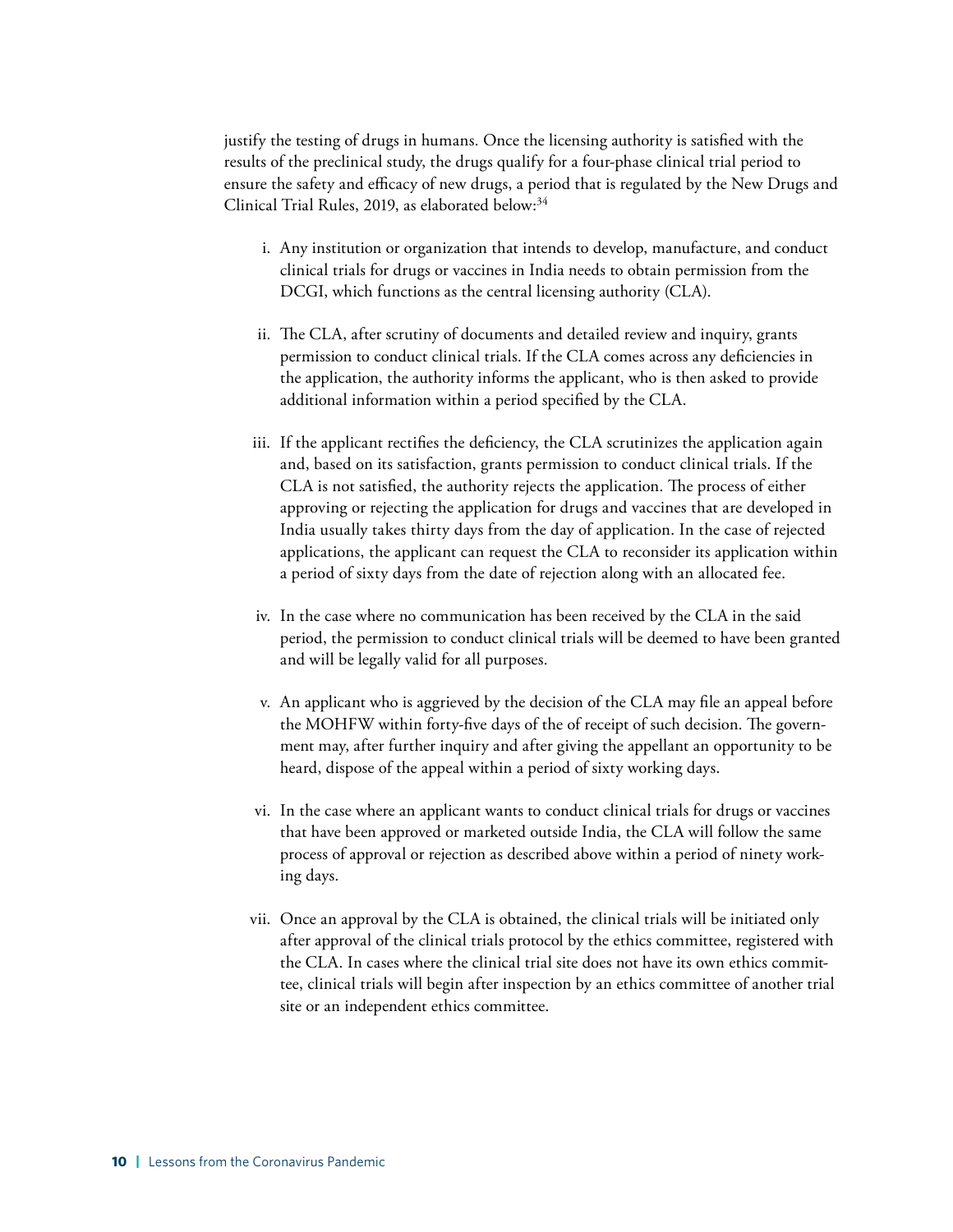- viii. The decision of approval or rejection by the ethics committee needs to be communicated to the CLA within a period of fifteen days of the decision. In the case of rejections, once the decision is communicated to the CLA, the applicant can seek approval from another ethics committee within the same city or within a fiftykilometer radius from the clinical trials site.
	- ix. Once all necessary approvals are obtained, which is valid for a period of three years from the date of issue, clinical trials should be registered under the Clinical Trials Registry of India maintained by the ICMR, a research body set up under the MOHFW.
	- x. The status of enrollment of trial subjects and status reports of each clinical trial should be submitted to the CLA every six months via the SUGAM portal.<sup>35</sup>
- xi. Any report of serious adverse event occurring during clinical trial to an enrolled subject, should, after due analysis, be forwarded to the CLA, the chairperson of the ethics committee, and the institute where the trial has been conducted within fourteen days of its occurrence.
- xii. Clinical trials of drugs that are already approved in other countries with mature regulatory setups (such as Australia, Canada, Switzerland, the United Kingdom, and the United States, among others) are fast-tracked in India with an approval that is issued within eight weeks, as opposed to sixteen to eighteen weeks, as is the case for other drugs that do not fall under this category.<sup>36</sup>

Although India did develop a few COVID-19 vaccines indigenously, concerns still lie in ensuring the continued development of safe and effective vaccines for other infectious diseases. This is because of the classic, so-called panic then forget approach, where once an outbreak is under control, both government and donors tend to divert their attention to other pressing concerns.37 This leads to the lack of a sustainable research ecosystem where researchers are continuously motivated toward focused research programs to develop vaccines for other infectious diseases, a lack that will be discussed in the next section.

Because of the limited research focus on developing vaccines indigenously, the gestation period to develop a new vaccine in India is long. This is partly because the regulatory infrastructure to approve vaccines in India does not keep pace with technological advancements. This leads to the involvement of multiple regulatory bodies to approve a single vaccine, which results in delays in the approval process, a lack of transparency in the functioning of a regulatory agency, and limited communication between government and vaccine manufacturers.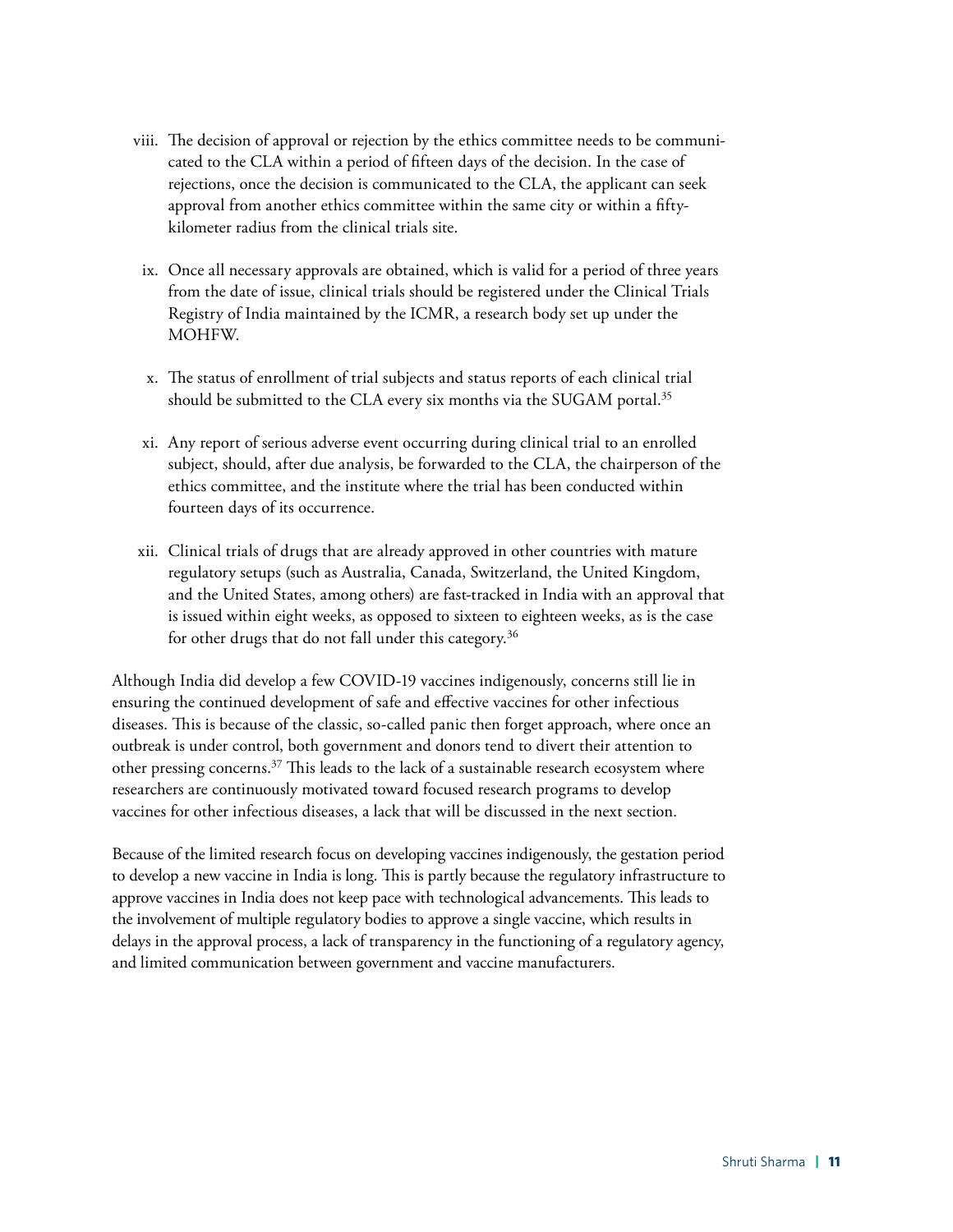# <span id="page-19-0"></span>**Challenges to Leveraging Biotechnology to Tackle Infectious Diseases in India**

Although a great deal of collaboration was observed among researchers, industry, and regulators during the coronavirus pandemic, these communities faced several challenges during different stages including discovery, R&D, clinical trials, or commercialization of their products. Some of these challenges, highlighted by participants in discussions and interviews, include the lack of an ecosystem that encourages collaborative research and innovation; limited involvement of private funding entities compared to Western countries; a gap between academia and industry, where university researchers lack sufficient awareness of the imperatives of industry; and a lack of awareness regarding contemporary applications of biotechnology among the regulatory community.

#### **Weaknesses in India's Research Ecosystem**

According to a UNESCO estimate, India has 156 researchers involved in R&D per million inhabitants. Western countries, by comparison, have between 4,000 and 7,000.38 To promote individual talent in India, the Indian government introduced programs such as the Prime Minister Research Fellowship to improve the quality of research in several higher education institutions.39 Although such schemes might attract competent people into research, they do not automatically stimulate multidisciplinary collaborative projects, thereby leading to a lack of a collaborative research ecosystem across the country.

To address this concern, the DBT, created in 1986 under the Indian Ministry of Science and Technology, has been spearheading innovative solutions to facilitate collaborative projects across the country. The department has created a research ecosystem through its autonomous institutions and biotechnology parks and incubators. It has established sixteen theme-based autonomous institutions to pursue basic and translational research, institutions that were also looped in to understand the epidemiology of the novel coronavirus and to develop diagnostics and vaccines to address the challenges posed by the coronavirus pandemic. In addition to autonomous institutions, the DBT has set up BIRAC to promote public-private partnerships, encourage foreign direct investment, empower small- and medium-size enterprises (SMEs), and help states to develop biotechnology policies.

To enable translational research, the DBT has so far established nine biotechnology parks and incubators across the country to offer facilities to scientists, as well as SMEs for technology incubation, technology demonstration, and pilot plant studies for accelerated commercial development of biotechnology.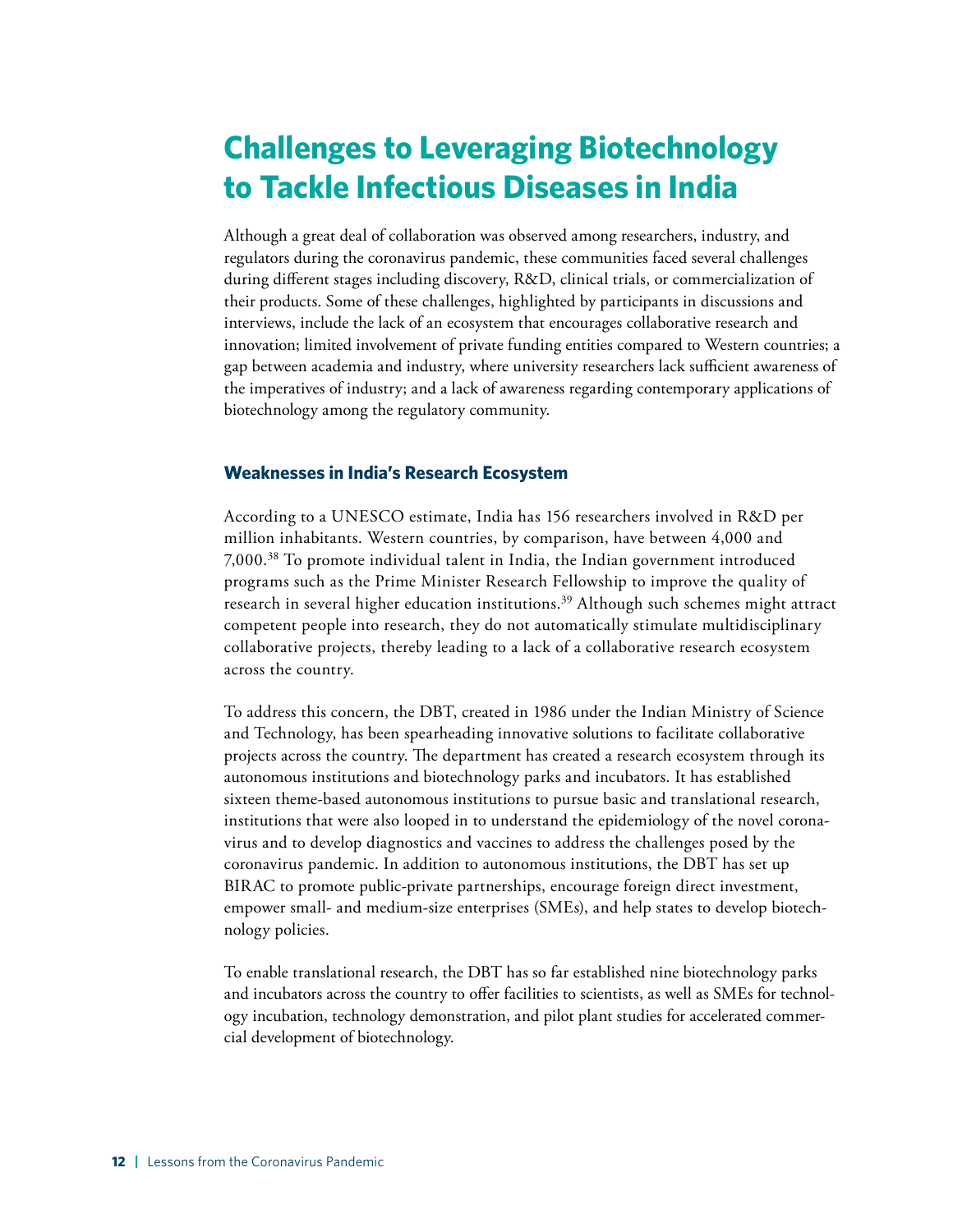Realizing the demand of medical technologies in India, the DBT also introduced an interdisciplinary bio design program to foster collaborative R&D activities between medical and engineering institutions to create an ecosystem that supports the development of indigenous and affordable medical technology innovations and entrepreneurship in the country.<sup>40</sup>

Although the DBT has been leading multiple research initiatives to make India globally competitive in biotechnology research, innovation, translation, and entrepreneurship, it does not have adequate innovation funds or risk-funding mechanisms to strengthen its capacity to scale up innovations in case of an emergency. Although a few scientists in India have begun to explore the potential of new technologies such as gene editing or synthetic biology to develop healthcare products, India does not have a conducive model that supports bold ideas in both academia and industry.

Further, most scientists in India end up working in silos, which limits their engagement in collaborative projects and leads to repetitive projects, thereby limiting the scope of research in India. India's regulatory infrastructure (both at the central and the state levels) further impedes progress insofar as it sometimes results in high compliance burdens for homegrown companies, making it difficult for them to either produce low-cost, globally competitive, quality products or access the market. This might be one of the primary reasons that the scientific community in India still relies on foreign reagents and equipment for their research.

#### **Limited Financial Support for Late-Stage Biotechnology Research**

Bio-incubators, as described above, harness the entrepreneurial potential of start-ups by mentoring and providing access to infrastructure. While incubators support the infrastructural and knowledge requirements of start-ups, a wide funding gap had existed for start-ups in the early phase of research. To plug this gap, the Indian Ministry of Science and Technology has several funding departments that provide funds to biotechnology institutes, nongovernmental organizations (NGOs), researchers, and professionals to promote biotechnology and its products or businesses. BIRAC has also set up the Sustainable Entrepreneurship and Enterprise Development Fund to provide capital assistance to startups to enable them to reach a position where they could seek loans from commercial banks, financial institutions, or other private entities.<sup>41</sup>

This initiative to support start-ups through public funds narrowed the financial gap in early stages of research, but investments are still minimal for late-stage biotechnology research. This is because the Indian government, according to the latest budget, spends close to 0.7 percent of its gross domestic product on R&D, with only a small proportion of funds dedicated to biotechnology research, as against the expectation of 2 percent by 2022.<sup>42</sup> Moreover, the private strategic or venture capital market for biotechnology R&D exists but is also mostly constrained beyond proof-of-concept work. This means that many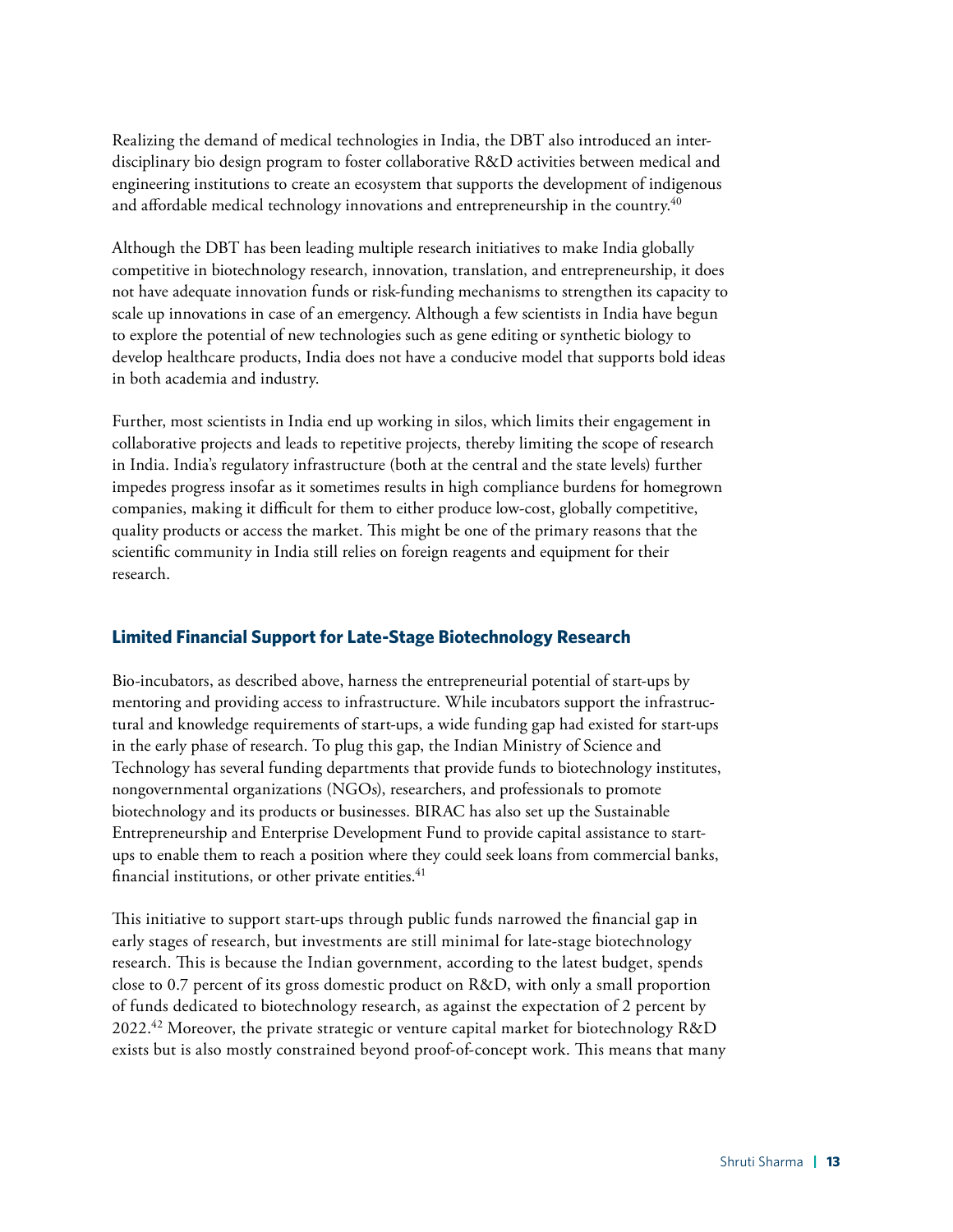early-stage start-ups have access to funds but lack resources when they are prepared to scale up. To take promising ideas to the next levels, including development, manufacturing, and market access, larger pools of capital are therefore needed. Here, India faces the challenge of confidence, conviction, and support: potential investors worry that enterprises will face bureaucratic delays related to government approvals for new products, thereby limiting products' access the market, while enterprises worry they will have trouble accessing the funding.

The process of developing, testing, and bringing biotechnology products to market takes a long time and is fraught with uncertainty. Although the different arms of the government have promoted many programs, the diffused and scattered nature of such programs often confuses the industry, thereby inhibiting successful development and commercial outcomes for the industry. In the private sector, venture capital and other sources of innovation capital tend to operate on shorter time frames and smaller scales than those necessary to bring such biotechnology products or treatments to market. Therefore, there is a need for larger longerterm sources and different pockets of capital to build successful programs in this sector. Those sources, however, need encouragement and confidence through an enabling ecosystem of efficient and predictive regulation to enhance transparency in the approval process, structured and consolidated public resource deployment to streamline research expenditure, enabling market access support to introduce products to the market, and favorable private equity and capital market regulations to enable capital churn.<sup>43</sup>

#### **Gaps in the Approval Process**

The coronavirus pandemic has exposed deep fault lines in India's regulatory infrastructure, which drives approval of new drugs, diagnostics, or vaccines in the country. The CDSCO, headed by the DCGI, is considered unreliable for approving new drugs or vaccines in the market. For example, the drug sold under the brand name Fabiflu was evaluated in limited clinical trials and approved for use by the DCGI in SARS-CoV2 infections. However, because the clinical trial data were so limited, it was later excluded from the Clinical Guidance for Management of Adult COVID-19 Patients formulated by the All India Institute of Medical Sciences (AIIMS)–ICMR COVID-19 National Task Force. For two arms of the same ministry to give different approvals or recommendations indicates the problematic difference in decisionmaking standards and processes.44

Similarly, the regulator was questioned after it granted emergency use approvals to Bharat Biotech's Covaxin. This was because of limited phase III clinical trial data, which the manufacturer was still conducting. Moreover, the approval of Covaxin for "restricted use in clinical trial mode" came just a day after the Subject Experts Committee, constituted under CDSCO, requested more efficacy data from the manufacturer before it could grant approvals.45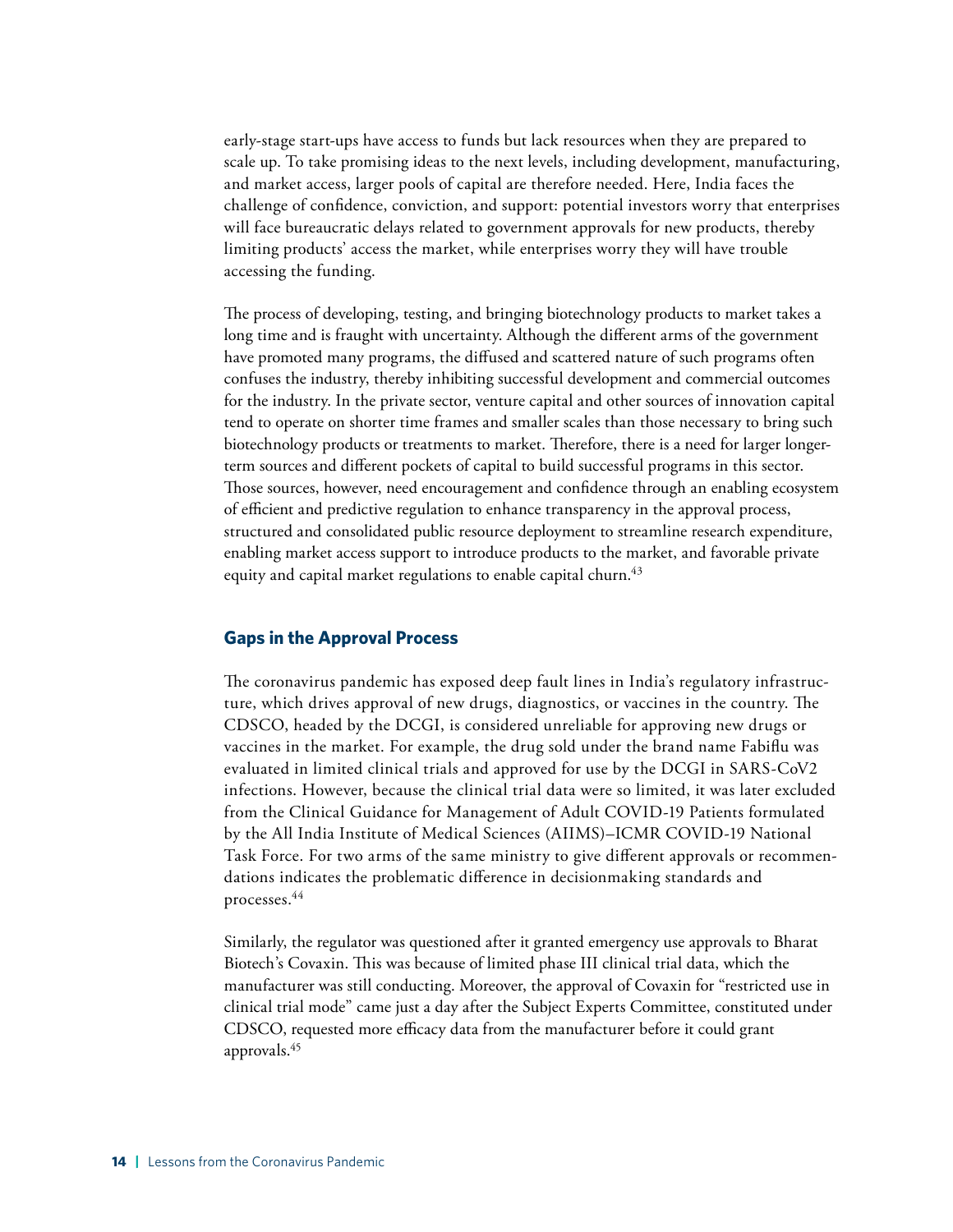The opaque approval of drugs and vaccines attracted more criticism because the New Clinical Trial Rules of 2019 do not mention the terms "emergency use" and "restricted use" but have a different term, "accelerated approval," where approval can be granted based on phase II clinical data if remarkable efficacy has been observed. But the clinical benefit of the drugs or vaccines then needs to be validated with post-marketing trials after approval.<sup>46</sup> Therefore, the use of such terms to grant approvals not only undermines the credibility of Indian scientists but also builds distrust among the Indian population, which can ultimately weaken prospects of India's immunization program. Some experts therefore suggest that rather than skipping a clinical trial phase before granting approvals, India should follow a rolling data review process, like in the United Kingdom, where data from each phase of the clinical trial is updated to the regulator regularly for an accelerated review and not an accelerated or abbreviated trial.<sup>47</sup>

To summarize, access to capital, the lack of a collaborative approach between scientists, limited partnerships between academia and industry, and a compliance burden because of irregular regulatory infrastructure are major hurdles to leveraging biotechnology to tackle infectious diseases.

### **Strengthening India's Biotechnology Sector to Prevent Future Pandemics**

To address some of the challenges discussed above, India should consider developing a national program with the right financial and policy structure that invests in training and that has the quality mindset for it to become a global innovator. This would require greater academia-industry collaboration, measures to facilitate access to the market, and continuous dialogue between multiple stakeholders to streamline the regulatory process. This section also highlights measures that can be taken to strengthen India's domestic biotechnology sector to play an active, even leadership role in collaboration among Global South countries and the broader arena of global public health. Some of these measures are discussed below.

#### **Cultivating a New Generation of Scientists and Entrepreneurs**

Universities should invest in focused research programs to develop vaccines, therapeutics, and diagnostics. They should also introduce translational courses with hospitals and other medical institutes to provide technical training to be able to leverage biotechnology to develop new therapies.

To spur innovation and entrepreneurship in the public health sector, special training programs at the educational level can be introduced to ensure that students gain the requisite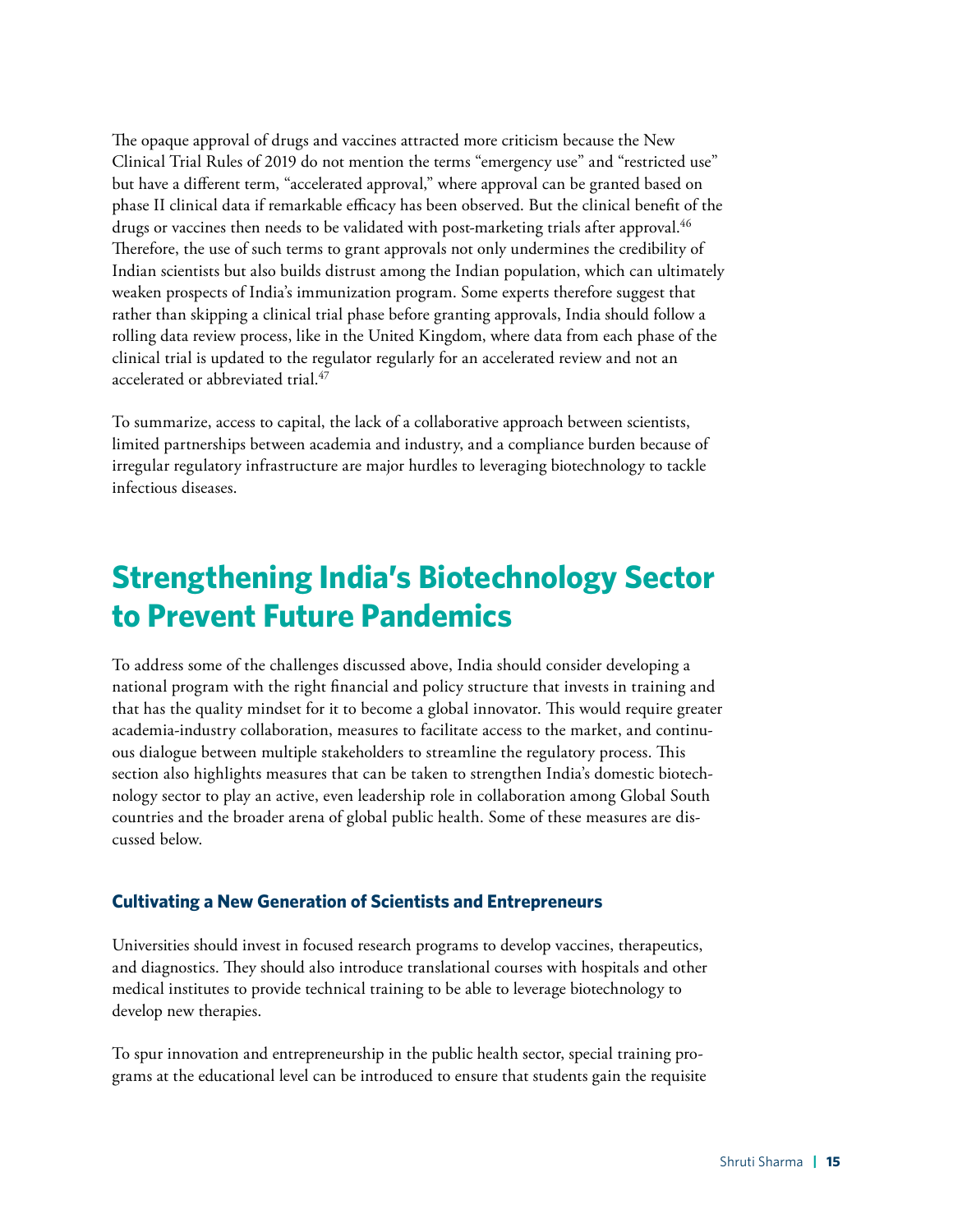skills, including an understanding of the legal and regulatory structures that determine the approval and use of new interventions. This will encourage them to diversify their job prospects by either working for a prospective employer or starting their own health-related venture.

Additionally, technology transfer offices, with strong business development focus groups, should be built in all academic research institutions to ensure that the proprietary knowledge developed by research institutions is licensed and translated to develop products that can solve real-world problems. This capability, complemented with incentives for both academia and industry, will encourage collaboration between the two parties for new seed innovations. This will facilitate the setting up of a research ecosystem that supports and invests in bold ideas to create a new generation of scientists and entrepreneurs who think about the public health applications of biotechnology.

Therefore, modifications to the existing education curriculum to provide research and entrepreneurial training during graduate programs would serve as an incubator for bold ideas and subsequently for public heath innovation in India.

#### **Facilitating Access to the Market**

Measures should be taken to link innovators with investors to encourage entrepreneurs in the field. Exciting ideas should be supported early, while addressing how they can be commercialized at large scale.

Further, the development pathway should be broken down into different stages wherein different kinds of funders are invited to fund different stages to ensure the commercialization of products—an approach that implies a need for some coordination to ensure that all stages are covered. A larger R&D budget alone cannot secure a quantum leap for innovation in India unless efforts are also coordinated between government and industry to bolster confidence that products that meet established criteria will be allowed market access with predictable timetables and returns. Much can be accomplished, however, if start-ups, other industry segments, the venture capitalist community, and the government share data with one another to strengthen the research and innovation ecosystem in India. This would require a nodal institution that gathers all the data, maintains the requisite databases, and hires people who monitor developments and facilitate cooperation between different communities.

For consistent and long-term research output in the sphere of biotechnology, India should increase its financial investment, both public and private, to enhance the scale of its innovation capacity. Cofunded models, where the government makes an equal contribution as the private fund in a project, can also be explored to sustain investments in the space. Since states in India have their own policies to promote innovation in the biotechnology sector, the inflow of investments will depend on the conduciveness of each state policy to promote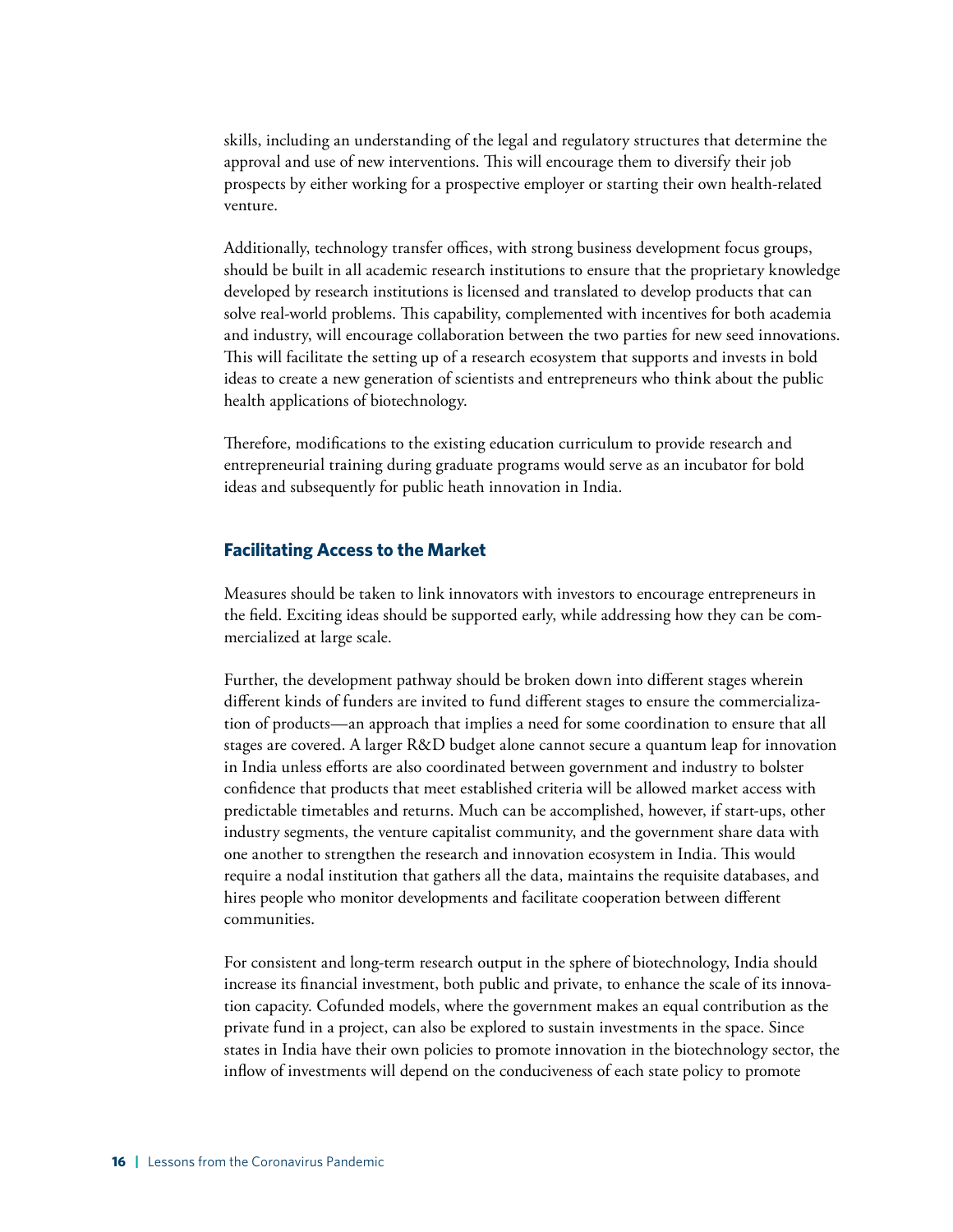business ventures, the incentives it offers for private capital deployed in research, and the motivation it provides to adopt biotechnology to develop new products.

In addition to promoting entrepreneurial activity and encouraging academia-industry partnerships at the state level, the policies should also enable products that are manufactured in India to find market in India. One of the ways to do this could be for the government to encourage the use of drugs developed locally in government-funded programs, such as procedures paid for by Ayushman Bharat, a national public health insurance fund that aims to provide free access to health insurance coverage for low-income earners in the country. In addition to expanding its domestic market, it is important that each state improves its export performance, thereby opening new markets and better entrepreneurial prospects.

Besides working on the supply side to encourage therapies or drugs to reach the Indian market, it is also important to shape the attitude of potential consumers to accept the advancements coming out of biotechnology research. This requires information and awareness campaigns to improve the social acceptance of the role of biotechnology in improving public health in India. This can be facilitated at the state level by engaging with either social leaders or NGOs who are trained to communicate the applications of biotechnology for public health. Scientists and researchers should also be trained in science communication to expand the outreach of their research.

#### **Ensuring Multistakeholder Engagement**

As described in the previous section, there are multiple authorities set up under different ministries that often work in silos, thereby complicating the approval of vaccines and diagnostics in India. Moreover, the regulatory system in India is often not fully conducive to support smaller firms to fast-track approval of potential candidates. Therefore, it is important for Indian researchers, industry, and government to assess the impediments to indigenous discoveries, production, and distribution and create a streamlined regulatory infrastructure through technology like a single-window clearance.

Continuous dialogue among stakeholders, both at the state and the national level, is also necessary to ensure that civil servants in the regulatory systems are up to date with advancements in technology and scientists and industry experts are aware of different regulatory compliances. It is also important to invest in regulators with scientific expertise who understand technology and new innovations. This can be set up either through lateral entries in the system or through external consultants who can advise the government, thereby resulting in timely approvals of new and innovative technology solutions.

India should also expedite the introduction of legislation to replace the archaic Drugs and Cosmetic Act of 1940 to promote the production of safe and effective products in a costeffective manner. The Indian government has already constituted a panel, headed by the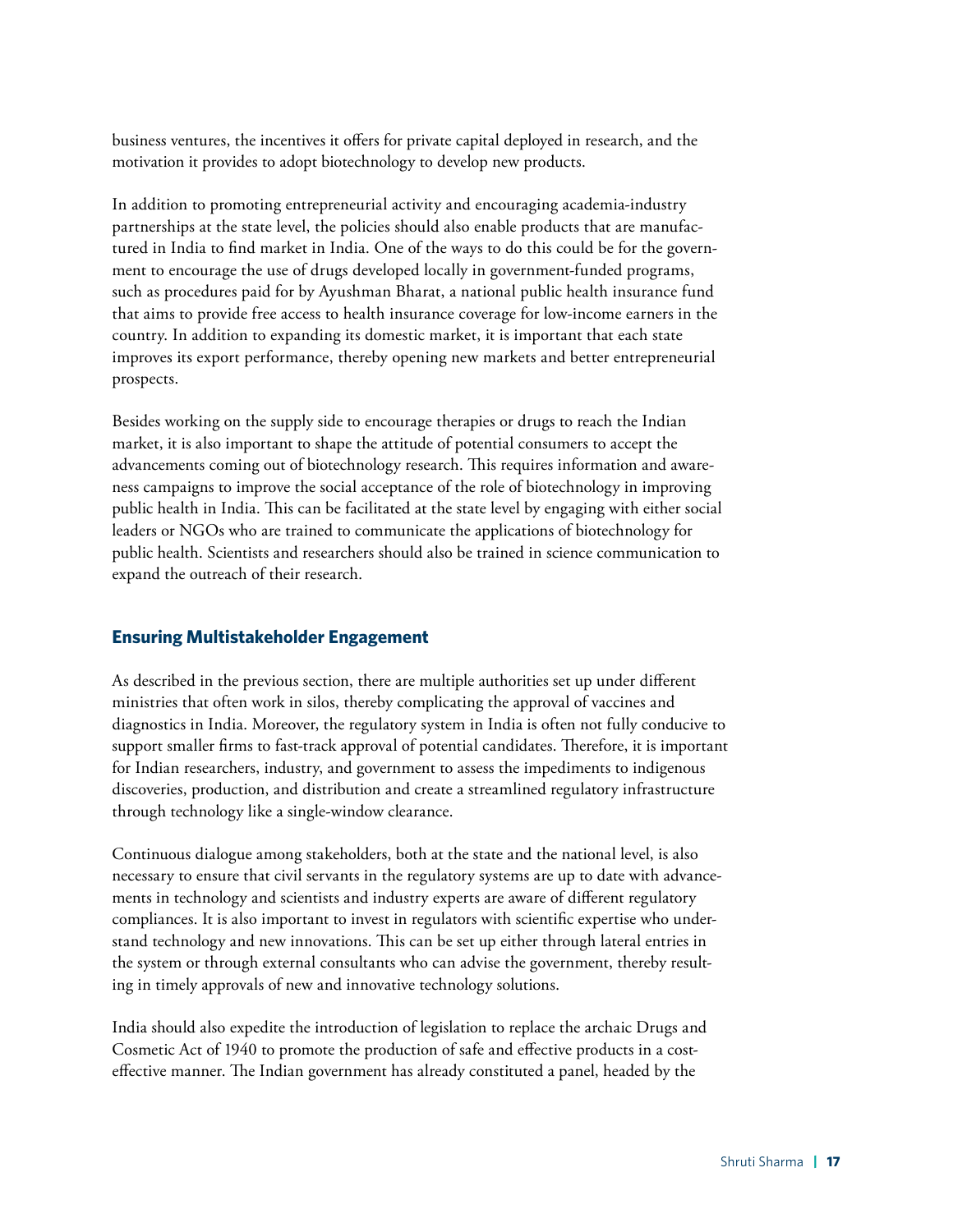DCGI, to frame new law for drugs, cosmetics, and medical devices. The panel was supposed to undergo prelegislative consultations, examine the present law, and submit a draft for a revised bill by November 30, but the status of the bill is currently unknown. Rather than the DCGI heading the panel to develop a policy that will affect its own function, a senior official from the Ministry of Law and Justice should be involved to oversee global standards and draft an appropriate legislation for India. Moreover, for comprehensive legislation, it would be beneficial to consult and involve stakeholders like manufacturers, scientists, doctors, and patient groups. This bill can therefore be based on experiences and challenges that each community in the Indian healthcare industry faces and serve as a template for the Global South, showcasing India's regulatory leadership. It is also important for India to seriously consider drafting separate legislations to regulate drugs and medical devices in the country, which in the long run can create a conducive environment for both local and foreign manufacturers to invest in this emerging sector.

#### **India's Role in Global Health Security**

India, due to its low manufacturing costs, is recognized as the generic pharmacy of the world. This status can make it an active player in health diplomacy, as was observed during the pandemic when the capacity of Indian companies to manufacture vaccines not only ensured protection of millions in India but also strengthened diplomatic ties with India's neighbors. It is therefore important for the country to draw on its manufacturing capacity to develop products that cater to its own population and that of its neighborhood. Apart from strengthening its manufacturing capacity to develop generics, it is imperative to create a workforce that is invested in R&D along with response and delivery during an emergency.

Further, if India addresses its own health priorities, such as TB or neglected tropical diseases, and strengthens its innovation in diagnostics, it has the potential to help the world. To strengthen its position globally, India should think about global health security as a longterm goal and should invest in an ecosystem that ensures global reliability of products being manufactured in India.

Apart from the traditional hard-line security considerations, health should be at the front and center of India's diplomatic agenda. For a country with thousands of years of investment in health and wellness, India has the potential to collaborate and exchange its experiences at global forums and share best practices in clinical care and management, emergency response, biotechnology, and clinical trial experimentation. India should therefore support its local organizations and pick the right allies for it to establish leadership at the diplomatic level. It should also leverage its regional connections to create a web of cross-learning that is open to sharing lessons learned locally to build scientific prospects for pandemic preparedness and response.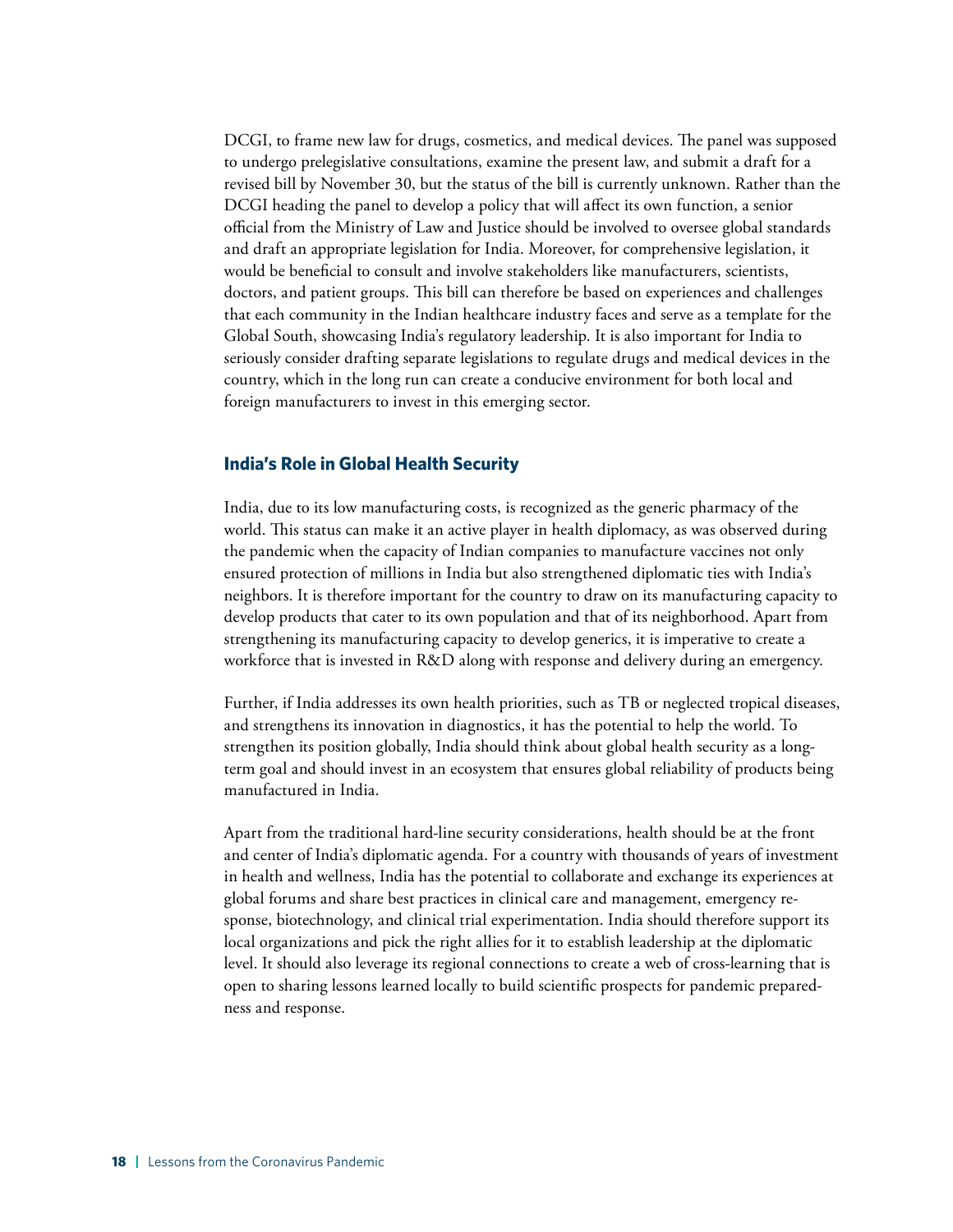# <span id="page-26-0"></span>**Conclusion**

This paper highlights that the coronavirus pandemic has transitioned India's biotechnology sector into a new phase of growth, where new collaborations among different stakeholders is observed to develop indigenous diagnostic kits and vaccines in a short span of time. The paper argues that this collaboration needs to be sustained beyond the current pandemic to ensure that India is ready to prepare for and respond to pandemics in the future. The paper highlights a few challenges that the country faced during the pandemic due to uncertainty in regulations, minimal coordination between different government departments, lack of collaboration between industry and academia, and limited private funding to translate research into useful products.

The paper therefore proposes several steps to ensure a consistent flow of investment and a platform for technology transfer to strengthen India's innovative capacity. Some of them include changes in the regulatory structure to draft separate regulations for medical devices and drugs in India, introduce measures to create a collaborative research ecosystem, ensure availability of funds to facilitate access to the market, and facilitate continuous dialogue between innovators and regulators to minimize the approval times to get a product to market.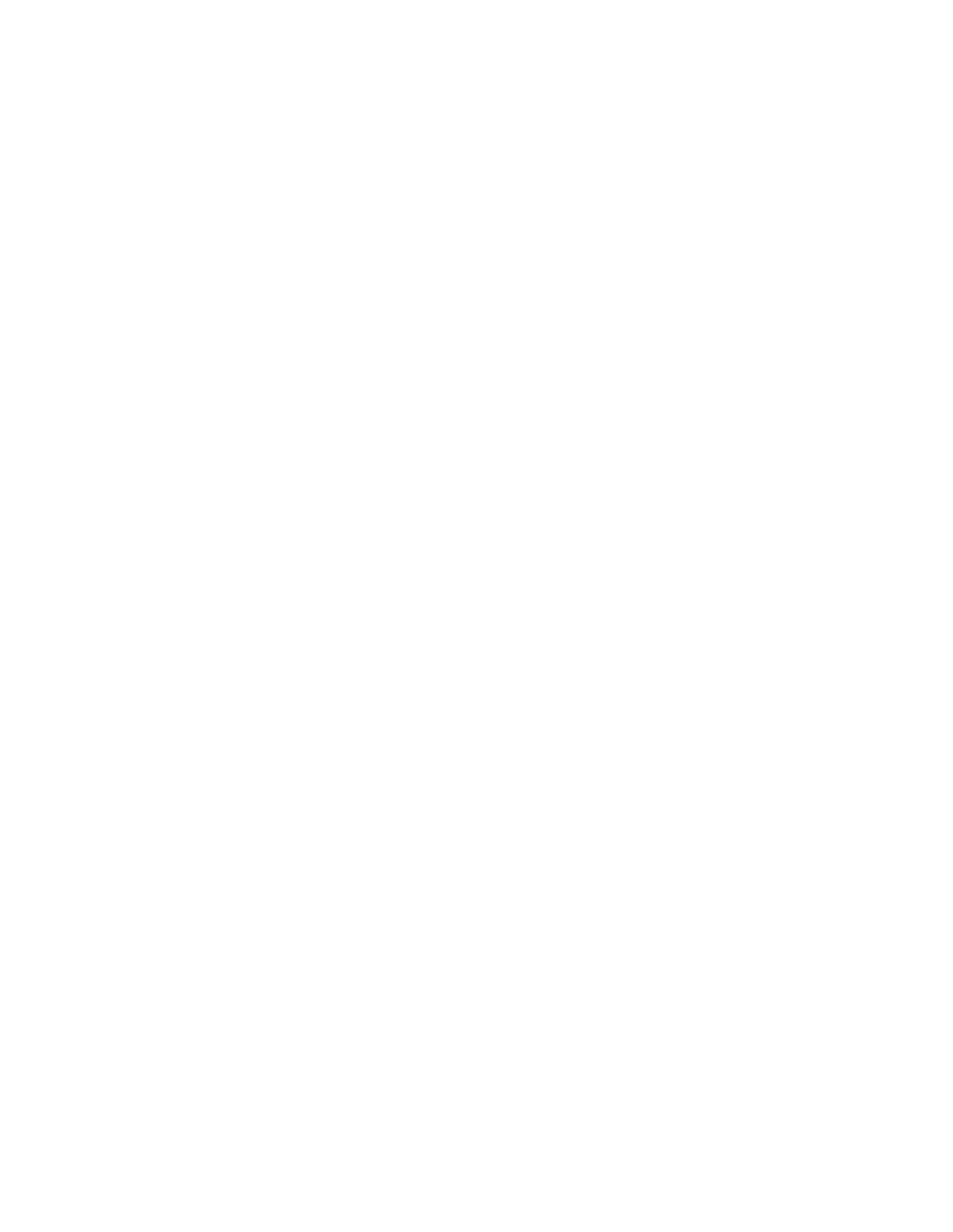### <span id="page-28-0"></span>**About the Author**

**Shruti Sharma** is a senior research analyst with the Technology and Society Program at Carnegie India, where she is currently working on exploring the challenges and opportunities in leveraging biotechnology to improve public health capacity in India.

#### **Acknowledgments**

The author is extremely grateful to George Perkovich and Marjory Blumenthal for their input on the paper. The author would like to extend her gratitude to the project's interviewers and contributors for their insights, feedback, and suggestions. The author would also like to thank Anirudh Burman, Priyadarshini D., Konark Bhandari, Rudra Chaudhuri, Alok Kumar, and the Carnegie communications team for their help and input.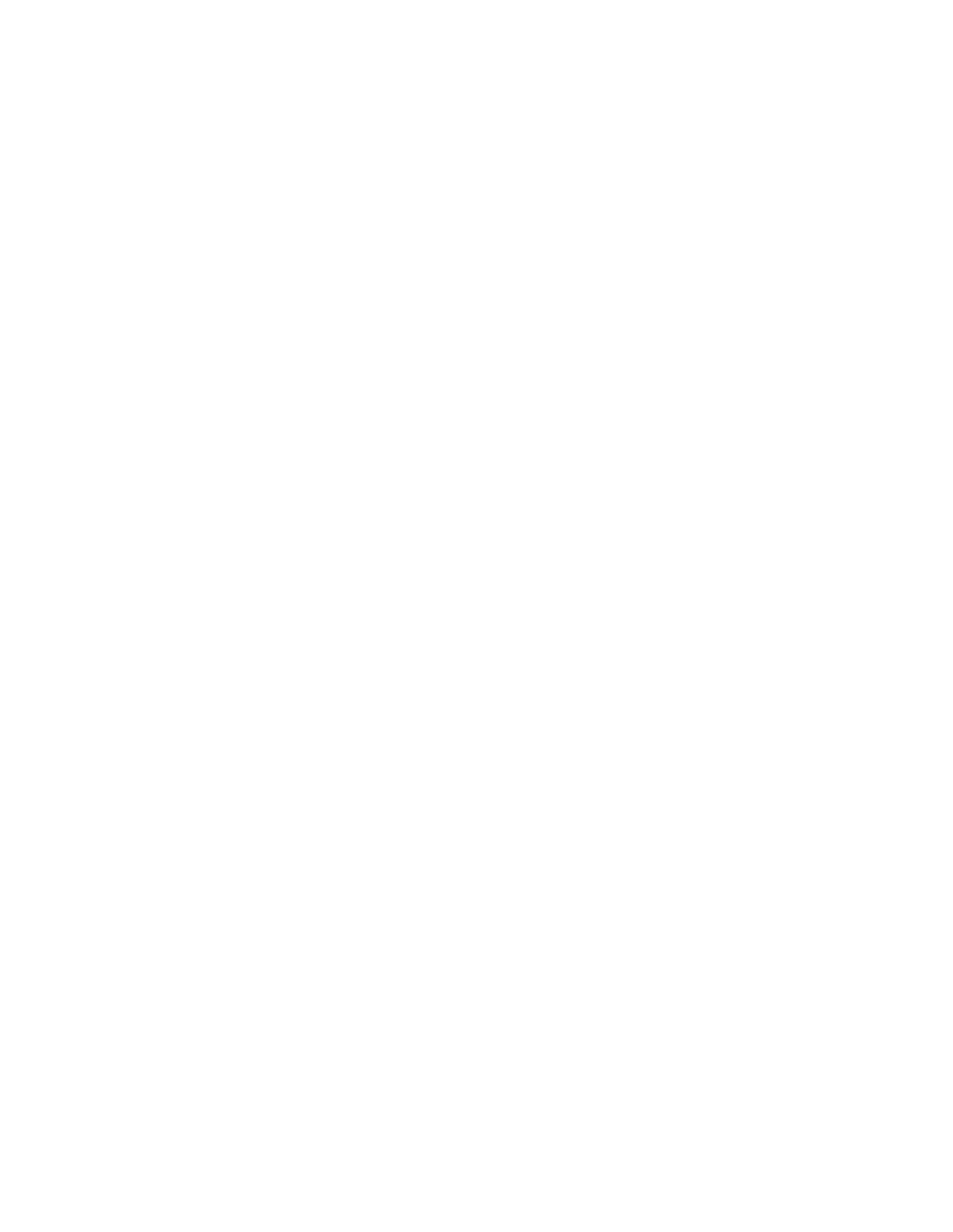# <span id="page-30-0"></span>**Appendix A: How Did Other Countries Expedite Their Approval Process During the Pandemic?**

#### **Expedited Approvals of Diagnostics in Other Countries During the Coronavirus Pandemic**

Like India, the Food and Drug Administration (FDA) in the United States also announced key actions to expedite access to COVID-19 diagnostics. This included the development of a template on the data and information that the developers need to submit to facilitate the emergency use authorization (EUA) process. As the pandemic spread, the FDA further streamlined its regulatory processes to scale up diagnostic capacity. This included a weekly webinar to answer developers' questions, new and updated information on the website under the Frequently Asked Questions section, and expedited reviews by setting up informal conversations between the developers and the regulators. Such proactive steps enabled the FDA to grant an EUA to the molecular test developed by the Centers for Disease Control and Prevention within twenty-four hours of its submission.<sup>48</sup>

In Europe, the directive 98/79/EC calls on member states to maintain a common and updated list of appropriate COVID-19 rapid antigen tests. This list is regularly reviewed by member states and, if necessary, is updated either with new results from independent validation studies that assess the efficacy of tests with respect to mutations of the SARS-CoV-2 or with any new tests that have been introduced in the market. To further streamline the process to update the list in a more structured and coherent manner, a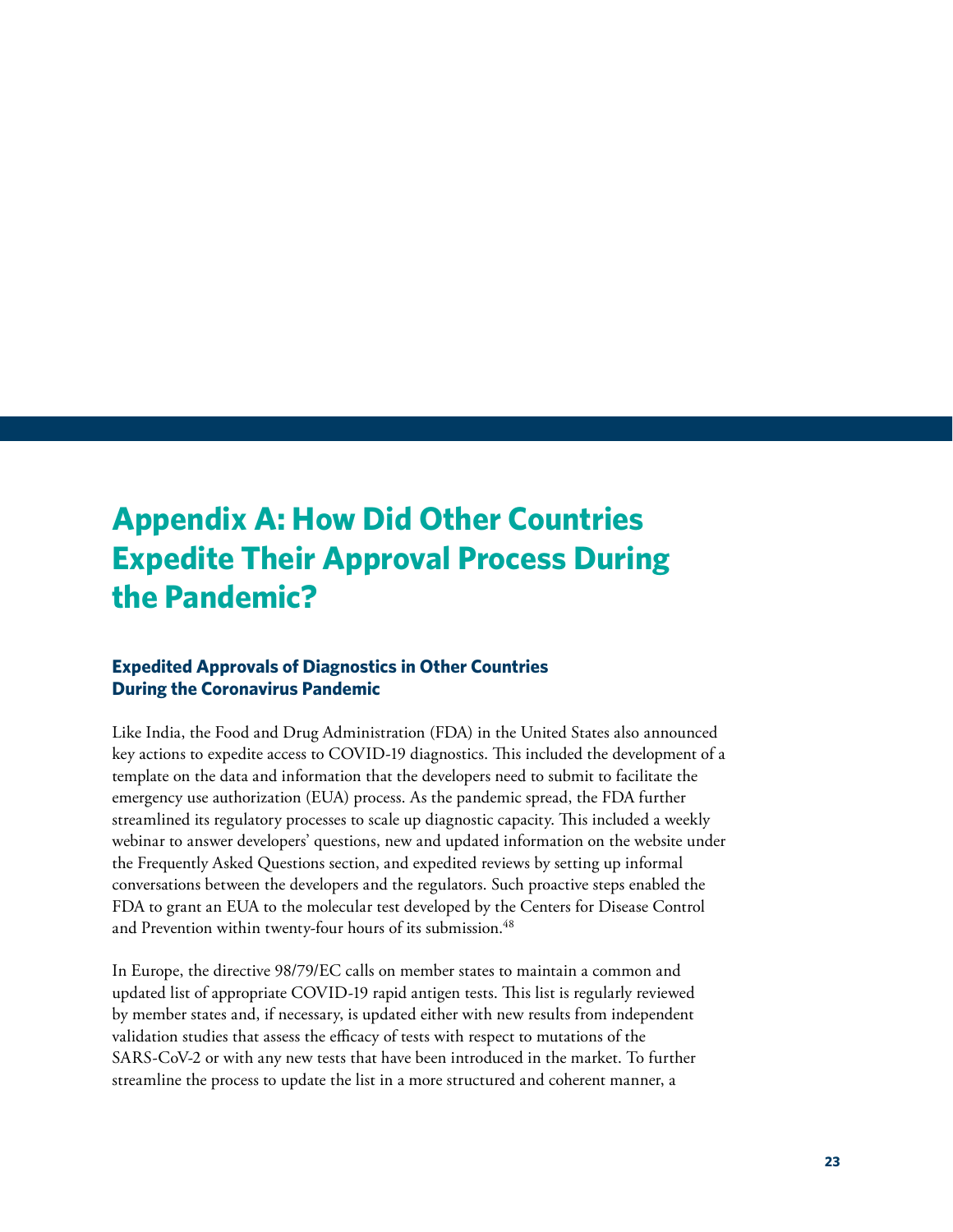technical working group on COVID-19 Diagnostic Tests was set up under the Health Security Committee (HSC) to review the information submitted by member states and manufacturers. The technical working group assesses these proposals against the criteria established under Council Recommendation EU 2021/C 24/01 and additional criteria agreed by experts on September 21, 2021. In case the technical working group is convinced to update the European Union (EU) common list of rapid antigen tests, a proposal is presented to the HSC for a formal agreement. The HSC therefore acts as a platform where agreement between member states is reached for updates to the list. To update the list on a regular basis, the working group meets once every month and updates the list as soon as relevant data that show the safety and efficacy of the test are made available.<sup>49</sup>

#### **Accelerated Approval and Emergency Use Authorization for COVID-19 Vaccines in Other Countries and the World Health Organization**

Unlike India, the agency in the United States does not support the request of an EUA without a phase III efficacy study. The FDA issued a guidance document for the industry that outlines nonbinding recommendations for an EUA for vaccines to prevent COVID-19. Any entity with an EUA request should contact the Center for Biologics Evaluation and Research's (CBER's) Office of Vaccine Research and Review as early in the development cycle as possible. In parallel, the entity is recommended to communicate with the CBER's Office of Compliance and Biologics Quality, Division of Manufacturing and Product Quality to discuss issues related to the facility manufacturing the vaccine. For a timely review of an EUA request, the FDA expects a detailed description of the manufacturing process and the controls in an appropriate format, as described in the document. The issuance of an EUA is discretionary and is determined on a case-by-case basis where the FDA is the final approval authority. Early interaction with the agency is, however, critical in the approval process. Vaccine developers who engage with the agency on an ongoing basis during the development and clinical trial program have the benefit of early review and feedback. The review process for an EUA includes a strict check of the manufacturing facility, stringent evaluation of the product quality, and assessment of the trial data. An EUA request for a COVID-19 vaccine includes safety data from phase I and II clinical trials and a median follow-up duration of at least two months from the ongoing phase III studies.<sup>50</sup>

In the EU, the European Medicines Agency (EMA) plays a crucial role in enabling the development, scientific evaluation, approval, and monitoring of COVID-19 vaccines. Any company that wishes to develop a COVID-19 vaccine makes small batches of the vaccine that are first tested in the laboratory for their quality and ability to evoke an immune response. After the in vitro studies, potential vaccine candidates are subjected to a threephase clinical trial, which is authorized and managed at national levels, to ensure their safety and efficacy. For an expedited approval, EMA and regulatory agencies in Europe are diverting their resources to speed up the evaluation and approval of COVID-19 vaccines. EMA also offers informal consultation to COVID-19 vaccine developers on the best methods and study designs to generate robust data. Once all preclinical and clinical studies are conducted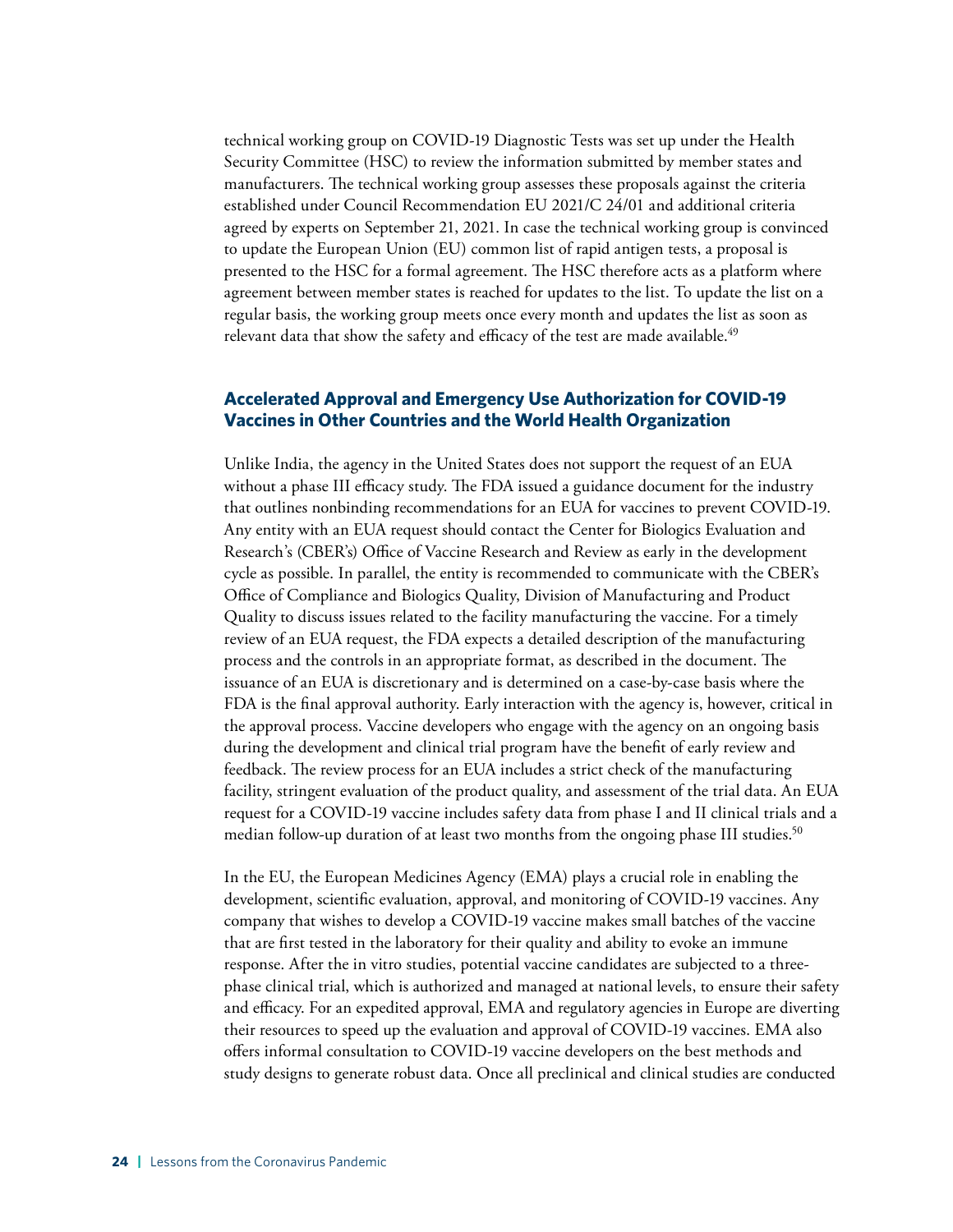by the vaccine developers, the companies submit all testing data to EMA, which then carries out scientific evaluation of the vaccines. The European Commission then reviews EMA's scientific opinion and grants an EU-wide marketing authorization if the results are satisfactory. After marketing authorization, the national authorities decide on introduction of the newly approved vaccine and vaccination policies.<sup>51</sup>

The World Health Organization (WHO) as part of its Emergency Use Listing pathway also assesses data from late phase II and phase III clinical trials, in addition to substantial data on safety, efficacy, quality, and risk management, before approving the vaccines for medical purposes. Therefore, any company producing the vaccine needs to generate data to enable full licensure and WHO prequalification of the vaccine candidate for its market authorization. Sometimes the protocol also requires the WHO technical advisory group to visit the manufacturing facility to examine the manufacturing practices.<sup>52</sup>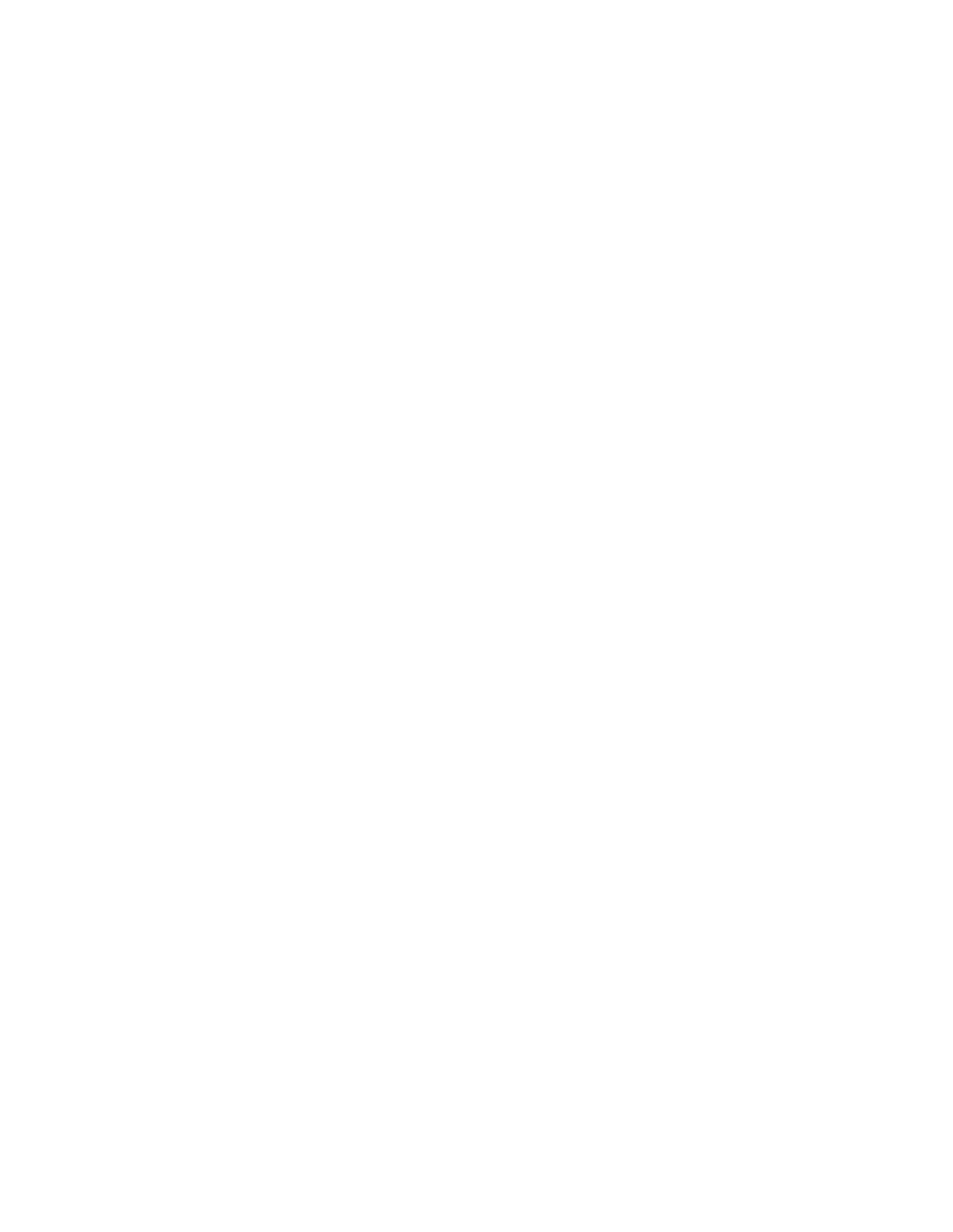### <span id="page-34-0"></span>**Appendix B: Closed-Door Discussions**

#### **Workshop on the Role of Biotechnology in India's Fight Against the Coronavirus Pandemic**

**Date:** April 23, 2021

**Objective:** India's contribution toward the global fight in tackling the coronavirus pandemic has given the country an opportunity to evolve from being the pharmacy of the world to being at the center of cutting-edge research. The session discussed the impact of the pandemic on India's biotechnology industry and prospects for future growth*.*

#### **List of Participants**

- 1. Ms. Anu **Acharya**, Founder and CEO, Mapmygenome
- 2. Dr. Debojyoti **Chakraborty**, Senior Scientist, Institute of Genomics and Integrative Biology
- 3. Dr. Raman **Gangakhedkar**, former head of epidemiology and communicable diseases, Indian Council of Medical Research
- 4. Mr. Kamal **Gottimukkala**, Consultant, New and Emerging Strategic Technologies Division, Ministry of External Affairs
- 5. Mr. Sameer **Guduru**, Consultant, NEST, Ministry of External Affairs
- 6. Mr. Rohan **Kamat**, Head of Discovery, Immuneel Therapeutics
- 7. Dr. Gagandeep **Kang**, Professor, Christian Medical College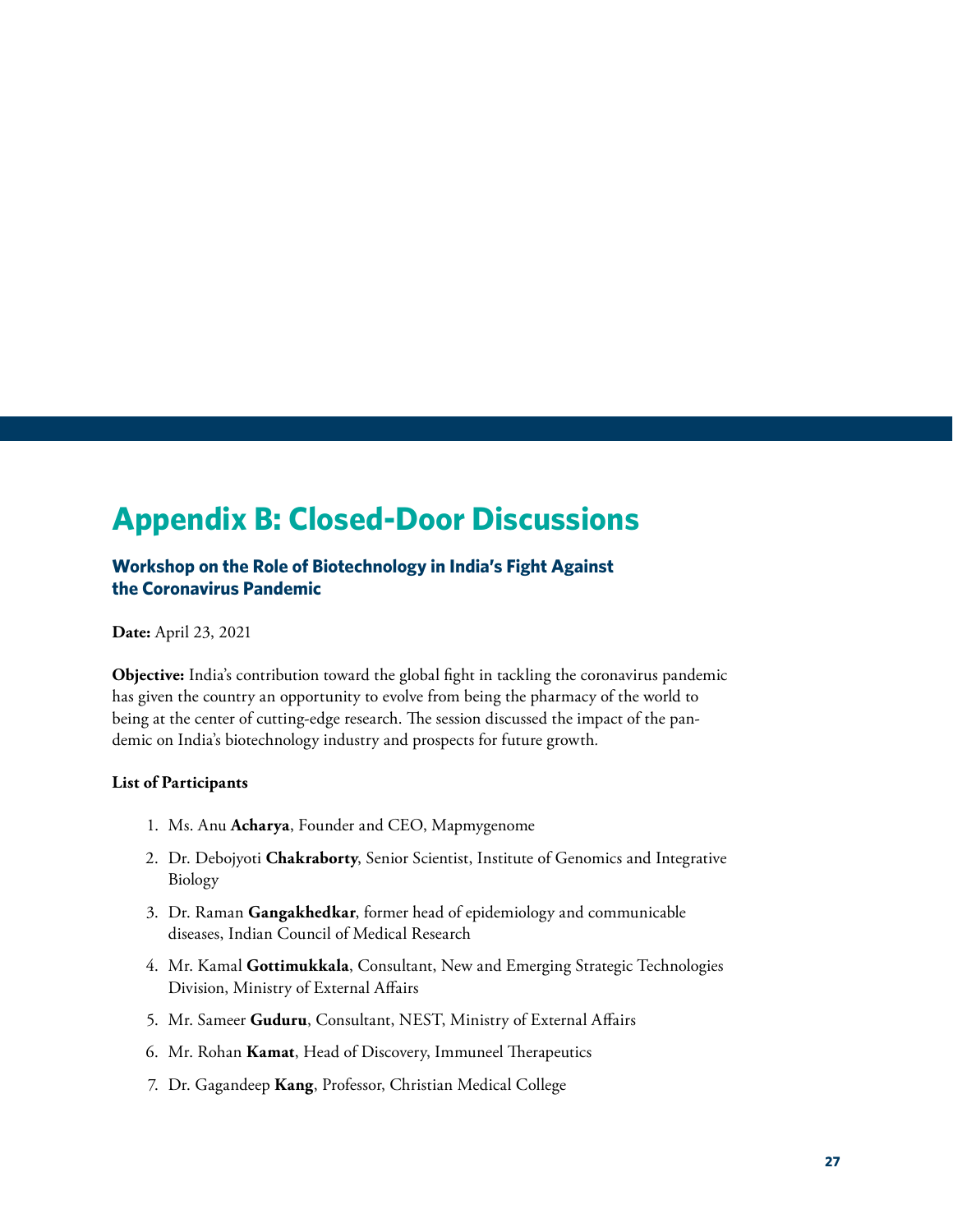- 8. Dr. Nupur **Mehrotra**, Co-founder & Chief Operating Officer, Premas Biotech
- 9. Dr. Shambhavi **Naik**, Fellow, Takshashila Institution
- 10. Dr. Anu **Raghunathan**, Senior Principal Scientist, National Chemical Laboratory
- 11. Mr. Hasmukh **Rawal**, Managing Director, Mylab
- 12. Dr. Taslimarif **Saiyed**, Director and CEO, Centre for Cellular and Molecular Platforms
- 13. Dr. Krishna Ravi **Srinivas,** Consultant, Research and Information System for Developing Countries

#### **Workshop on Strengthening India's Biotechnology Sector to Prevent Future Pandemics**

**Date:** July 15, 2021

**Objective:** Given the long history of infectious diseases in India, the scientific community in the country has accumulated years of experience and knowledge to prevent and treat them. The session assessed the need to invest significantly in strengthening these capabilities to give a fresh impetus to research into infectious diseases.

#### **List of Participants**

- 1. Ms. Anu **Acharya**, Founder and CEO, Mapmygenome
- 2. Ms. Marjory **Blumenthal**, Director, Technology and International Affairs Program, Carnegie Endowment for International Peace
- 3. Mr Vishal **Gandhi**, Founder and CEO, BioRx Venture Advisors Private Limited
- 4. Mr. Kamal **Gottimukkala**, Consultant, NEST, Ministry of External Affairs
- 5. Dr. Neeraj **Jain**, Country Director, PATH India
- 6. Dr. Gagandeep **Kang**, Professor, Christian Medical College
- 7. Dr. Nupur **Mehrotra**, Co-founder and Chief Operating Officer, Premas Biotech
- 8. Dr. Shambhavi **Naik**, Fellow, Takshashila Institution
- 9. Dr. George **Perkovich**, Vice President for Studies, Carnegie Endowment for International Peace
- 10. Dr. Anu **Raghunathan**, Senior Principal Scientist, National Chemical Laboratory
- 11. Dr. Taslimarif **Saiyed**, Director and CEO, Centre for Cellular and Molecular Platforms
- 12. Mr. Abhishek **Sethi**, Co-founder, gradCapital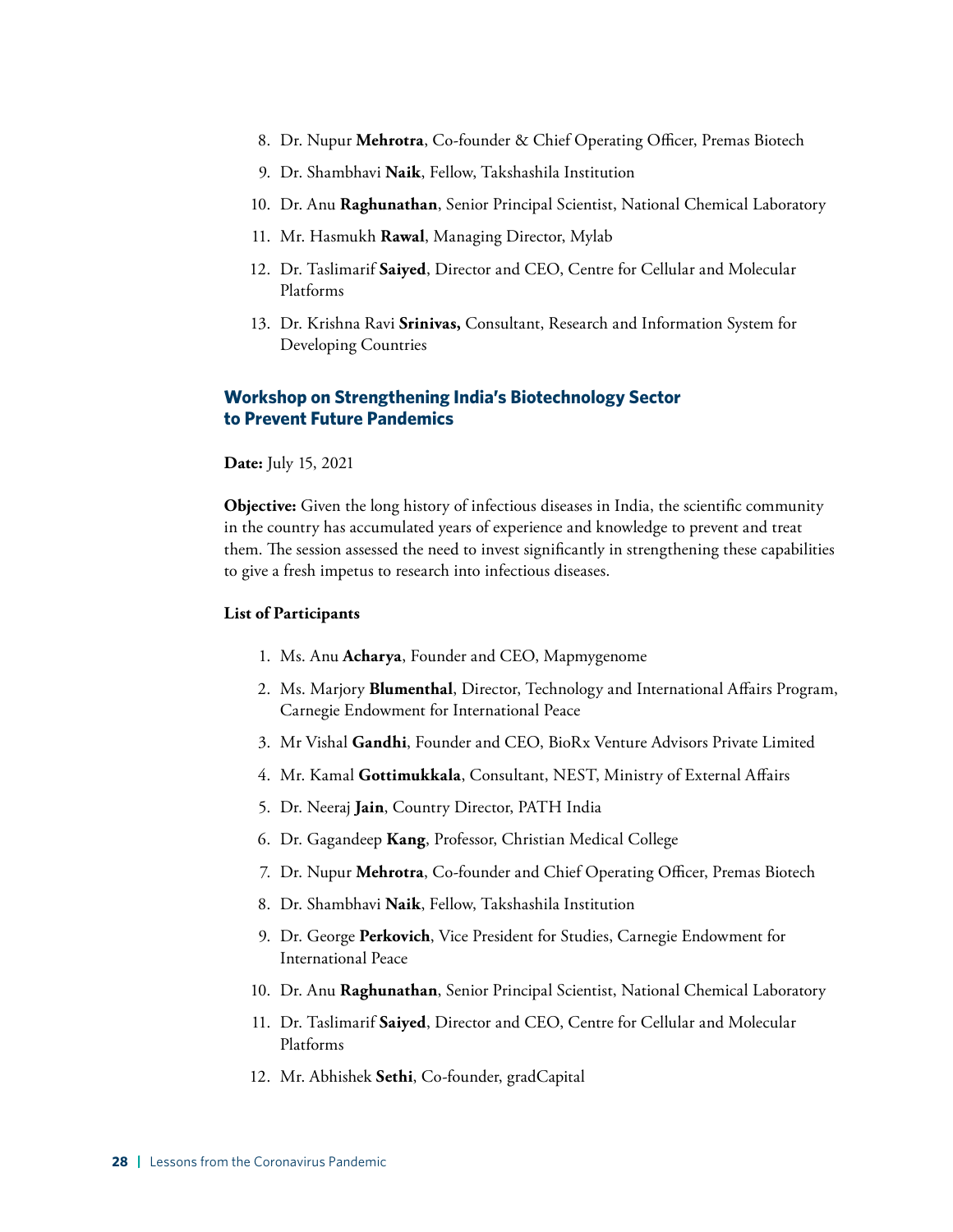- 13. Dr. Krishna Ravi **Srinivas,** Consultant, Research and Information System for Developing Countries
- 14. Mr. Sunil **Thakur**, Partner, Quadria Capital

#### **Workshop on India's Contribution to Global Health Security**

**Date:** September 3, 2021

**Objective:** In addition to catering to local health needs, the products derived through India's biotechnology sector are slowly gaining ground in the global marketplace. The session examined how India can leverage its soft power by encouraging biotech firms to develop low-cost healthcare products relevant to both domestic and global needs.

#### **List of Participants**

- 1. Ms. Anu **Acharya**, Founder and CEO, Mapmygenome
- 2. Ms. Marjory **Blumenthal**, Senior Fellow and Director, Technology and International Affairs Program, Carnegie Endowment for International Peace
- 3. Mr. Vivek **Chandra**, Head of Global Business Development, Premas Biotech
- 4. Dr. Neeraj **Jain**, Country Director, PATH India
- 5. Dr. Gagandeep **Kang**, Professor, Christian Medical College
- 6. Dr. Kayla **Laserson**, Deputy Director, Infectious Diseases, the Bill and Melinda Gates Foundation
- 7. Dr. Dhvani **Mehta,** Co-founder and Lead, Health, Vidhi Centre for Legal Policy
- 8. Dr. Shambhavi **Naik,** Fellow, Takshashila Institution
- 9. Dr. Roderico H. **Ofrin**, WHO Representative to India
- 10. Ms. Sangita **Patel**, Director, Health Office, USAID/India
- 11. Ms. Priti **Patnaik**, Author, Geneva Health Files
- 12. Dr. Anu **Raghunathan**, Senior Principal Scientist, National Chemical Laboratory
- 13. Dr. Taslimarif **Saiyed**, Director and CEO, Centre for Cellular and Molecular Platforms
- 14. Dr. Krishna **Srinivas,** Consultant, Research and Information System for Developing Countries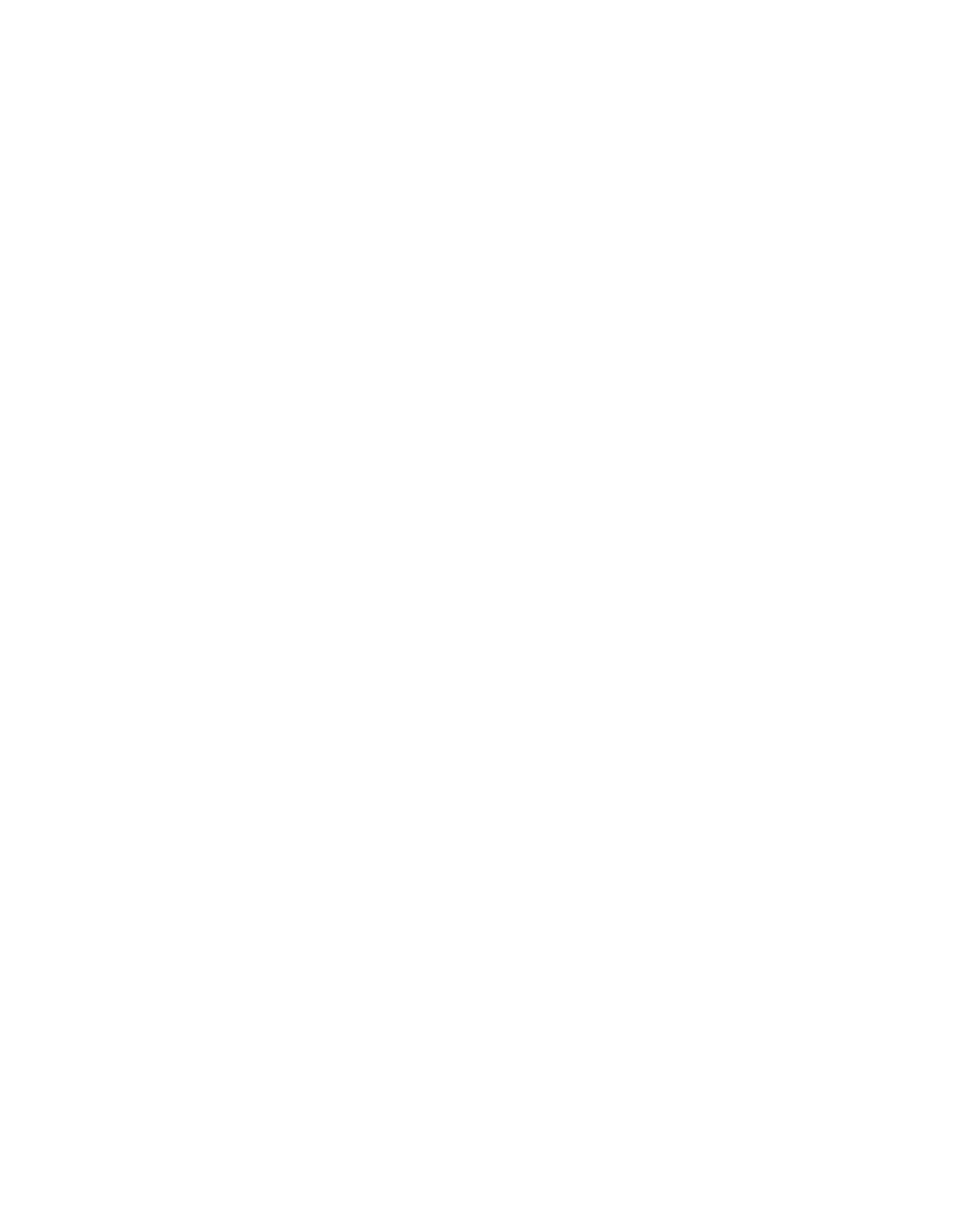### <span id="page-38-0"></span>**Notes**

- 1. Press Information Bureau, "Department of Biotechnology Mission COVID Suraksha Supported Biological E Limited Novel COVID-19 Vaccine Candidate—CORBEVAXTM Receives DCGI Approval for Emergency Use Authorization," December 29, 2021, [https://www.pib.gov.in/PressReleasePage.](https://www.pib.gov.in/PressReleasePage.aspx?PRID=1786152) [aspx?PRID=1786152.](https://www.pib.gov.in/PressReleasePage.aspx?PRID=1786152)
- 2. *Infectious Disease Biology* (Department of Biotechnology: Ministry of Science and Technology, Government of India), accessed October 26, 2021, [https://dbtindia.gov.in/schemes-programmes/research-develop](https://dbtindia.gov.in/schemes-programmes/research-development/medical-biotechnology/infectious-disease-biology)[ment/medical-biotechnology/infectious-disease-biology.](https://dbtindia.gov.in/schemes-programmes/research-development/medical-biotechnology/infectious-disease-biology)
- 3. C-CAMP, an initiative supported by the Department of Biotechnology, Government of India is an enabler or catalyst of cutting-edge research and innovation in the life sciences since 2009. More on C-CAMP at <https://www.ccamp.res.in/>.
- 4. "How Made in India COVID Test Kits Helped Govt in Fight against the Pandemic," Mint, October 15, 2021, [https://www.livemint.com/news/india/how-made-in-india-covid-test-kits-has-helped-modi-govt-in](https://www.livemint.com/news/india/how-made-in-india-covid-test-kits-has-helped-modi-govt-in-fight-against-pandemic-11634267549304.html)[fight-against-pandemic-11634267549304.html.](https://www.livemint.com/news/india/how-made-in-india-covid-test-kits-has-helped-modi-govt-in-fight-against-pandemic-11634267549304.html)
- 5. *DBT's Efforts to Combat COVID-19* (Department of Biotechnology, Ministry of Science and Technology, Government of India), October 2021, [https://dbtindia.gov.in/sites/default/files/uploadfiles/3.%20](https://dbtindia.gov.in/sites/default/files/uploadfiles/3.%20DBT%27s%20Efforts%20to%20combat%20COVID-19%20%28Oct%202021%29.pdf) [DBT%27s%20Efforts%20to%20combat%20COVID-19%20%28Oct%202021%29.pdf](https://dbtindia.gov.in/sites/default/files/uploadfiles/3.%20DBT%27s%20Efforts%20to%20combat%20COVID-19%20%28Oct%202021%29.pdf).
- 6. *DBT's Efforts to Combat COVID-19.*
- 7. Richa Sharma, "COVID-19 Vaccine Nod Fast-Tracked as Number of Cases Rapidly in India," *New India Express*, March 23, 2020, [https://www.newindianexpress.com/nation/2020/mar/23/covid-19-vaccine-nod](https://www.newindianexpress.com/nation/2020/mar/23/covid-19-vaccine-nod-fast-tracked-as-number-of-cases-rapidly-in-india-2120329.html)[fast-tracked-as-number-of-cases-rapidly-in-india-2120329.html.](https://www.newindianexpress.com/nation/2020/mar/23/covid-19-vaccine-nod-fast-tracked-as-number-of-cases-rapidly-in-india-2120329.html)
- 8. *Regulatory Pathway for R&D of IVD Kit for Diagnosis of COVID* (New Delhi: Central Drugs Standard Control Organization, Government of India, 2020), [https://cdsco.gov.in/opencms/opencms/system/](https://cdsco.gov.in/opencms/opencms/system/modules/CDSCO.WEB/elements/download_file_division.jsp?num_id=NTc3MA==) [modules/CDSCO.WEB/elements/download\\_file\\_division.jsp?num\\_id=NTc3MA==.](https://cdsco.gov.in/opencms/opencms/system/modules/CDSCO.WEB/elements/download_file_division.jsp?num_id=NTc3MA==)
- 9. Balram Bhargava, "Testing Times," in *Going Viral* (New Delhi, Rupa Publications, 2021), 36.
- 10. Geeta Nair, "COVID-19: Mylab to Ramp Up Production of Test Kits," *Financial Express*, January 7, 2022, [https://www.financialexpress.com/lifestyle/health/](https://www.financialexpress.com/lifestyle/health/covid-19-mylab-to-ramp-up-production-of-test-kits/2400467/) [covid-19-mylab-to-ramp-up-production-of-test-kits/2400467/](https://www.financialexpress.com/lifestyle/health/covid-19-mylab-to-ramp-up-production-of-test-kits/2400467/).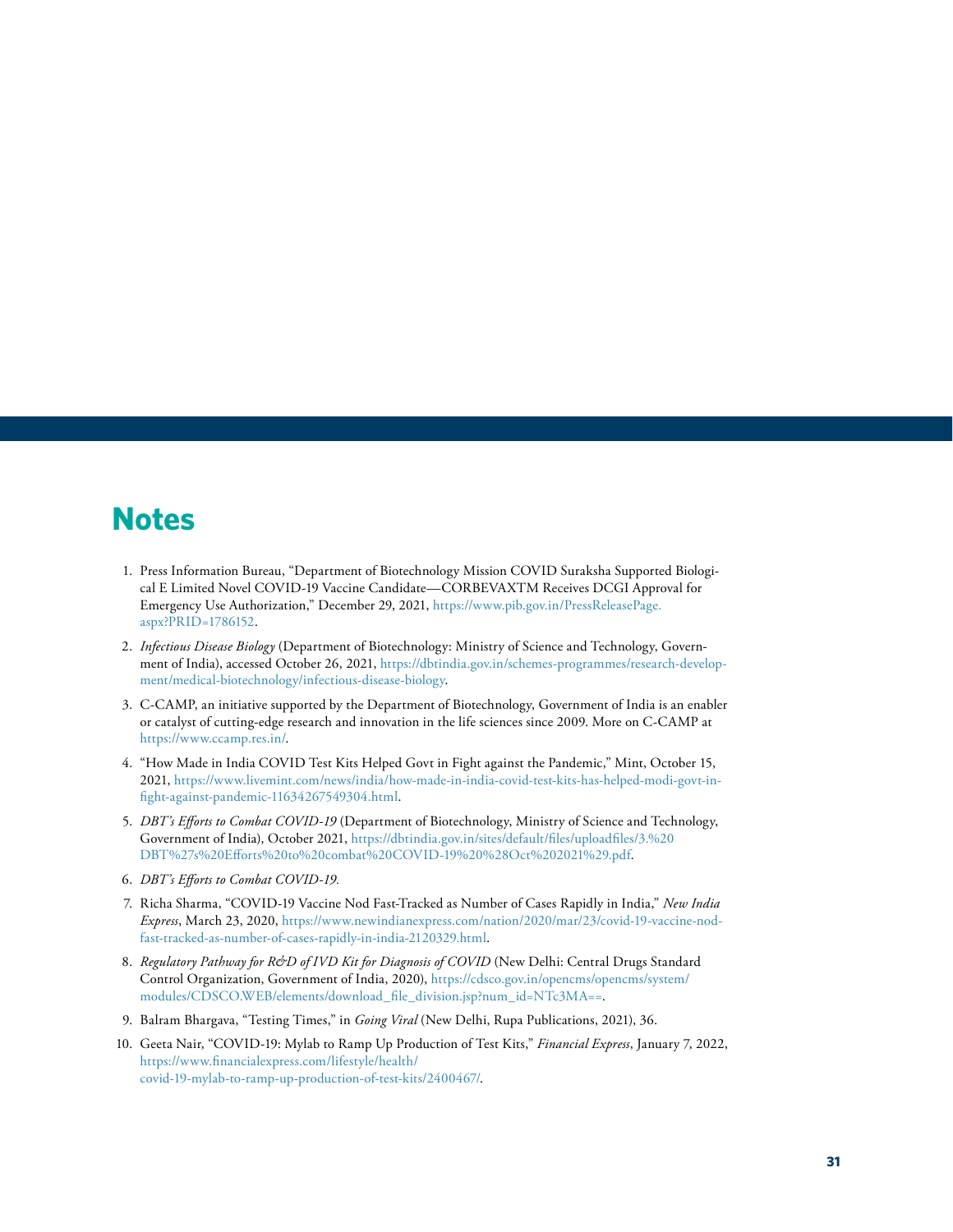- 11. Department of Science and Technology, Ministry of Science and Technology, Government of India, "TDB Approves Support for Indigenous Company for Ramping Up Production of COVID-19 Diagnostic Kits," accessed February 28, 2022, [https://dst.gov.in/tdb-approves-support-indigenous](https://dst.gov.in/tdb-approves-support-indigenous-company-ramping-production-covid-19-diagnostic-kits)[company-ramping-production-covid-19-diagnostic-kits](https://dst.gov.in/tdb-approves-support-indigenous-company-ramping-production-covid-19-diagnostic-kits).
- 12. National Biopharma Mission is an industry-academia collaborative mission of the Department of Biotechnology in collaboration with the World Bank for accelerating discovery research to early development of biopharmaceuticals and to be implemented by BIRAC. For more about the National Biopharma Mission, see [https://birac.nic.in/nationalbiopharmamission.php#:](https://birac.nic.in/nationalbiopharmamission.php#)~:text=The%20aim%20of%20the%20 mission,population%20through%20affordable%20product%20development; ; Ind-CEPI Mission aims to strengthen the development of vaccines for the diseases of epidemic potential in India as well as build coordinated preparedness in the Indian public health system and vaccine industry to address existing and emergent infectious threats in India. For more about the Ind-CEPI Mission, see [https://birac.nic.in/](https://birac.nic.in/webcontent/1578561123_Guidelines_IndCEPI.pdf) [webcontent/1578561123\\_Guidelines\\_IndCEPI.pdf](https://birac.nic.in/webcontent/1578561123_Guidelines_IndCEPI.pdf).
- 13. Invest India: National Investment Promotion and Facilitation Agency, "Atmanirbhar Bharat Abhiyaan," accessed February 28, 2022, <https://www.investindia.gov.in/atmanirbhar-bharat-abhiyaan>.
- 14. "Government Launches Mission COVID Suraksha to Accelerate Indian COVID-19 Vaccine Development," press release, Press Information Bureau*,* November 29, 2020, [https://pib.gov.in/PressReleasePage.](https://pib.gov.in/PressReleasePage.aspx?PRID=1676998) [aspx?PRID=1676998;](https://pib.gov.in/PressReleasePage.aspx?PRID=1676998) Department of Biotechnology, Ministry of Science and Technology, Government of India, "Mission COVID Suraksha," accessed February 28, 2022, [https://dbtindia.gov.in/sites/default/files/](https://dbtindia.gov.in/sites/default/files/uploadfiles/Website%20Content%20for%20Mission%20Suraksha-V3.pdf) [uploadfiles/Website%20Content%20for%20Mission%20Suraksha-V3.pdf](https://dbtindia.gov.in/sites/default/files/uploadfiles/Website%20Content%20for%20Mission%20Suraksha-V3.pdf);; Poulomi Ghosh, "What Is Mission COVID Suraksha," *Hindustan Times*, November 26, 2020, [https://www.hindustantimes.com/](https://www.hindustantimes.com/india-news/what-is-mission-covid-suraksha-all-you-need-to-know/story-1zNjCe6onbNGIuSBgnPJhN.html) [india-news/what-is-mission-covid-suraksha-all-you-need-to-know/story-1zNjCe6onbNGIuSBgnPJhN.](https://www.hindustantimes.com/india-news/what-is-mission-covid-suraksha-all-you-need-to-know/story-1zNjCe6onbNGIuSBgnPJhN.html) [html](https://www.hindustantimes.com/india-news/what-is-mission-covid-suraksha-all-you-need-to-know/story-1zNjCe6onbNGIuSBgnPJhN.html).
- 15. "Department of Biotechnology Mission COVID Suraksha Supported Biological E Limited Novel COVID-19 Vaccine Candidate—CORBEVX Receives DCGI Approval for Two Clinical Trials," press release, Department of Biotechnology, Ministry of Science and Technology, Government of India, September 3, 2021, [https://dbtindia.gov.in/pressrelease/](https://dbtindia.gov.in/pressrelease/department-biotechnology-mission-covid-suraksha-supported-biological-e-limited-novel) [department-biotechnology-mission-covid-suraksha-supported-biological-e-limited-novel](https://dbtindia.gov.in/pressrelease/department-biotechnology-mission-covid-suraksha-supported-biological-e-limited-novel).
- 16. "Augmentation of Manufacturing Capacity for COVAXIN Production under Mission COVID Suraksha," press release, Department of Biotechnology, Ministry of Science and Technology, Government of India, April 16, 2021, [https://dbtindia.gov.in/pressrelease/](https://dbtindia.gov.in/pressrelease/augmentation-manufacturing-capacity-covaxin-production-under-mission-covid-suraksha) [augmentation-manufacturing-capacity-covaxin-production-under-mission-covid-suraksha.](https://dbtindia.gov.in/pressrelease/augmentation-manufacturing-capacity-covaxin-production-under-mission-covid-suraksha)
- 17. Laxmi Yadav, "DBT Allows Companies to Submit Pre-clinical, Clinical Data Generated Abroad for Vaccine Approval in India," Pharmabiz.com, May 30, 2020, [http://www.pharmabiz.com/NewsDetails.](http://www.pharmabiz.com/NewsDetails.aspx?aid=126461&sid=1) [aspx?aid=126461&sid=1](http://www.pharmabiz.com/NewsDetails.aspx?aid=126461&sid=1).
- 18. Nikhil Ghanekar, "As India Awaits COVID-19 Shot, a Look at Accelerated Approval for Vaccines and How It's Cleared," News 18, December 8, 2020, [https://www.news18.com/news/india/as-india-waits-for](https://www.news18.com/news/india/as-india-waits-for-covid-19-shot-a-look-into-accelerated-approval-for-vaccines-and-how-its-cleared-3155603.html)[covid-19-shot-a-look-into-accelerated-approval-for-vaccines-and-how-its-cleared-3155603.html.](https://www.news18.com/news/india/as-india-waits-for-covid-19-shot-a-look-into-accelerated-approval-for-vaccines-and-how-its-cleared-3155603.html)
- 19. Interview with a leading virologist conducted by the author during the project conducted between April 2021 and October 2021.
- 20. *New Drugs and Clinical Trials Rules, 2019* (New Delhi: Ministry of Health and Family Welfare, Government of India, 2019), [https://cdsco.gov.in/opencms/export/sites/CDSCO\\_WEB/Pdf-documents/](https://cdsco.gov.in/opencms/export/sites/CDSCO_WEB/Pdf-documents/NewDrugs_CTRules_2019.pdf) [NewDrugs\\_CTRules\\_2019.pdf.](https://cdsco.gov.in/opencms/export/sites/CDSCO_WEB/Pdf-documents/NewDrugs_CTRules_2019.pdf)
- 21. Renu Swarup, "Healthcare Priorities Need Urgent Science-based Solutions," *Economic Times,* February 25, 2022, [https://economictimes.indiatimes.com/opinion/et-commentary/view-healthcare-priorities-need](https://economictimes.indiatimes.com/opinion/et-commentary/view-healthcare-priorities-need-urgent-science-based-solutions/articleshow/89835705.cms)[urgent-science-based-solutions/articleshow/89835705.cms](https://economictimes.indiatimes.com/opinion/et-commentary/view-healthcare-priorities-need-urgent-science-based-solutions/articleshow/89835705.cms).
- 22. Insights derived from a closed-door discussion on the "Role of Biotechnology in India's Fight against the COVID-19 Pandemic" with representatives from the scientific, industry, academic, and regulatory community, April 2021.
- 23. The market for medical devices in India is expected to grow at a 35.4 percent compound annual growth rate (CAGR), with the overall market valued at \$11 billion in 2020 and \$50 billion by 2025. See Manisha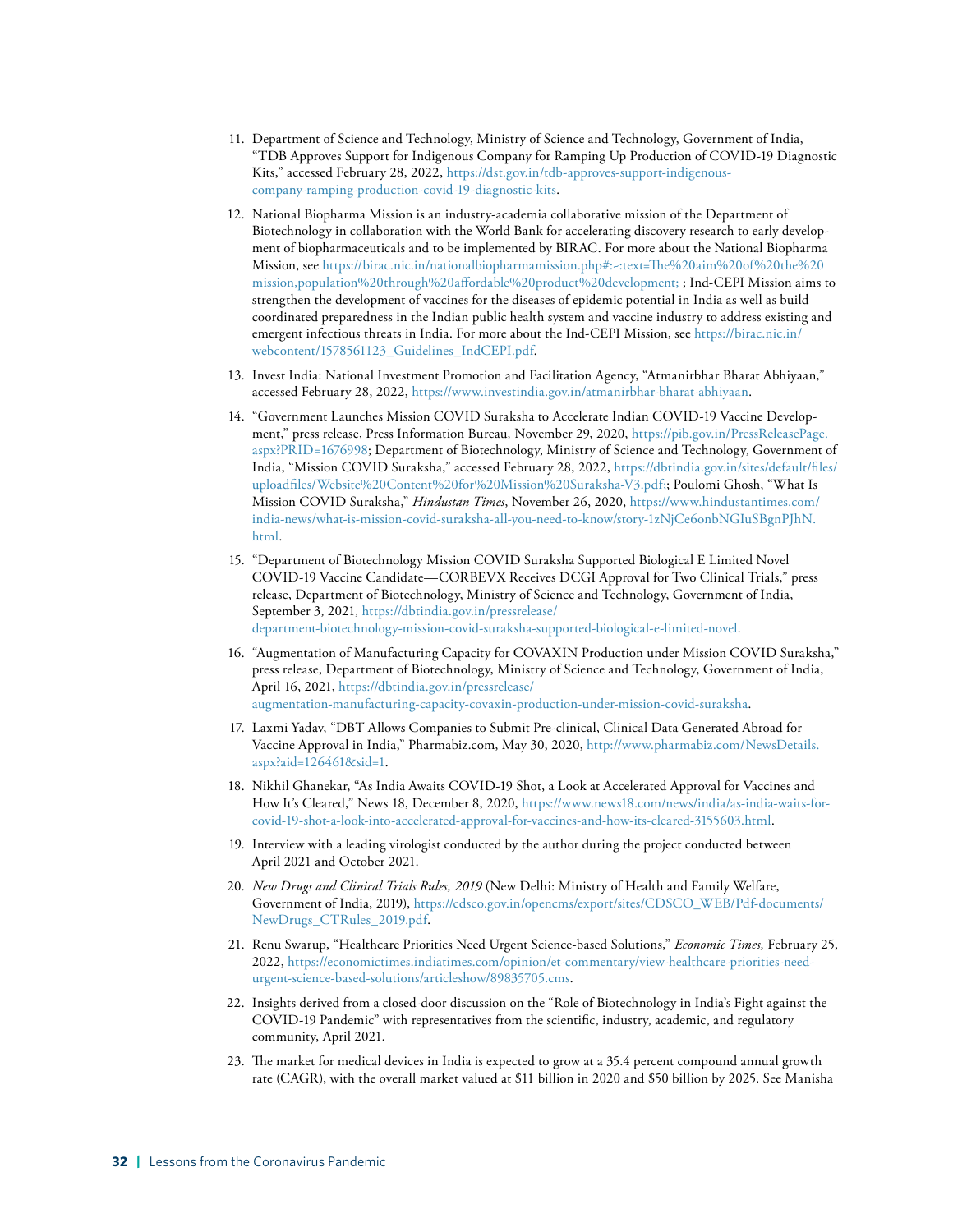Singh and Pankaj Musyuni, "Opportunities and Challenges for India's Medical Device Market," Managing IP, June 9, 2021, [https://www.managingip.com/article/b1s377gj6y9pzf/](https://www.managingip.com/article/b1s377gj6y9pzf/opportunities-and-challenges-for-indias-medical-device-market) [opportunities-and-challenges-for-indias-medical-device-market](https://www.managingip.com/article/b1s377gj6y9pzf/opportunities-and-challenges-for-indias-medical-device-market).

The domestic diagnostic industry is estimated at US\$9 billion (around INR 675 billion) and is expected to grow at a CAGR of ~10 percent over the next five years. See Praveen Sahay, "Diagnostic Sector," Edelweiss Professional Investor Research, August 25, 2020, [https://www.edelweiss.in/](https://www.edelweiss.in/ewwebimages/WebFiles/Research/a8b96f38-8192-4fc1-8bf8-de1b28d900f2.pdf) [ewwebimages/WebFiles/Research/a8b96f38-8192-4fc1-8bf8-de1b28d900f2.pdf](https://www.edelweiss.in/ewwebimages/WebFiles/Research/a8b96f38-8192-4fc1-8bf8-de1b28d900f2.pdf).

- 24. "India Imports 80% of Its Requirement of Medical Devices: MoS Ashwini Choubey," *Economic Times*, February 12, 2021, [https://economictimes.indiatimes.com/industry/healthcare/biotech/healthcare/](https://economictimes.indiatimes.com/industry/healthcare/biotech/healthcare/india-imports-80-of-its-requirement-of-medical-devices-mos-ashwini-choubey/articleshow/80885094.cms?utm_source=newsletter&type=iaccnewsletter) [india-imports-80-of-its-requirement-of-medical-devices-mos-ashwini-choubey/articleshow/80885094.](https://economictimes.indiatimes.com/industry/healthcare/biotech/healthcare/india-imports-80-of-its-requirement-of-medical-devices-mos-ashwini-choubey/articleshow/80885094.cms?utm_source=newsletter&type=iaccnewsletter) [cms?utm\\_source=newsletter&type=iaccnewsletter](https://economictimes.indiatimes.com/industry/healthcare/biotech/healthcare/india-imports-80-of-its-requirement-of-medical-devices-mos-ashwini-choubey/articleshow/80885094.cms?utm_source=newsletter&type=iaccnewsletter).
- 25. *The Road Ahead for Smart COVID-19 Testing and Tracing in India* (New Delhi: Rockefeller Foundation, May 2021), [https://www.rockefellerfoundation.org/wp-content/uploads/2021/05/The-Road-Ahead-for-](https://www.rockefellerfoundation.org/wp-content/uploads/2021/05/The-Road-Ahead-for-Smart-Testing-and-Tracing.pdf)[Smart-Testing-and-Tracing.pdf](https://www.rockefellerfoundation.org/wp-content/uploads/2021/05/The-Road-Ahead-for-Smart-Testing-and-Tracing.pdf).
- 26. Shardul Nautiyal, "Diagnostics Industry Seeks Correction of Inverted Duty Structure to Facilitate Import Substitution and Self-reliance," *Financial Express*, February 6, 2022, [https://www.financialexpress.com/](https://www.financialexpress.com/healthcare/diagnostic/diagnostics-industry-seeks-correction-of-inverted-duty-structure-to-facilitate-import-substitution-and-self-reliance/2426850/) [healthcare/diagnostic/diagnostics-industry-seeks-correction-of-inverted](https://www.financialexpress.com/healthcare/diagnostic/diagnostics-industry-seeks-correction-of-inverted-duty-structure-to-facilitate-import-substitution-and-self-reliance/2426850/)[duty-structure-to-facilitate-import-substitution-and-self-reliance/2426850/.](https://www.financialexpress.com/healthcare/diagnostic/diagnostics-industry-seeks-correction-of-inverted-duty-structure-to-facilitate-import-substitution-and-self-reliance/2426850/)
- 27. Nautiyal, "Diagnostic Industry Seeks Correction," 17.
- 28. For the definition of medical devices under the 2017 medical devices rules, see *Analysis of Medical Devices Rules, 2017* (New Delhi: Nishith Desai Associates, July 2017), [http://www.nishithdesai.com/fileadmin/](http://www.nishithdesai.com/fileadmin/user_upload/pdfs/NDA%20Hotline/Analysis_of_Medical_Devices_Rules-2017.pdf) [user\\_upload/pdfs/NDA%20Hotline/Analysis\\_of\\_Medical\\_Devices\\_Rules-2017.pdf.](http://www.nishithdesai.com/fileadmin/user_upload/pdfs/NDA%20Hotline/Analysis_of_Medical_Devices_Rules-2017.pdf)
- 29. *Classification of Medical Devices and In Vitro Diagnostic Medical Devices under the Provisions of the Medical Devices Rules, 2017-Reg* (New Delhi: Central Drugs Standard Control Organization, Ministry of Health and Family Welfare, Government of India, 2017), [https://cdsco.gov.in/opencms/export/sites/CDSCO\\_](https://cdsco.gov.in/opencms/export/sites/CDSCO_WEB/Pdf-documents/medical-device/Classificationg1.pdf) [WEB/Pdf-documents/medical-device/Classificationg1.pdf.](https://cdsco.gov.in/opencms/export/sites/CDSCO_WEB/Pdf-documents/medical-device/Classificationg1.pdf)
- 30. *Medical Devices (Amendment Rules), 2020* (New Delhi: Central Drugs Standard Control Organization, Ministry of Health and Family Welfare, Government of India, 2020), [https://cdsco.gov.in/opencms/](https://cdsco.gov.in/opencms/opencms/system/modules/CDSCO.WEB/elements/download_file_division.jsp?num_id=NTU0OQ==) [opencms/system/modules/CDSCO.WEB/elements/download\\_file\\_division.jsp?num\\_id=NTU0OQ==](https://cdsco.gov.in/opencms/opencms/system/modules/CDSCO.WEB/elements/download_file_division.jsp?num_id=NTU0OQ==).
- 31. Yogima Sharma, "Niti Aayog, Health Ministry Reach Consensus on Medical Devices Bill," *Economic Times*, March 2, 2020, [https://economictimes.indiatimes.com/industry/healthcare/biotech/healthcare/](https://economictimes.indiatimes.com/industry/healthcare/biotech/healthcare/niti-aayog-health-ministry-reach-consensus-on-medical-devices-bill/articleshow/74432464.cms) [niti-aayog-health-ministry-reach-consensus-on-medical-devices-bill/articleshow/74432464.cms](https://economictimes.indiatimes.com/industry/healthcare/biotech/healthcare/niti-aayog-health-ministry-reach-consensus-on-medical-devices-bill/articleshow/74432464.cms).
- 32. Bindu Shajan Perappadan, "Panel to Frame New Drugs, Cosmetics and Medical Device Laws," *The Hindu*, September 8, 2021, [https://www.thehindu.com/news/national/panel-to-frame-new-drugs](https://www.thehindu.com/news/national/panel-to-frame-new-drugs-cosmetics-and-medical-device-laws/article36362455.ece)[cosmetics-and-medical-device-laws/article36362455.ece](https://www.thehindu.com/news/national/panel-to-frame-new-drugs-cosmetics-and-medical-device-laws/article36362455.ece); Mithun V. Thanks, Anjali Menon, and Doorva Tripathi, "Regulating Indian Medtech Sector: A 'Device' for Promoting Investments?" *Financial Express*, March 1, 2022, [https://www.financialexpress.com/industry/](https://www.financialexpress.com/industry/regulating-indian-medtech-sector-a-device-for-promoting-investments/2447672/) [regulating-indian-medtech-sector-a-device-for-promoting-investments/2447672/](https://www.financialexpress.com/industry/regulating-indian-medtech-sector-a-device-for-promoting-investments/2447672/)..
- 33. "Year End Review—2020: Ministry of Chemicals and Fertilizers," press release, Press Information Bureau, January 1, 2021, [https://www.pib.gov.in/PressReleasePage.aspx?PRID=1685432;](https://www.pib.gov.in/PressReleasePage.aspx?PRID=1685432) *Guidelines of the Scheme "Promotion of Medical Devices Parks"* (New Delhi: Ministry of Chemicals and Fertilizers, Government of India, 2020), [https://pharmaceuticals.gov.in/sites/default/files/Guidelines%20of%20the%20Scheme%20](https://pharmaceuticals.gov.in/sites/default/files/Guidelines%20of%20the%20Scheme%20Promotion%20of%20Medical%20Devices%20Parks_1.pdf) [Promotion%20of%20Medical%20Devices%20Parks\\_1.pdf](https://pharmaceuticals.gov.in/sites/default/files/Guidelines%20of%20the%20Scheme%20Promotion%20of%20Medical%20Devices%20Parks_1.pdf); "Scheme for 'Promotion of Medical Device Parks,' a Key Initiative to Support the Promotion of Medical Devices, Notified," press release, Press Information Bureau, September 24, 2021, [https://pib.gov.in/PressReleasePage.aspx?PRID=1757662.](https://pib.gov.in/PressReleasePage.aspx?PRID=1757662)
- 34. *New Drugs and Clinical Trials Rules, 2019.*
- 35. "SUGAM—An E-Governance Solution for CDSCO & State Food and Drug Administration," *Central Drugs Standard Control Organization,* accessed September 2, 2021, [https://cdscoonline.gov.in/CDSCO/](https://cdscoonline.gov.in/CDSCO/homepageThs) [homepageThs](https://cdscoonline.gov.in/CDSCO/homepageThs).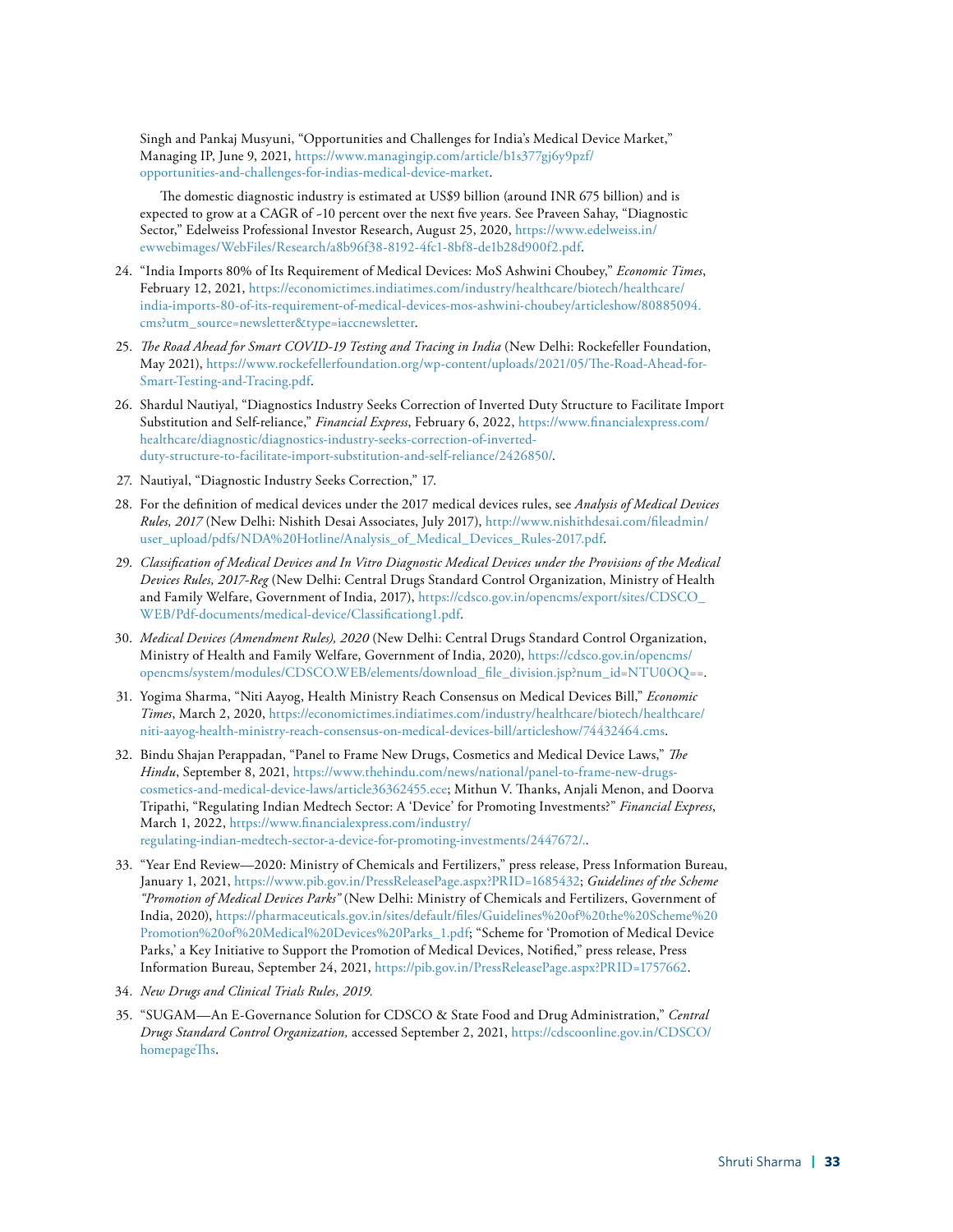- 36. Jatin Patel, Krunal Parikh, and Dhiren Shah, "New Drug Approval Procedure in India," *Pharmatutor*, November 30, 2012, [https://www.pharmatutor.org/articles/new-drug-approval-procedure-india.](https://www.pharmatutor.org/articles/new-drug-approval-procedure-india)
- 37. "The Best Time to Prevent the Next Pandemic Is Now: Countries Join Voices for Better Emergency Preparedness," news release, World Health Organization, October 1, 2020, [https://www.who.int/news/](https://www.who.int/news/item/01-10-2020-the-best-time-to-prevent-the-next-pandemic-is-now-countries-join-voices-for-better-emergency-preparedness) [item/01-10-2020-the-best-time-to-prevent-the-next-pandemic-is-now-countries-join-voices-for-better](https://www.who.int/news/item/01-10-2020-the-best-time-to-prevent-the-next-pandemic-is-now-countries-join-voices-for-better-emergency-preparedness)[emergency-preparedness](https://www.who.int/news/item/01-10-2020-the-best-time-to-prevent-the-next-pandemic-is-now-countries-join-voices-for-better-emergency-preparedness).
- 38. "How Much Does Your Country Invest in R&D," UNESCO Institute for Statistics, accessed March 7, 2022, [http://uis.unesco.org/apps/visualisations/research-and-development-spending/.](http://uis.unesco.org/apps/visualisations/research-and-development-spending/)
- 39. "Prime Minister Research Fellows," Ministry of Education, Government of India, accessed March 7, 2022, [https://www.pmrf.in/.](https://www.pmrf.in/)
- 40. *Annual Report: 2020–2021* (New Delhi: Department of Biotechnology, Ministry of Science and Technology, Government of India, 2020–21), [https://dbtindia.gov.in/sites/default/files/Final%20English%20](https://dbtindia.gov.in/sites/default/files/Final%20English%20Annual%20Report%202021.pdf) [Annual%20Report%202021.pdf](https://dbtindia.gov.in/sites/default/files/Final%20English%20Annual%20Report%202021.pdf).
- 41. *Biotechnology Start-up Ecosystem in India* (New Delhi: Biotechnology Consortium India Limited, 2019), <https://www.biotech.co.in/sites/default/files/2020-01/Biotechnology-Startup-Ecosystem-in-India.pdf>.
- 42. Deepak Pental, "Budget Should Have Allotted More Funds for R&D," *Indian Express,* February 24, 2022, <https://indianexpress.com/article/opinion/columns/unesco-stats-on-global-expenditure-on-r-d-7775626/>; *R&D Expenditure Ecosystem: Current Status and Way Forward* (New Delhi: Economic Advisory Council to the Prime Minister, Government of India, 2019), [https://www.psa.gov.in/psa-prod/publication/RD-book](https://www.psa.gov.in/psa-prod/publication/RD-book-for-WEB.pdf)[for-WEB.pdf](https://www.psa.gov.in/psa-prod/publication/RD-book-for-WEB.pdf).
- 43. Insights derived from a closed-door discussion on "Strengthening India's Biotechnology Sector to Prevent Future Pandemics" with representatives from the scientific, industry, academic, venture capitalist, and regulatory community, July 2021; Bianca Nogardy, "How Indian Biotech Is Driving Innovation," *Nature,* December 12, 2018,<https://www.nature.com/articles/d41586-018-07671-9?referral=true>.
- 44. Dinesh Thakur, "Is the Pandemic Wake-up Call We Need on the Drug Regulatory Process?" *India Forum*, May 22, 2021, [https://www.theindiaforum.in/article/pandemic-wakeup-call-we-need-drug-regulatory](https://www.theindiaforum.in/article/pandemic-wakeup-call-we-need-drug-regulatory-process)[process;](https://www.theindiaforum.in/article/pandemic-wakeup-call-we-need-drug-regulatory-process) *Clinical Guidance for Management of Adult COVID-19 Patients* (New Delhi: AIIMS/ICMR-COVID 19 National Task Force/Joint Monitoring Group, Ministry of Health and Family Welfare, Government of India, 2021), [https://covid.aiims.edu/clinical-guidance-for-management-of-adult-covid-](https://covid.aiims.edu/clinical-guidance-for-management-of-adult-covid-19-patients/)[19-patients/;](https://covid.aiims.edu/clinical-guidance-for-management-of-adult-covid-19-patients/) Gayathri Vaidyanathan, "Scientists Criticize Use of Unproven COVID Drugs in India," *Nature,* November 9, 2020, [https://www.nature.com/articles/d41586-020-03105-7.](https://www.nature.com/articles/d41586-020-03105-7)
- 45. Sachin Ravikumar, "Criticism Mounts of India's 'Abrupt' Approval of Local Vaccine," Reuters, January 6, 2021, [https://www.reuters.com/article/us-health-coronavirus-india-vaccine-idUKKBN29B0YM.](https://www.reuters.com/article/us-health-coronavirus-india-vaccine-idUKKBN29B0YM)
- 46. *New Drugs and Clinical Trials Rules, 2019.*
- 47. Ghanekar, "As India Awaits COVID-19 Shot."
- 48. Anand Shah, Jeffrey Shuren, and Stephen Hahn, "FDA Support for Expedited Access to COVID-19 Diagnostics," *Health Affairs,* August 18, 2020, [https://www.healthaffairs.org/do/10.1377/](https://www.healthaffairs.org/do/10.1377/hblog20200814.376610/full/) [hblog20200814.376610/full/.](https://www.healthaffairs.org/do/10.1377/hblog20200814.376610/full/)
- 49. "Technical Working Group on COVID-19 Diagnostic Kits," *Health Security and Infectious Diseases,* European Commission, accessed October 26, 2021, [https://ec.europa.eu/health/security/crisis](https://ec.europa.eu/health/security/crisis-management/twg_covid-19_diagnostic_tests_en)[management/twg\\_covid-19\\_diagnostic\\_tests\\_en](https://ec.europa.eu/health/security/crisis-management/twg_covid-19_diagnostic_tests_en) ; *EU Health Preparedness: A Common List of COVID-19 Rapid Antigen Tests; a Common Standardized Set of Data to Be Included in COVID-19 Test Result Certificates; and a Common List of COVID-19 Laboratory Based Antigenic Assays* (Brussels: Health Security Committee: Directorate General for Health and Food Safety, European Commission, 2021), [https://](https://ec.europa.eu/health/sites/default/files/preparedness_response/docs/covid-19_rat_common-list_en.pdf) [ec.europa.eu/health/sites/default/files/preparedness\\_response/docs/covid-19\\_rat\\_common-list\\_en.pdf](https://ec.europa.eu/health/sites/default/files/preparedness_response/docs/covid-19_rat_common-list_en.pdf); *Guidelines on COVID-19 In Vitro Diagnostic Tests and Their Performance: Communication from the Commission* (Brussels: European Commission, 2020), [https://ec.europa.eu/info/sites/default/files/](https://ec.europa.eu/info/sites/default/files/testing_kits_communication.pdf) [testing\\_kits\\_communication.pdf](https://ec.europa.eu/info/sites/default/files/testing_kits_communication.pdf).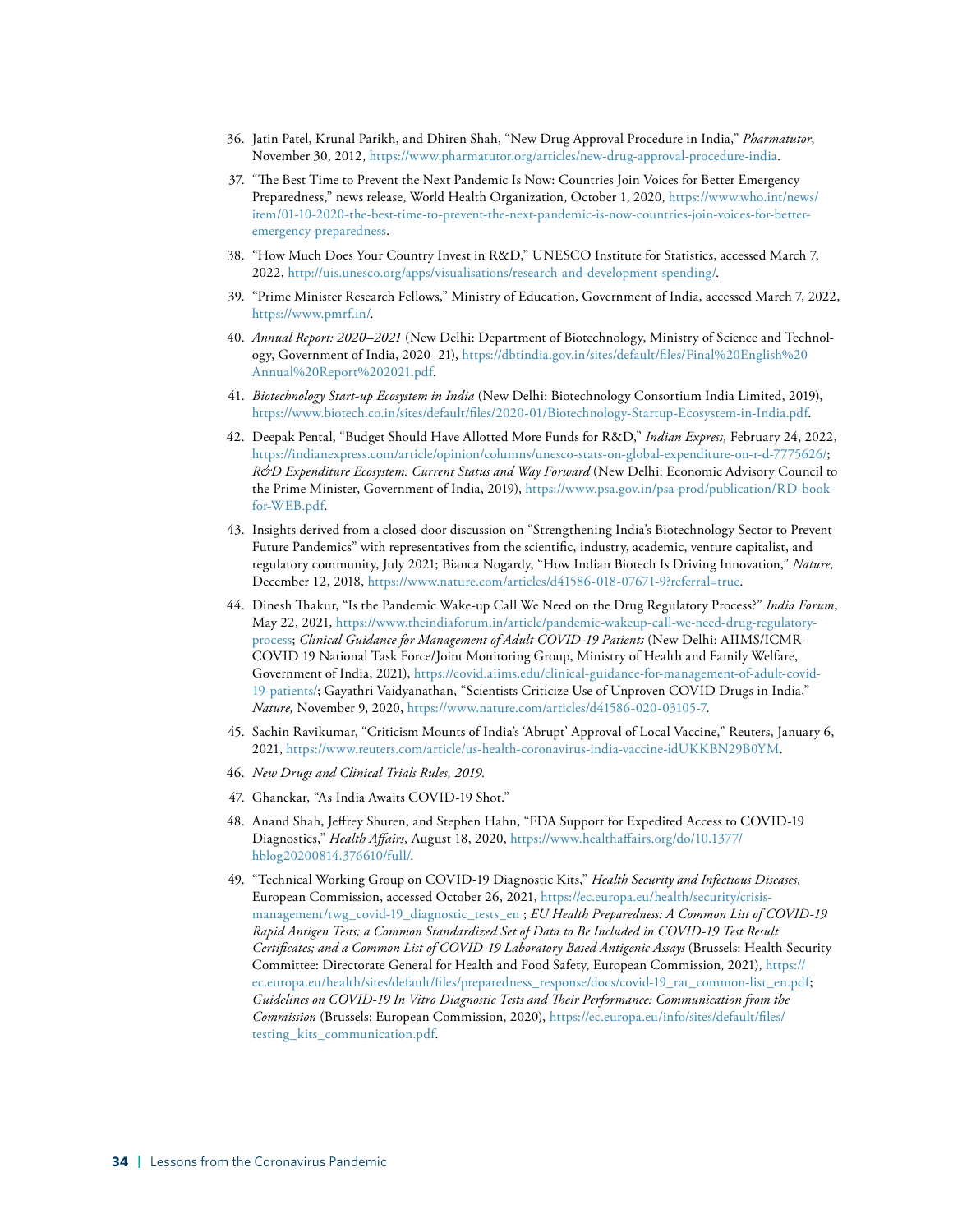- 50. *Emergency Use Authorization for Vaccines to Prevent COVID-19: Guidance for Industry* (Washington, DC: Center for Biologics Evaluation and Research, Food and Drug Administration, U.S. Department of Health and Human Services, 2021), [https://www.fda.gov/media/142749/download.](https://www.fda.gov/media/142749/download)
- 51. "COVID-19 Vaccines: Development, Evaluation, Approval and Monitoring," European Medicines Agency, accessed October 25, 2021, [https://www.ema.europa.eu/en/human-regulatory/overview/public](https://www.ema.europa.eu/en/human-regulatory/overview/public-health-threats/coronavirus-disease-covid-19/treatments-vaccines/vaccines-covid-19/covid-19-vaccines-development-evaluation-approval-monitoring)[health-threats/coronavirus-disease-covid-19/treatments-vaccines/vaccines-covid-19/](https://www.ema.europa.eu/en/human-regulatory/overview/public-health-threats/coronavirus-disease-covid-19/treatments-vaccines/vaccines-covid-19/covid-19-vaccines-development-evaluation-approval-monitoring) [covid-19-vaccines-development-evaluation-approval-monitoring.](https://www.ema.europa.eu/en/human-regulatory/overview/public-health-threats/coronavirus-disease-covid-19/treatments-vaccines/vaccines-covid-19/covid-19-vaccines-development-evaluation-approval-monitoring)
- 52. "WHO Lists Additional COVID-19 Vaccine for Emergency Use and Issues Interim Policy Recommendations," news release, World Health Organization, May 7, 2021, [https://www.who.int/news/](https://www.who.int/news/item/07-05-2021-who-lists-additional-covid-19-vaccine-for-emergency-use-and-issues-interim-policy-recommendations) [item/07-05-2021-who-lists-additional-covid-19-vaccine-for-emergency-use-and-issues-interim-policy](https://www.who.int/news/item/07-05-2021-who-lists-additional-covid-19-vaccine-for-emergency-use-and-issues-interim-policy-recommendations)[recommendations](https://www.who.int/news/item/07-05-2021-who-lists-additional-covid-19-vaccine-for-emergency-use-and-issues-interim-policy-recommendations).